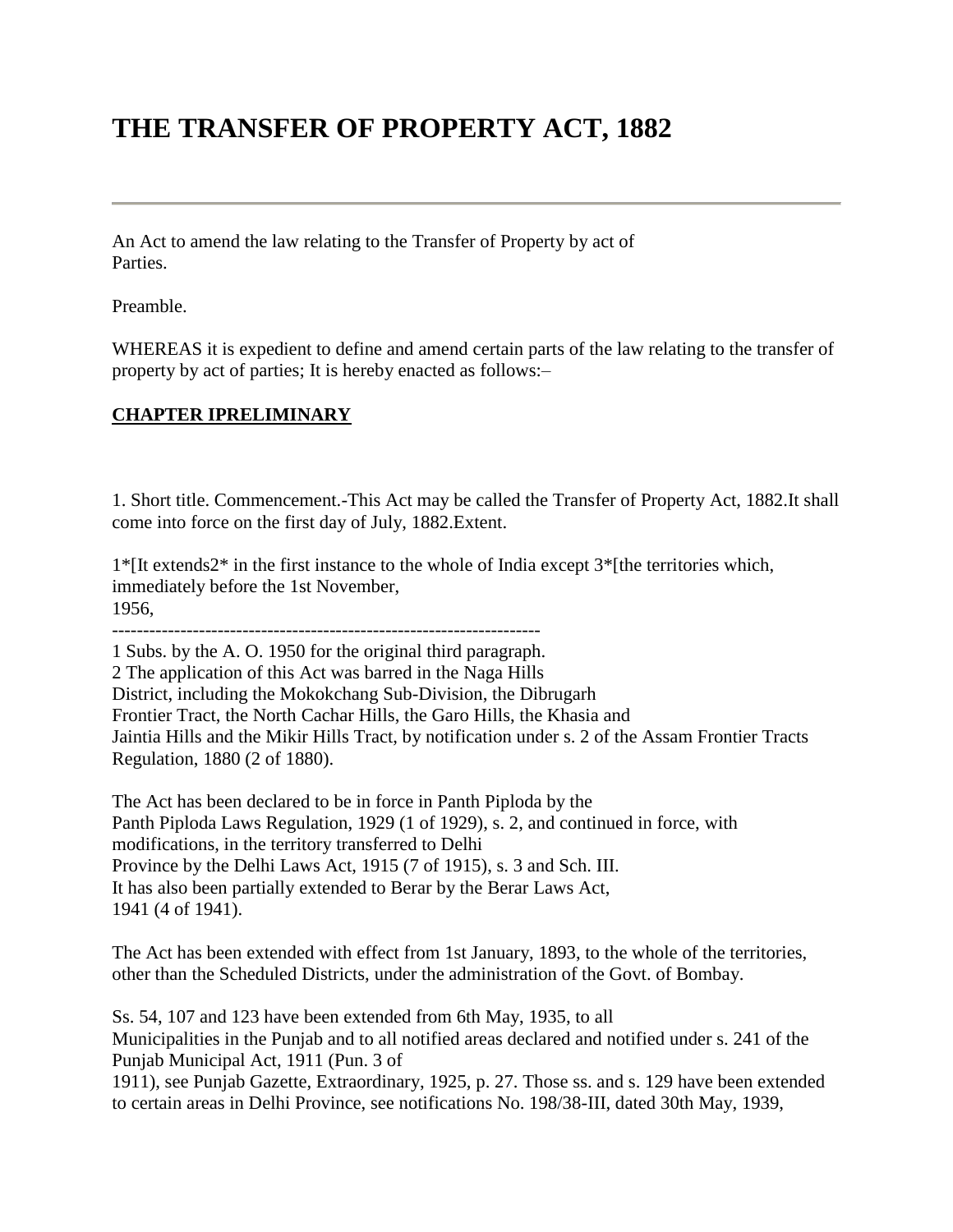Gazette of India, 1939, Pt. I, p. 918, and No. 61/40-Judl., dated 16th November, 1940, Gazette of India, 1940, Pt. I, p. 1639, respectively.

The Act has been extended to Manipur by the Union Territories (Laws) Amendment Act, 1956 (68 of 1956).

It has been rep. as to Government Grants by the Government Grants Act, 1895 (15 of 1895) and rep. or modified to the extent necessary to give effect to the provisions of the Madras City Tenants Protection Act, 1921 (Mad. 3 of 1921), in the City of Madras; see s. 13 of that Act.

It has been amended in Bombay by Bombay Act 14 of 1939, and in Uttar Pradesh by Uttar Pradesh Act 24 of 1954.The Act has been extended to-

(i) Laccadive, Minicoy and Amindivi Islands (w.e.f. 1-10-1967): vide Reg. 8 of 1965, s. 3 & Sch.;

(ii) Goa, Daman and Diu by Reg. 11 of 1963, s.  $3 \&$  Sch.;

(iii) Union territory of Pondicherry by Act 26 of 1968, s. 3 & Sch.;

The Act has been extended to and brought into force in Dadra and Nagar Haveli (w.e.f. 1-7-1965), by Re. 6 of 1963, s. 2 & Sch.I.

The Act as been amended in-

(i) Bombay by Bombay Act 57 of 1954;

(ii) Uttar Pradesh by U.P. Act 14 of 1970 (57 of 1970)

(iii) Assam by Assam Act 10 of 1976.The Act sall come into force in the State of Sikkim on 1-9- 1984 vide Notification No.643(E), dated 24-8-1984, Gaz. of India, Exry., Pt.II, Sec.3 (ii).

3 Subs. by the Adaptation of Laws (No. 2) Order, 1956, for "Part B States".

----------------------------------------------------------------------

10.were comprised in Part B States or in the States of], Bombay, Punjab and Delhi.]

1\*[But this Act or any part thereof may by notification in the Official Gazette be extended to the whole or any part of the 2\*[said territories] by the State Government concerned.]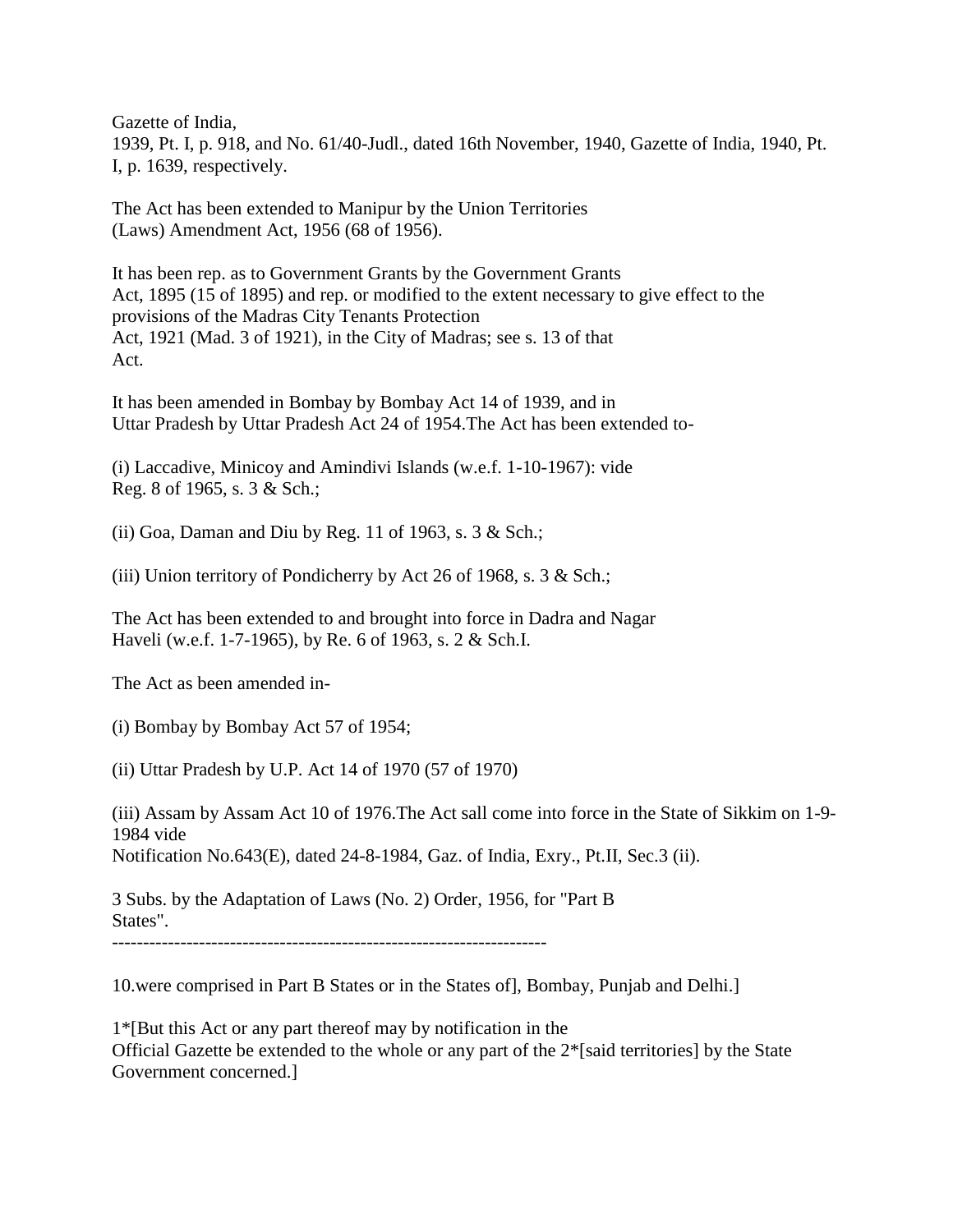3\*[And any State Government may 4\*\*\* from time to time, by notification in the Official Gazette, exempt, either retrospectively or prospectively, any part of the territories administered by such

State Government from all or any of the following provisions, namely:-

Sections 54, paragraphs 2 and 3, 59, 107 and 123.]

5\*[Notwithstanding anything in the foregoing part of this section, sections 54, paragraphs 2 and 3, 59, 107 and 123 shall not extend or be extended to any district or tract of country for the time being excluded from the operation of the Indian Registration Act, 6\*[1908] (16 of 1908), under the power conferred by the first section of that Act or otherwise.]

2.Repeal of Acts. Saving of certain enactments, incidents, rights, liabilities, etc.

2. Repeal of Acts. Saving of certain enactments, incidents, rights, liabilities, etc.-In the territories to which this Act extends for the time being the enactments specified in the schedule hereto annexed shall be repealed to the extent therein mentioned. But nothing herein contained shall be deemed to affect–

(a) the provisions of any enactment not hereby expressly repealed:

———————————————————————

(b) any terms or incidents of any contract or constitution of property which are consistent with the provisions of this Act, and are allowed by the law for the time being in force:

(c) any right or liability arising out of a legal relation constituted before this Act comes into force, or any relief in respect of any such right or liability: or

(d) save as provided by section 57 and Chapter IV of this Act, any transfer by operation of law or by, or in execution of, a decree or order of a Court of competent jurisdiction:

1 Subs. by the A. O. 1937 for the original para. 2 Subs. by the Adaptation of Laws (No. 2) Order, 1956, for "said States". 3 Subs. by Act 3 of 1885, s. 1, for the original para. 4 The words "with the previous sanction of the G. G. in C." omitted by Act 38 of 1920, s. 2 and Sch. I. 5 Added by Act 3 of 1885, s. 2 (with retrospective effect).

S. 54, paras. 2 and 3, and ss. 59, 107 and 123 extend to every cantonment-see s. 287 of the Cantonments Act, 1924 (2 of 1924). 6 Subs. by Act 20 of 1929, s. 2, for "1877″. ———————————————————————-

11.and nothing in the second chapter of this Act shall be deemed to affect any rule of 1\*\*\* Muhammadan 2\*\*\* law.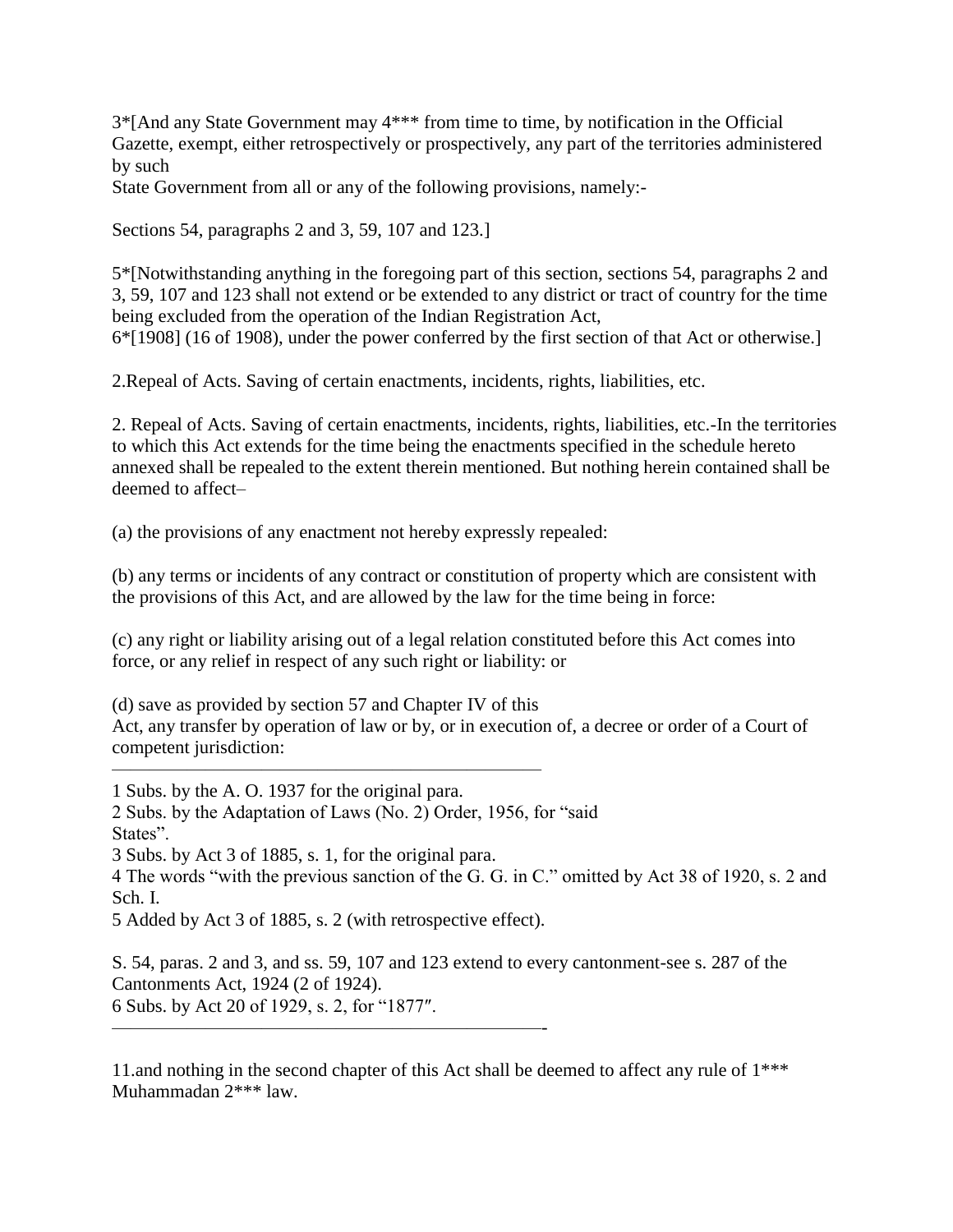3.Interpretation-clause.

3. Interpretation-clause.-In this Act, unless there is something repugnant in the subject or context,–

"immoveable property" does not include standing timber, growing crops or grass:

"instrument" means a non-testamentary instrument:

3\*["attested", in relation to an instrument, means and shall be deemed always to have meant attested by two or more witnesses each of whom has seen the executant sign or affix his mark to the instrument, or has seen some other person sign the instrument in the presence and by the direction of the executant, or has received from the executant a personal acknowledgment of his signature or mark, or of the signature of such other person, and each of whom has signed the instrument in the presence of the executant; but it shall not be necessary that more than one of such witnesses shall have been present at the same time, and no particular form of attestation shall be necessary:]

"registered" means registered in 4\*[5\*[any part of the territories] to which this Act extends] under the 6\*law for the time being in force regulating the registration of documents:

"attached to the earth" means–

(a) rooted in the earth, as in the case of trees and shrubs;

———————————————————————

———————————————————————

(b) imbedded in the earth, as in the case of walls or buildings; or

(c) attached to what is so imbedded for the permanent beneficial enjoyment of that to which it is attached:

1 The word "Hindu" omitted by Act 20 of 1929, s. 3.2 The words "or Buddhist" omitted by s. 3, ibid.

3 Ins. by Act 27 of 1926, s. 2, as amended by Act 10 of 1927, s. 2.and Sch. I. 4 Subs. by Act 3 of 1951, s. 3 and Sch., for "a Part A State or a Part C State" (w.e.f. 1-4-1951). 5 Subs. by the Adaptation of Laws (No. 2) Order, 1956, for "any State". 6 See the Indian Registration Act, 1908 (16 of 1908).

12.1\*["actionable claim" means a claim to any debt, other than a debt secured by mortgage of immoveable property or by hypothecation or pledge of moveable property, or to any beneficial interest in moveable property not in the possession, either actual or constructive, of the claimant, which the Civil Courts recognize as affording grounds for relief, whether such debt or beneficial interest be existent, accruing, conditional or contingent:]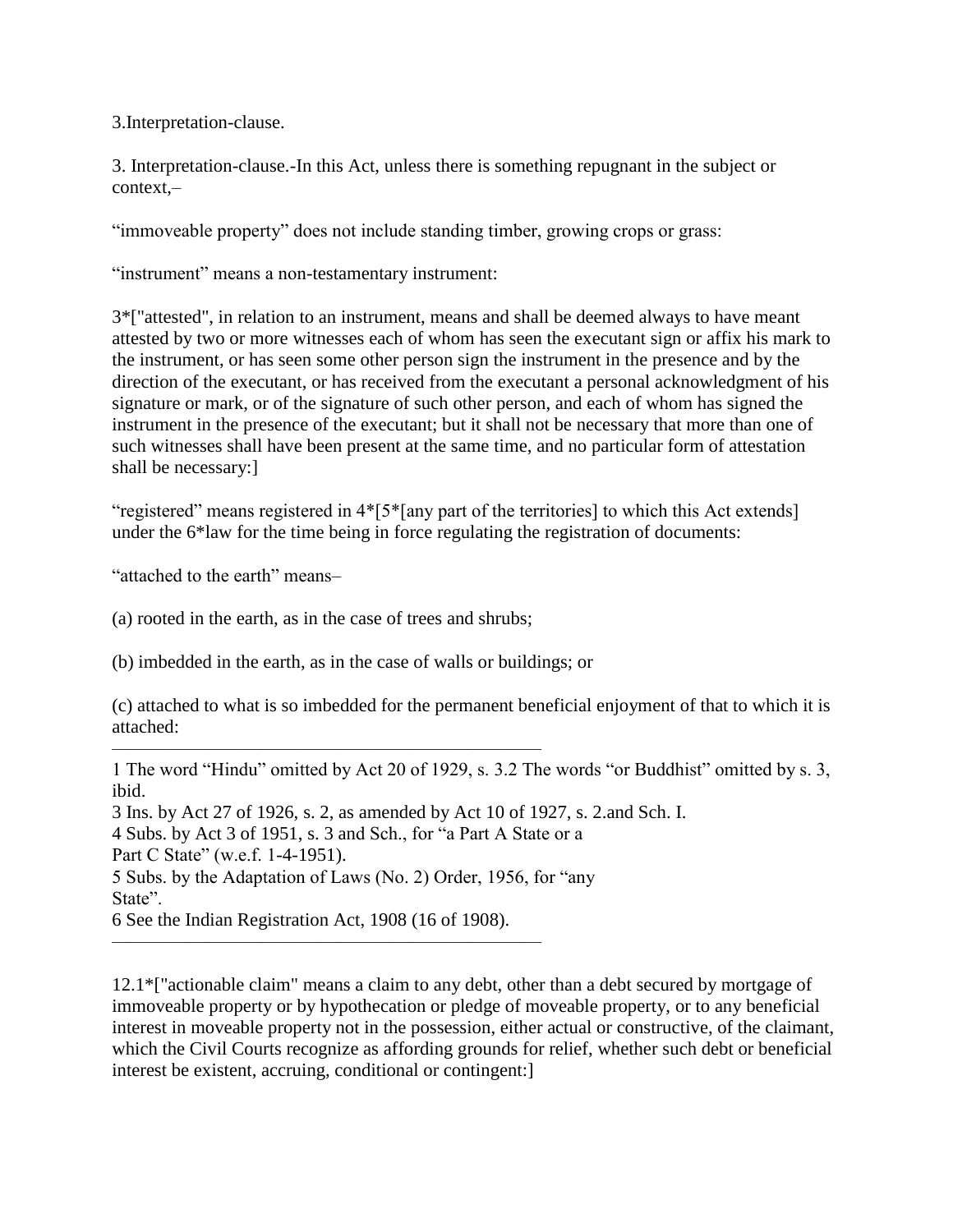$2^*$ ["a person is said to have notice" of a fact when he actually knows that fact, or when, but for wilful abstention from an inquiry or search which he ought to have made, or gross negligence, he would have known it.

Explanation I.--Where any transaction relating to immoveable property is required by law to be and has been effected by a registered instrument, any person acquiring such property or any part of, or share or interest in, such property shall be deemed to have notice of such instrument as from the date of registration or, where the property is not all situated in one sub-district, or where the registered instrument has been registered under sub-section (2) of section 30 of the Indian Registration Act, 1908 (16 of 1908), from the earliest date on which any memorandum of such registered instrument has been filed by any Sub-Registrar within whose sub-district any part of the property which is being acquired, or of the property wherein a share or interest is being acquired, is situated:

Provided that--

(1) the instrument has been registered and its registration completed in the manner prescribed by the Indian Registration Act, 1908.(16 of 1908), and the rules made thereunder,

(2) the instrument or memorandum has been duly entered or filed, as the case may be, in books kept under section 51 of that Act, and

(3) the particulars regarding the transaction to which the instrument relates have been correctly

---------------------------------------------------------------------

1 Ins. by Act 2 of 1900, s. 2.2 Subs. by Act 20 of 1929, s. 4, as amended by Act 5 of 1930, s. 2, for the original paragraph.

---------------------------------------------------------------------

13.entered in the indexes kept under section 55 of that Act.

Explanation II.--Any person acquiring any immoveable property or any share or interest in any such property shall be deemed to have notice of the title, if any, of any person who is for the time being in actual possession thereof.

Explanation III.--A person shall be deemed to have had notice of any fact if his agent acquires notice thereof whilst acting on his behalf in the course of business to which that fact is material:

Provided that, if the agent fraudulently conceals the fact, the principal shall not be charged with notice thereof as against any person who was a party to or otherwise cognizant of the fraud.]

4.Enactments relating to contracts to be taken as part of Contract Act and supplemental to the Registration Act.

4. Enactments relating to contracts to be taken as part of

Contract Act and supplemental to the Registration Act.-The chapters and sections of this Act which relate to contracts shall be taken as part of the Indian Contract Act, 1872 (9 of 1872).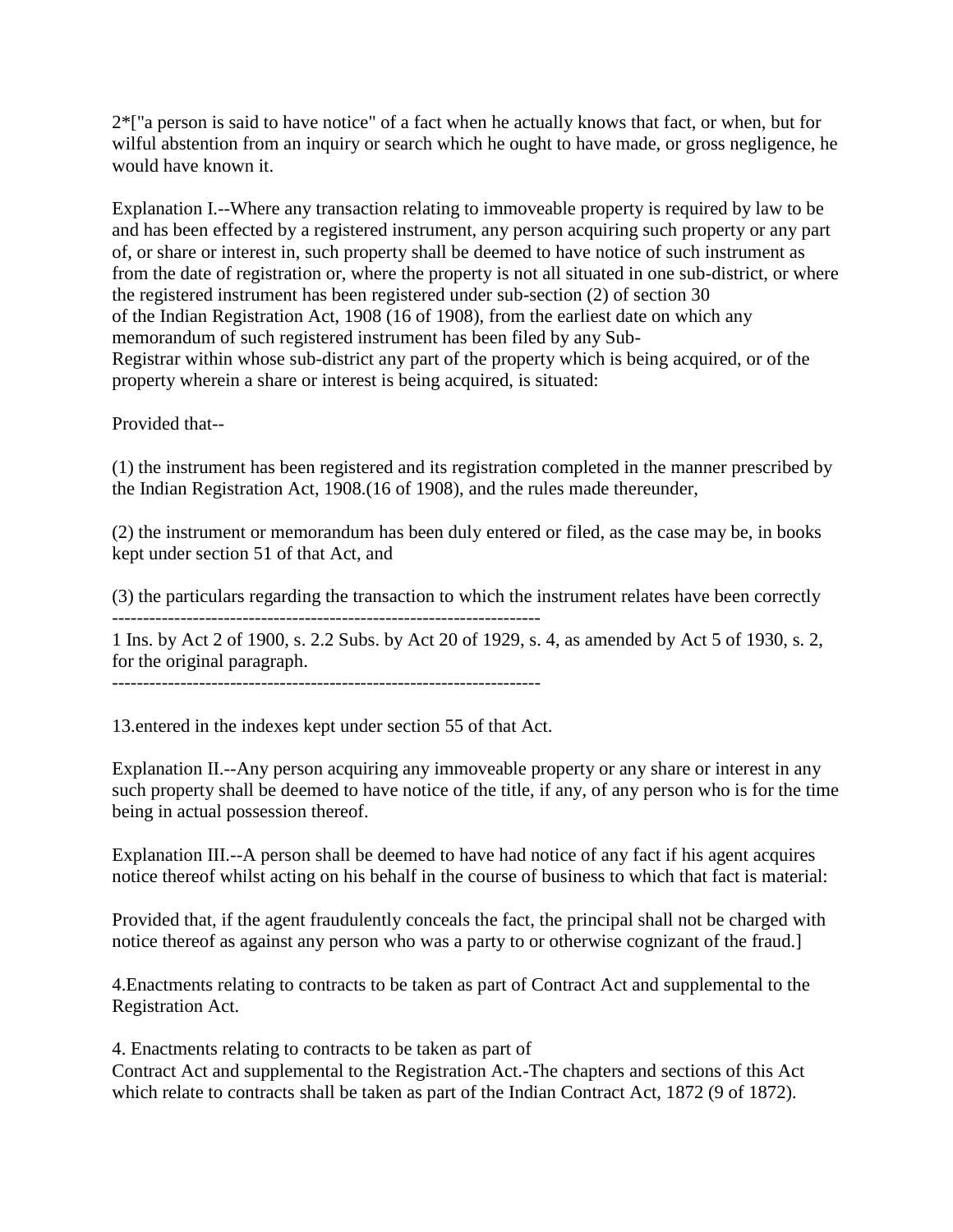1\*[And sections 54, paragraphs 2 and 3, 59, 107 and 123 shall be read as supplemental to the Indian Registration Act, 2\*[1908] (16 of 1908).]

# **CHAPTER IIOF TRANSFERS OF PROPERTY BY ACT OF PARTIES**

(A) Transfer of Property, whether moveable or immoveable

5."Transfer of property" defined.

5. "Transfer of property" defined. In the following sections "transfer of property" means an act by which a living person conveys property, in present or in future, to one or more other living persons, or to himself, 4\*[or to himself] and one or more other living persons; and "to transfer property" is to perform such act.

4\*[In this section "living person" includes a company or association or body of individuals, whether incorporated or not, but nothing herein contained shall affect any law for the time being in force relating to

---------------------------------------------------------------------

1 Added by Act 3 of 1885, s. 3.2 Subs. by Act 20 of 1929, s. 5, for "1877". 3 Nothing in Chapter II is to be deemed to affect any rule of Muhammadan Law--see section 2, supra. 4 Ins. by Act 20 of 1929, s. 6.---------------------------------------------------------------------

14.transfer of property to or by companies, associations or bodies of individuals.]

6.What may be transferred.

6. What may be transferred.-Property of any kind may be transferred, except as otherwise provided by this Act or by any other law for the time being in force.

(a) The chance of an heir-apparent succeeding to an estate, the chance of a relation obtaining a legacy on the death of a kinsman, or any other mere possibility of a like nature, cannot be transferred.

(b) A mere right of re-entry for breach of a condition subsequent cannot be transferred to any one except the owner of the property affected thereby.

(c) An easement cannot be transferred apart from the dominant heritage.

(d) An interest in property restricted in its enjoyment to the owner personally cannot be transferred by him.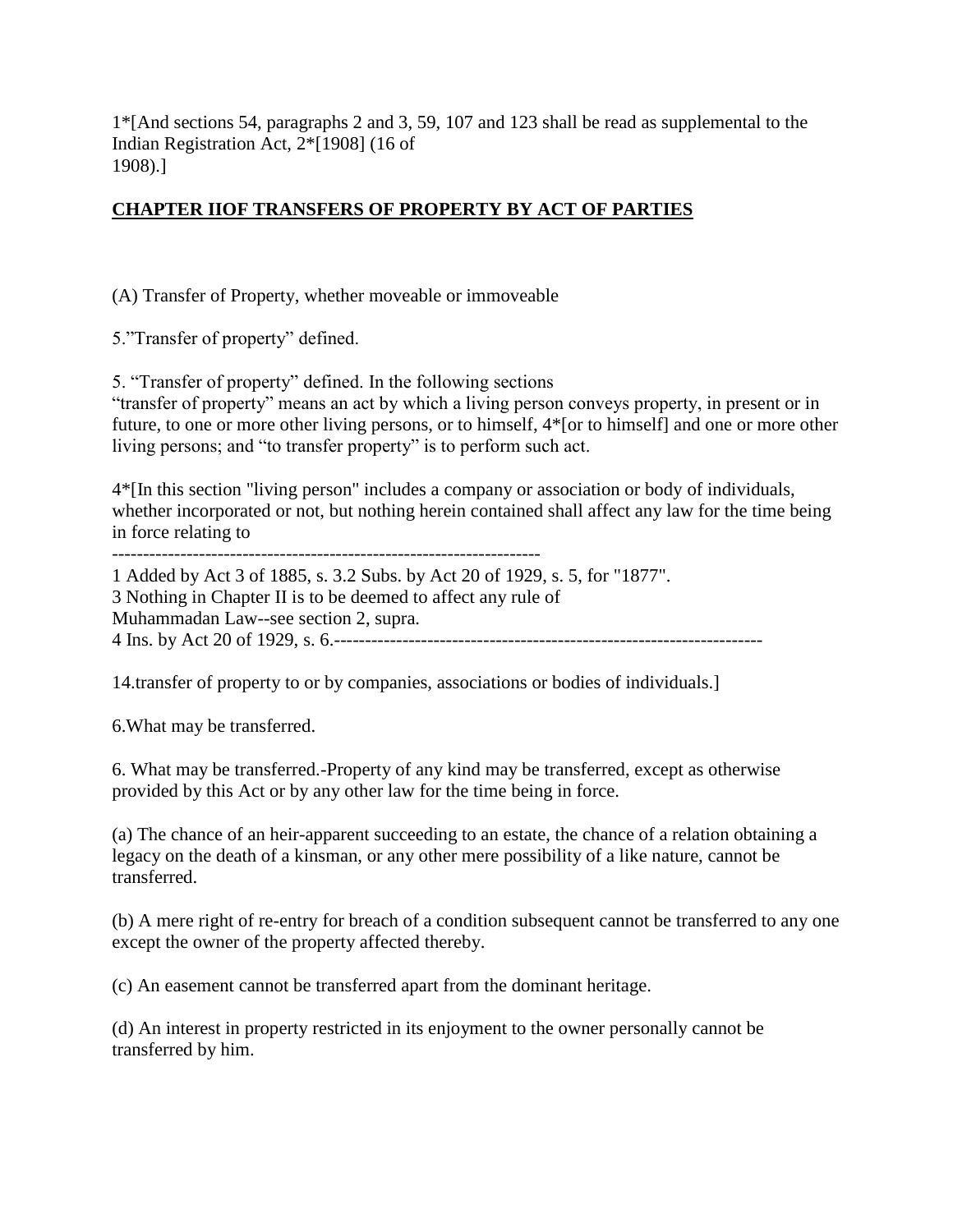1\*[(dd) A right to future maintenance, in whatsoever manner arising, secured or determined, cannot be transferred.]

(e) A mere right to sue 2\*\*\* cannot be transferred.

(f) A public office cannot be transferred, nor can the salary of a public officer, whether before or after it has become payable.

(g) Stipends allowed to military  $3$ <sup>\*</sup>[,naval],  $4$ <sup>\*</sup>[air-force] and civil pensioners of  $5$ <sup>\*</sup>[Government] and political pensions cannot be transferred.

(h) No transfer can be made (1) in so far as it is opposed to the nature of the interest affected thereby, or (2) 6\*[for an unlawful object or consideration within the meaning of section 23 of the Indian

Contract Act, 1872 (9 of 1872),] or (3) to a person legally disqualified to be transferee.

7\*[(i) Nothing in this section shall be deemed to authorize a tenant having an untransferable right of occupancy, the farmer of an estate in respect of which default has been made in paying revenue, or the

---------------------------------------------------------------------

1 Ins. by Act 20 of 1929, s. 6.2 The words "for compensation for a fraud or for harm illegally caused", omitted by Act 2 of 1900, s. 3.3 Ins. by Act 35 of 1934, s. 2 and Sch.

4 Ins. by Act 10 of 1927, s. 2 and Sch. I.

5 The word "Government" successively subs. by the A. O. 1937 and the A. O. 1950 to read as above.

6 Subs. by Act 2 of 1900, s. 3, for "for an illegal purpose".

7 Added by Act 3 of 1885, s. 4.---------------------------------------------------------------------

15.lessee of an estate under the management of a Court of Wards, to assign his interest as such tenant, farmer or lessee.]

7.Persons competent to transfer.

7. Persons competent to transfer.-Every person competent to contract and entitled to transferable property, or authorized to dispose of transferable property not his own, is competent to transfer such property either wholly or in part, and either absolutely or conditionally, in the circumstances, to the extent and in the manner, allowed and prescribed by any law for the time being in force.

8.Operation of transfer.

8. Operation of transfer.-Unless a different intention is expressed or necessarily implied, a transfer of property passes forthwith to the transferee all the interest which the transferor is then capable of passing in the property, and in the legal incidents thereof.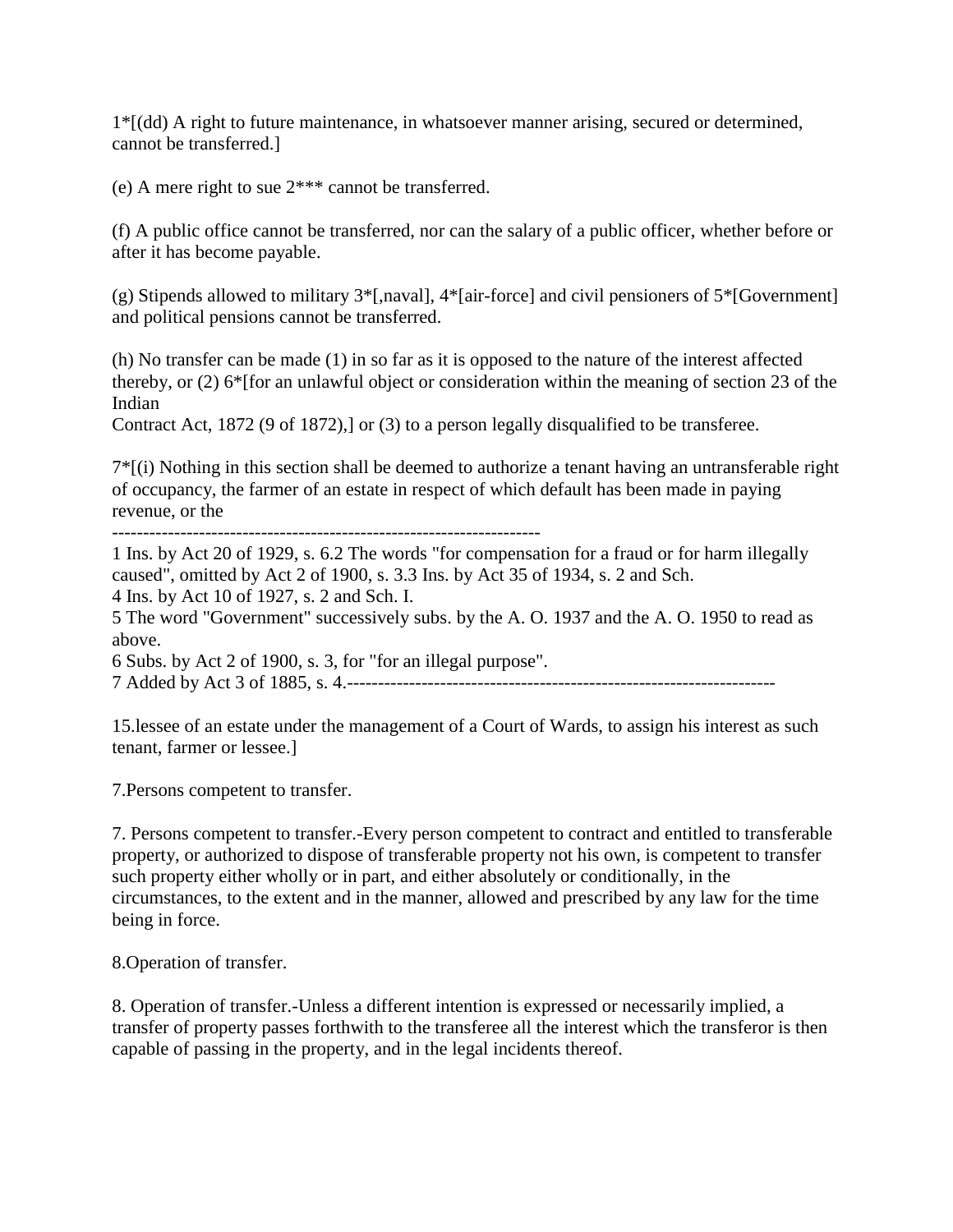Such incidents include, where the property is land, the easements annexed thereto, the rents and profits thereof accruing after the transfer, and all things attached to the earth;

and, where the property is machinery attached to the earth, the moveable parts thereof;

and, where the property is a house, the easements annexed thereto, the rent thereof accruing after the transfer, and the locks, keys, bars, doors, windows, and all other things provided for permanent use therewith;

and, where the property is a debt or other actionable claim, the securities therefor (except where they are also for other debts or claims not transferred to the transferee), but not arrears of interest accrued before the transfer;

and, where the property is money or other property yielding income, the interest or income thereof accruing after the transfer takes effect.

9.Oral transfer.

9. Oral transfer.-A transfer of property may be made without writing in every case in which a writing is not expressly required by law.

10.Condition restraining alienation.

10. Condition restraining alienation.-Where property is transferred subject to a condition or limitation absolutely restraining the transferee or any person claiming under him from parting with or disposing of his interest in the property, the condition or limitation is void, except in the case of a lease where the condition is for the benefit of the lessor or those claiming under him: provided that property may be transferred to or for the benefit of a woman (not being a Hindu, Muhammadan or Buddhist),

16.so that she shall not have power during her marriage to transfer or charge the same or her beneficial interest therein.

11.Restriction repugnant to interest created.

11. Restriction repugnant to interest created.-Where, on a transfer of property, an interest therein is created absolutely in favour of any person, but the terms of the transfer direct that such interest shall be applied or enjoyed by him in a particular manner, he shall be entitled to receive and dispose of such interest as if there were no such direction.

1\*[Where any such direction has been made in respect of one piece of immoveable property for the purpose of securing the beneficial enjoyment of another piece of such property, nothing in this section shall be deemed to affect any right which the transferor may have to enforce such direction or any remedy which he may have in respect of a breach thereof.]

12.Condition making interest determinable on insolvency or attempted alienation.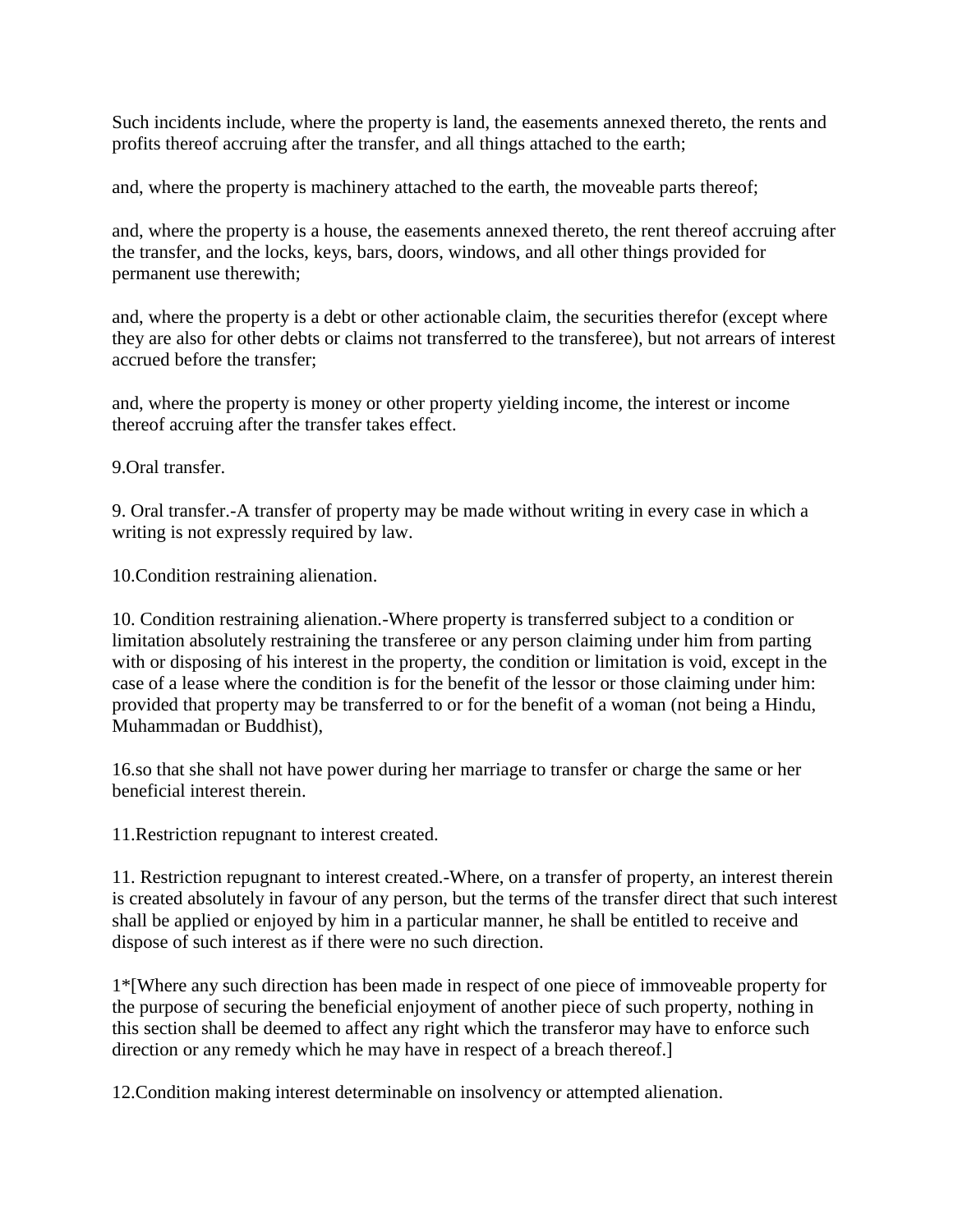12. Condition making interest determinable on insolvency or attempted alienation.-Where property is transferred subject to a condition or limitation making any interest therein, reserved or given to or for the benefit of any person, to cease on his becoming insolvent or endeavouring to transfer or dispose of the same, such condition or limitation is void.

Nothing in this section applies to a condition in a lease for the benefit of the lessor or those claiming under him.

13.Transfer for benefit of unborn person.

13. Transfer for benefit of unborn person.-Where, on a transfer of property, an interest therein is created for the benefit of a person not in existence at the date of the transfer, subject to a prior interest created by the same transfer, the interest created for the benefit of such person shall not take effect, unless it extends to the whole of the remaining interest of the transferor in the property.

Illustration

A transfers property of which he is the owner to B in trust for A and his intended wife successively for their lives, and, after the death of the survivor, for the eldest son of the intended marriage for life, and after his death for As second son. The interest so created for the benefit of the eldest son does not take effect, because it does not extend to the whole of As remaining interest in the property.

14.Rule against perpetuity.

14. Rule against perpetuity.-No transfer of property can operate to create an interest which is to take effect after the life-time of one or more persons living at the date of such transfer, and the minority of some person who shall be in existence at the expiration of that period, and to whom, if he attains full age, the interest created is to belong.

——————————————————————— 1 Subs. by Act 20 of 1929, s. 8, for the original paragraph. ———————————————————————

17.15.Transfer to class some of whom come under sections 13 and 14.15. Transfer to class some of whom come under sections 13 and 14.-

If, on a transfer of property, an interest therein is created for the benefit of a class of persons with regard to some of whom such interest fails by reason of any of the rules contained in sections 13.and 14, such interest fails 1\*[in regard to those persons only and not in regard to the whole class].

16.Transfer to take effect on failure of prior interest.

2\*[16. Transfer to take effect on failure of prior interest.-

Where, by reason of any of the rules contained in sections 13 and 14, an interest created for the benefit of a person or of a class of persons fails in regard to such person or the whole of such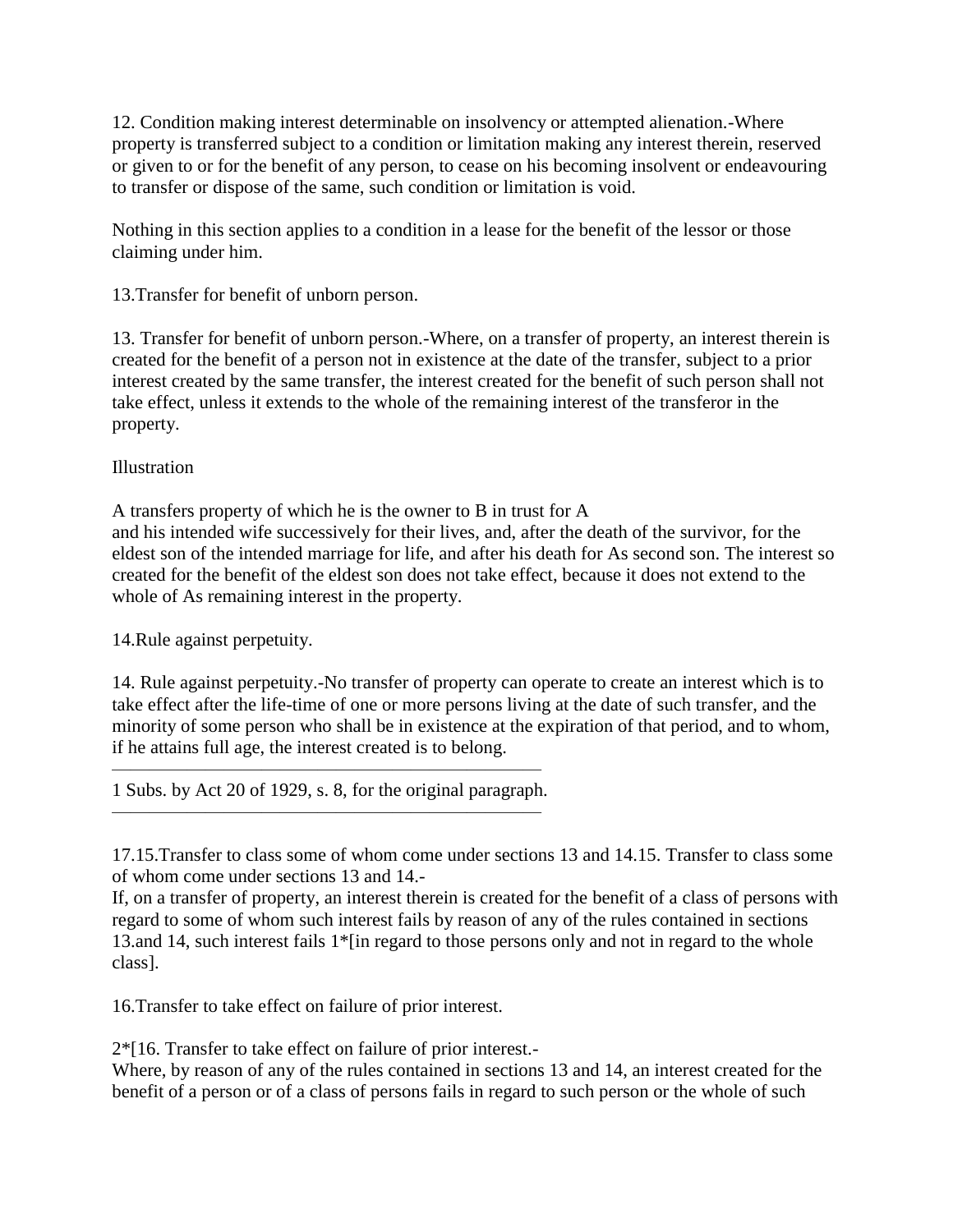class, any interest created in the same transaction and intended to take effect after or upon failure of such prior interest also fails.

17.Direction for accumulation.

17. Direction for accumulation.-(1) Where the terms of a transfer of property direct that the income arising from the property shall be accumulated either wholly or in part during a period longer than--

(a) the life of the transferor, or

(b) a period of eighteen years from the date of the transfer,

such direction shall, save as hereinafter provided, be void to the extent to which the period during which the accumulation is directed exceeds the longer of the aforesaid periods, and at the end of such last-mentioned period the property and the income thereof shall be disposed of as if the period during which the accumulation has been directed to be made had elapsed.

(2) This section shall not affect any direction for accumulation for the purpose of--

(i) the payment of the debts of the transferor or any other person taking any interest under the transfer, or

(ii) the provision of portions for children or remoter issue of the transferor or of any other person taking any interest under the transfer, or

(iii) the preservation or maintenance of the property transferred;

and such direction may be made accordingly.

18.Transfer in perpetuity for benefit of public.

18. Transfer in perpetuity for benefit of public.-The restrictions in sections 14, 16 and 17 shall not apply in the case of a transfer of property for the benefit of the public in the advancement of religion, knowledge, commerce, health, safety, or any other object beneficial to mankind.]

1 Subs. by Act 20 of 1929, s. 9, for "as regards the whole class". 2 Subs. by s. 10, ibid., for the original sections 16 to  $18$ .

———————————————————————

18.19.Vested interest.

———————

19. Vested interest.-Where, on a transfer of property, an interest therein is created in favour of a person without specifying the time when it is to take effect, or in terms specifying that it is to take effect forthwith or on the happening of an event which must happen, such interest is vested, unless a contrary intention appears from the terms of the transfer.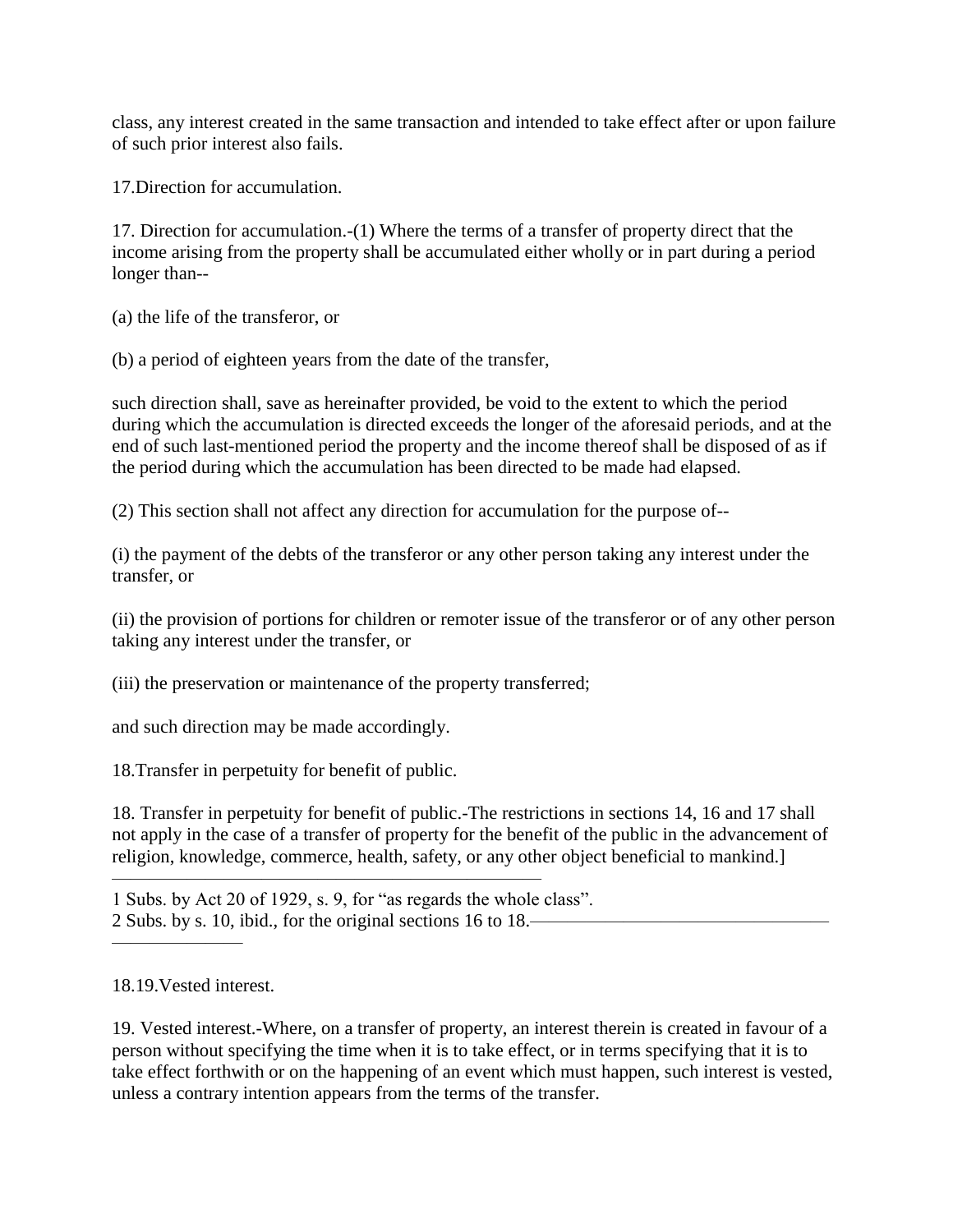A vested interest is not defeated by the death of the transferee before he obtains possession.

Explanation.–An intention that an interest shall not be vested is not to be inferred merely from a provision whereby the enjoyment thereof is postponed, or whereby a prior interest in the same property is given or reserved to some other person, or whereby income arising from the property is directed to be accumulated until the time of enjoyment arrives, or from a provision that if a particular event shall happen the interest shall pass to another person.

20.When unborn person acquires vested interest on transfer for his benefit.

20. When unborn person acquires vested interest on transfer for his benefit.-Where, on a transfer of property, an interest therein is created for the benefit of a person not then living, he acquires upon his birth, unless a contrary intention appear from the terms of the transfer, a vested interest, although he may not be entitled to the enjoyment thereof immediately on his birth.

21.Contingent interest.

21. Contingent interest.-Where, on a transfer of property, an interest therein is created in favour of a person to take effect only on the happening of a specified uncertain event, or if a specified uncertain event shall not happen, such person thereby acquires a contingent interest in the property. Such interest becomes a vested interest, in the former case, on the happening of the event, in the latter, when the happening of the event becomes impossible.

Exception.–Where, under a transfer of property, a person becomes entitled to an interest therein upon attaining a particular age, and the transferor also gives to him absolutely the income to arise from such interest before he reaches that age, or directs the income or so much thereof as may be necessary to be applied for his benefit, such interest is not contingent.

22.Transfer to members of a class who attain a particular age.

22. Transfer to members of a class who attain a particular age.-

Where, on a transfer of property, an interest therein is created in favour of such members only of a class as shall attain a particular age, such interest does not vest in any member of the class who has not attained that age.

19.23.Transfer contingent on happening of specified uncertain event.

23. Transfer contingent on happening of specified uncertain event.-Where, on a transfer of property, an interest therein is to accrue to a specified person if a specified uncertain event shall happen, and no time is mentioned for the occurrence of that event, the interest fails unless such event happens before, or at the same time as, the intermediate or precedent interest ceases of exist.

24.Transfer to such of certain persons as survive at some period not specified.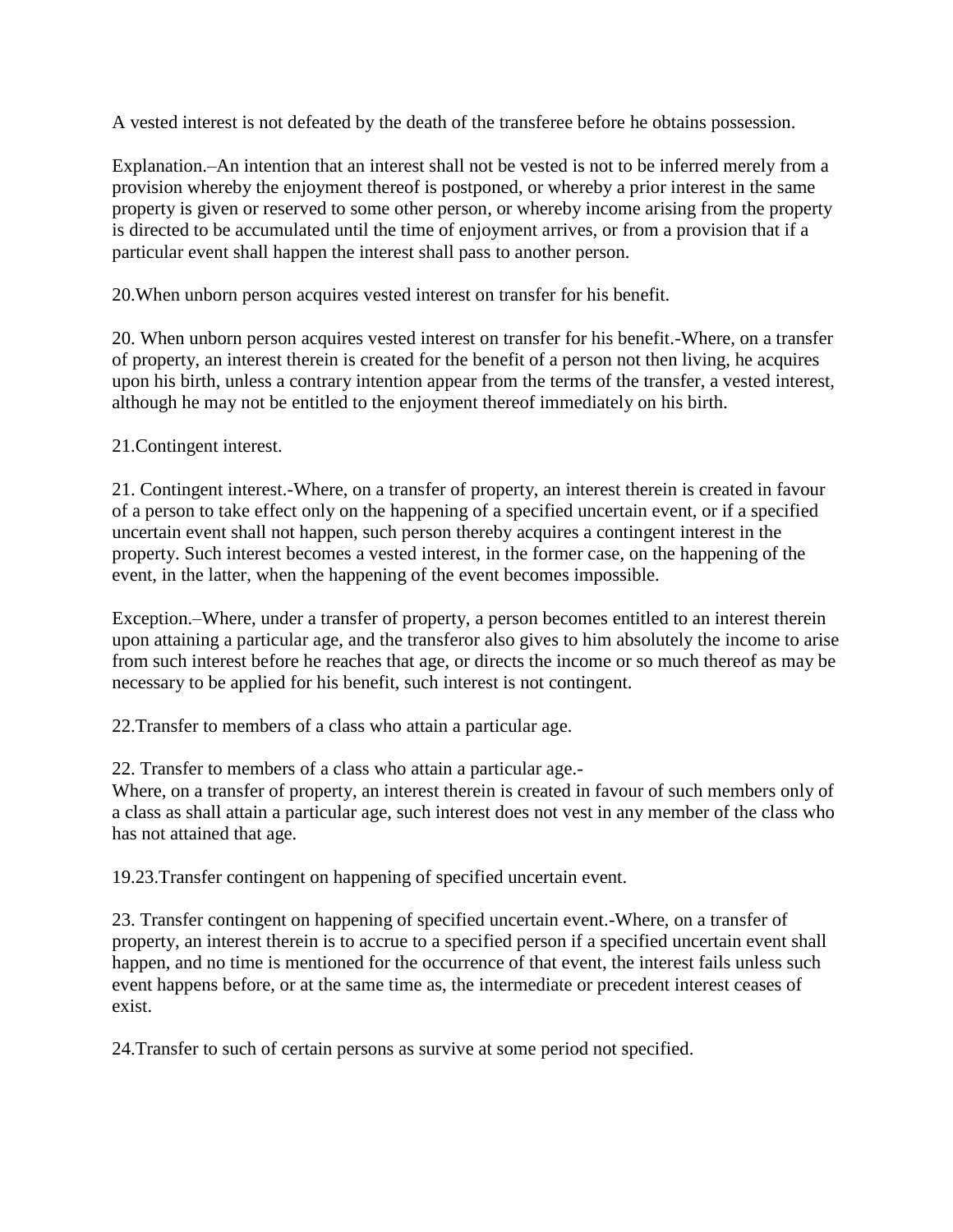24. Transfer to such of certain persons as survive at some period not specified.-Where, on a transfer of property, an interest therein is to accrue to such of certain persons as shall be surviving at some period, but the exact period is not specified, the interest shall go to such of them as shall be alive when the intermediate or precedent interest ceases to exist, unless a contrary intention appears from the terms of the transfer.

## Illustration

A transfers property to B for life, and after his death to C and D, equally to be divided between them, or to the survivor of them. C dies during the life of B. D survives B. At Bs death the property passes to D.

## 25.Conditional transfer.

25. Conditional transfer.-An interest created on a transfer of property and dependent upon a condition fails if the fulfilment of the condition is impossible, or is forbidden by law, or is of such a nature that, if permitted, it would defeat the provisions of any law, or is fraudulent, or involves or implies injury to the person or property of another, or the Court regards it as immoral or opposed to public policy.

#### Illustrations

(a) A lets a farm to B on condition that he shall walk a hundred miles in an hour. The lease is void.

(b) A gives Rs. 500 to B on condition that he shall marry As daughter C. At the date of the transfer C was dead. The transfer is void.

(c) A transfers Rs. 500 to B on condition that she shall murder C. The transfer is void.

(d) A transfers Rs. 500 to his niece C if she will desert her husband. The transfer is void.

26.Fulfilment of condition precedent.

26. Fulfilment of condition precedent.-Where the terms of a transfer of property impose a condition to be fulfilled before a person can take an interest in the property, the condition shall be deemed to have been fulfilled if it has been substantially complied with.

## Illustrations

(a) A transfers Rs. 5,000 to B on condition that he shall marry with the consent of C, D and E. E dies. B marries with the consent of

C and D. B is deemed to have fulfilled the condition.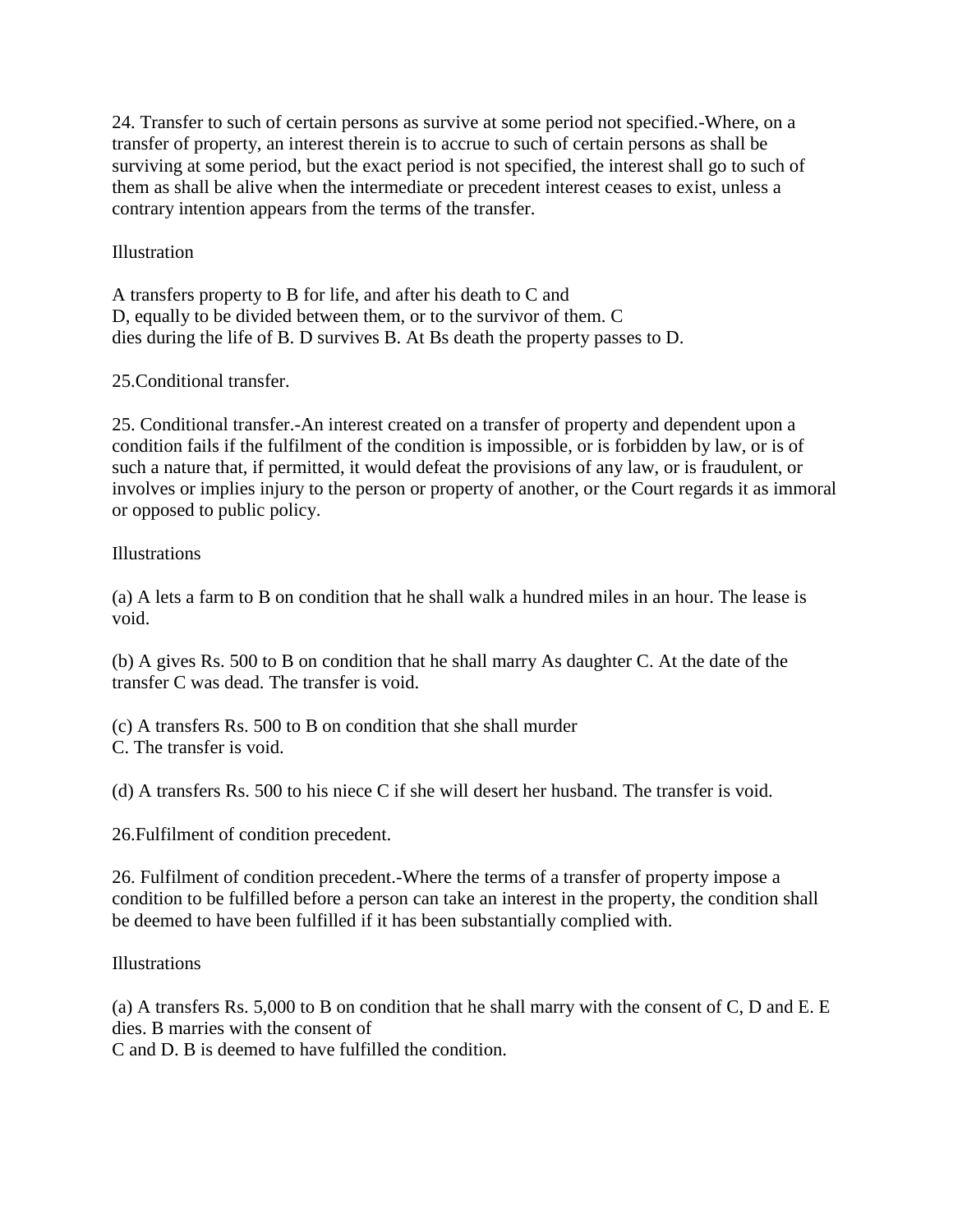20.(b) A transfers Rs. 5,000 to B on condition that he shall marry with the consent of C, D and E. B marries without the consent of C, D and E, but obtains their consent after the marriage. B has not fulfilled the condition.

27.Conditional transfer to one person coupled with transfer to another on failure of prior disposition.

27. Conditional transfer to one person coupled with transfer to another on failure of prior disposition.-Where, on a transfer of property, an interest therein is created in favour of one person, and by the same transaction an ulterior disposition of the same interest is made in favour of another, if the prior disposition under the transfer shall fail, the ulterior disposition shall take effect upon the failure of the prior disposition, although the failure may not have occurred in the manner contemplated by the transferor.

But, where the intention of the parties to the transaction is that the ulterior disposition shall take effect only in the event of the prior disposition failing in a particular manner, the ulterior disposition shall not take effect unless the prior disposition fails in that manner.

#### Illustrations

(a) A transfers Rs. 500 to B on condition that he shall execute a certain lease within three months after As death, and, if he should neglect to do so, to C. B dies in As life-time. The disposition in favour of C takes effect.

(b) A transfers property to his wife; but, in case she should die in his life-time, transfers to B that which he had transferred to her.

A and his wife perish together, under circumstances which make it impossible to prove that she died before him. The disposition in favour of B does not take effect.

28.Ulterior transfer conditional on happening or not happening of specified event.

28. Ulterior transfer conditional on happening or not happening of specified event.-On a transfer of property an interest therein may be created to accrue to any person with the condition superadded that in case a specified uncertain event shall happen such interest shall pass to another person, or that in case a specified uncertain event shall not happen such interest shall pass to another person. In each case the dispositions are subject to the rules contained in sections 10, 12, 21, 22, 23, 24, 25 and 27.29.Fulfilment of condition subsequent.

29. Fulfilment of condition subsequent.-An ulterior disposition of the kind contemplated by the last preceding section cannot take effect unless the condition is strictly fulfilled.

## Illustration

A transfers Rs. 500 to B, to be paid to him on his attaining his majority or marrying, with a proviso that, if B dies a minor or marries without Cs consent, the Rs. 500 shall go to D. B marries when only 17 years of age, without Cs consent. The transfer to D takes effect.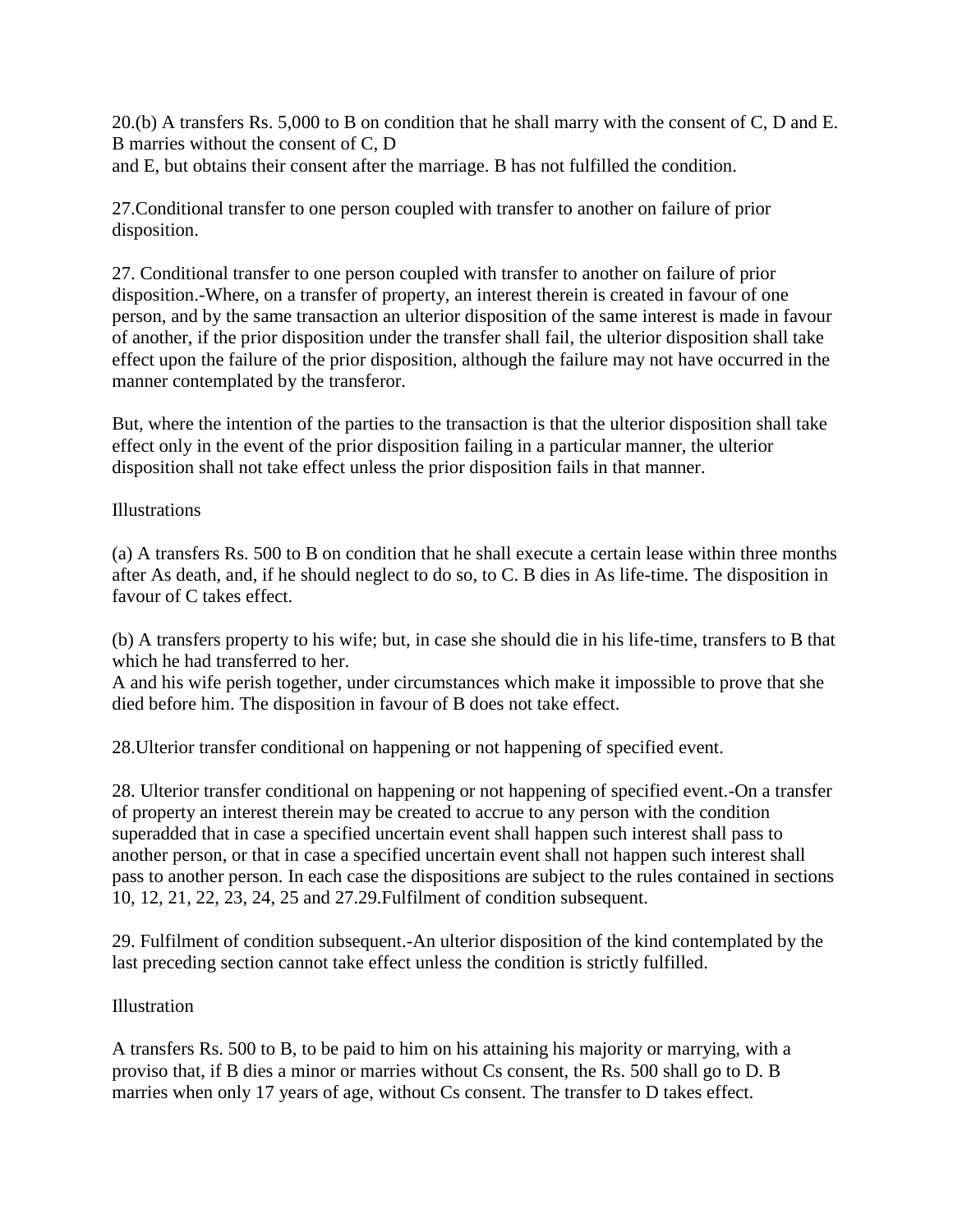Prior disposition not affected by invalidity of ulterior disposition.

30. Prior disposition not affected by invalidity of ulterior disposition.-If the ulterior disposition is not valid, the prior disposition is not affected by it.

# 21.Illustration

A transfers a farm to B for her life, and, if she do not desert her husband, to C. B is entitled to the farm during her life as if no condition had been inserted.

31.Condition that transfer shall cease to have effect in case specified uncertain event happens or does not happen.

31. Condition that transfer shall cease to have effect in case specified uncertain event happens or does not happen.-Subject to the provisions of section 12, on a transfer of property an interest therein may be created with the condition superadded that it shall cease to exist in case a specified uncertain event shall happen, or in case a specified uncertain event shall not happen.

# Illustrations

(a) A transfers a farm to B for his life, with a proviso that, in case B cuts down a certain wood, the transfer shall cease to have any effect. B cuts down the wood. He loses his life-interest in the farm.

(b) A transfers a farm to B, provided that, if B shall not go to England within three years after the date of the transfer, his interest in the farm shall cease. B does not go to England within the term prescribed. His interest in the farm ceases.

32.Such condition must not be invalid.

32. Such condition must not be invalid.-In order that a condition that an interest shall cease to exist may be valid, it is necessary that the event to which it relates be one which could legally constitute the condition of the creation of an interest.

33.Transfer conditional on performance of act, no time being specified for performance.

33. Transfer conditional on performance of act, no time being specified for performance.-Where, on a transfer of property, an interest therein is created subject to a condition that the person taking it shall perform a certain act, but no time is specified for the performance of the act, the condition is broken when he renders impossible, permanently or for an indefinite period, the performance of the act.

34.Transfer conditional on performance of act, time being specified.

30.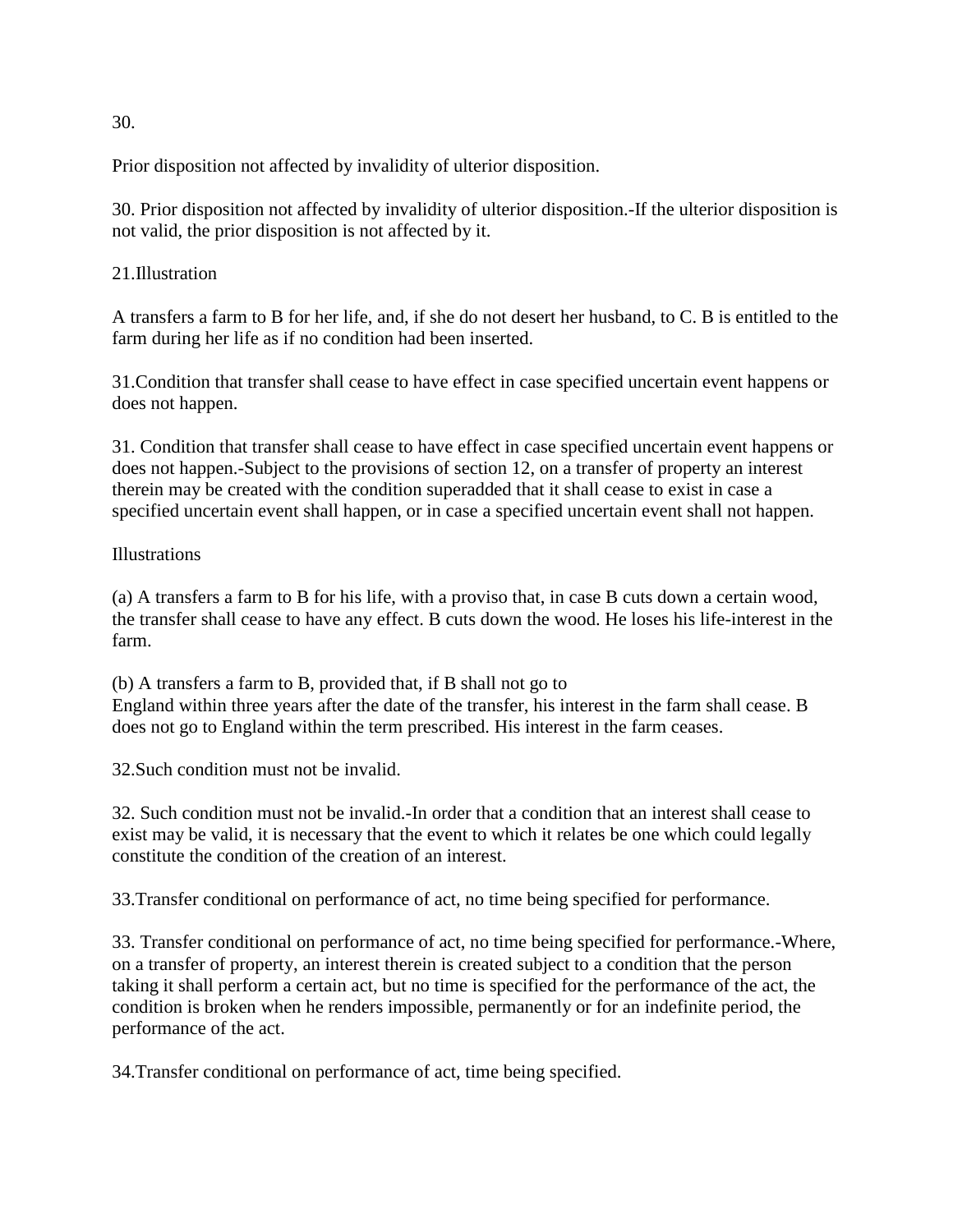34. Transfer conditional on performance of act, time being specified.-Where an act is to be performed by a person either as a condition to be fulfilled before an interest created on a transfer of property is enjoyed by him, or as a condition on the non-fulfilment of which the interest is to pass from him to another person, and a time is specified for the performance of the act, if such performance within the specified time is prevented by the fraud of a person who would be directly benefited by non-fulfilment of the condition, such further time shall as against him be allowed for performing the act as shall be requisite to make up for the delay caused by such fraud. But if no time is specified for the performance of the act, then, if its performance is by the fraud of a person interested in the non-

fulfilment of the condition rendered impossible or indefinitely postponed, the condition shall as against him be deemed to have been fulfilled.

#### 22.Election

35.Election when necessary.

35. Election when necessary.-Where a person professes to transfer property which he has no right to transfer, and as part of the same transaction confers any benefit on the owner of the property, such owner must elect either to confirm such transfer or to dissent from it; and in the latter case he shall relinquish the benefit so conferred, and the benefit so relinquished shall revert to the transferor or his representative as if it had not been disposed of,

subject nevertheless,

where the transfer is gratuitous, and the transferor has, before the election, died or otherwise become incapable of making a fresh transfer,

and in all cases where the transfer is for consideration,

to the charge of making good to the disappointed transferee the amount or value of the property attempted to be transferred to him.

#### Illustrations

The farm of Sultanpur is the property of C and worth Rs. 800. A by an instrument of gift professes to transfer it to B, giving by the same instrument Rs. 1,000 to C. C elects to retain the farm. He forfeits the gift of Rs. 1,000.

In the same case, A dies before the election. His representative must out of the Rs. 1,000 pay Rs. 800 to B.

The rule in the first paragraph of this section applies whether the transferor does or does not believe that which he professes to transfer to be his own.

A person taking no benefit directly under a transaction, but deriving a benefit under it indirectly, need not elect.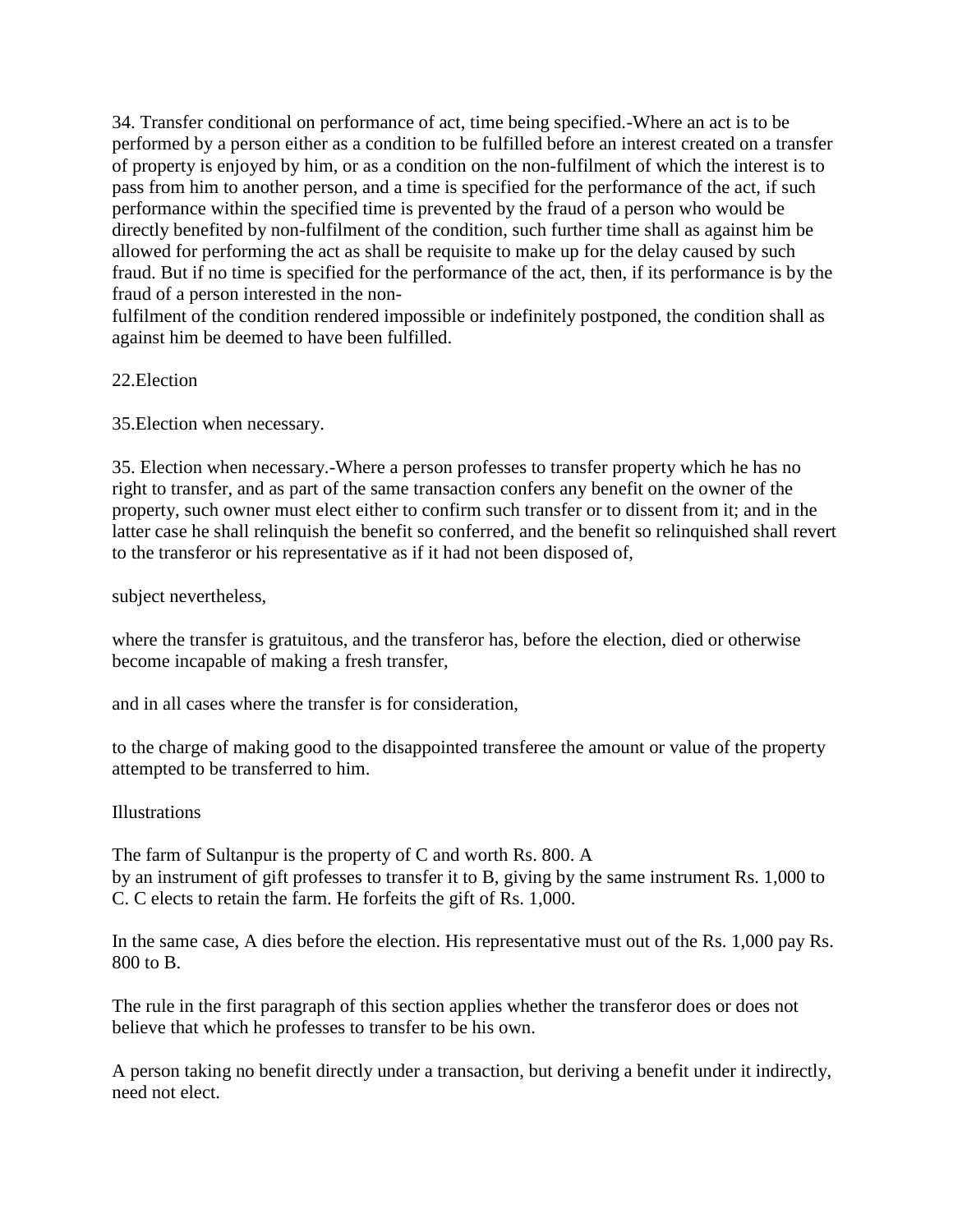A person who in his one capacity takes a benefit under the transaction may in another dissent therefrom.

Exception to the last preceding four rules.–Where a particular benefit is expressed to be conferred on the owner of the property which the transferor professes to transfer, and such benefit is expressed to be in lieu of that property, if such owner claim the property, he must relinquish the particular benefit, but he is not bound to relinquish any other benefit conferred upon him by the same transaction.

Acceptance of the benefit by the person on whom it is conferred constitutes an election by him to confirm the transfer, if he is aware of his duty to elect and of those circumstances which would influence

23.the judgment of a reasonable man in making an election, or if he waives enquiry into the circumstances.

Such knowledge or waiver shall, in the absence of evidence to the contrary, be presumed, if the person on whom the benefit has been conferred has enjoyed it for two years without doing any act to express dissent.

Such knowledge of waiver may be inferred from any act of his which renders it impossible to place the persons interested in the property professed to be transferred in the same condition as if such act had not been done.

#### Illustration

A transfers to B an estate to which C is entitled, and as part of the same transaction gives C a coal-mine. C takes possession of the mine and exhausts it. He has thereby confirmed the transfer of the estate to B.

If he does not within one year after the date of the transfer signify to the transferor or his representatives his intention to confirm or to dissent from the transfer, the transferor or his representative may, upon the expiration of that period, require him to make his election; and, if he does not comply with such requisition within a reasonable time after he has received it, he shall be deemed to have elected to confirm the transfer.

In case of disability, the election shall be postponed until the disability ceases, or until the election is made by some competent authority.

#### Apportionment

36.Apportionment of periodical payments determination of interest of person entitled.

36. Apportionment of periodical payments determination of interest of person entitled.-In the absence of a contract or local usage to the contrary, all rents, annuities, pensions, dividends and other periodical payments in the nature of income shall, upon the transfer of the interest of the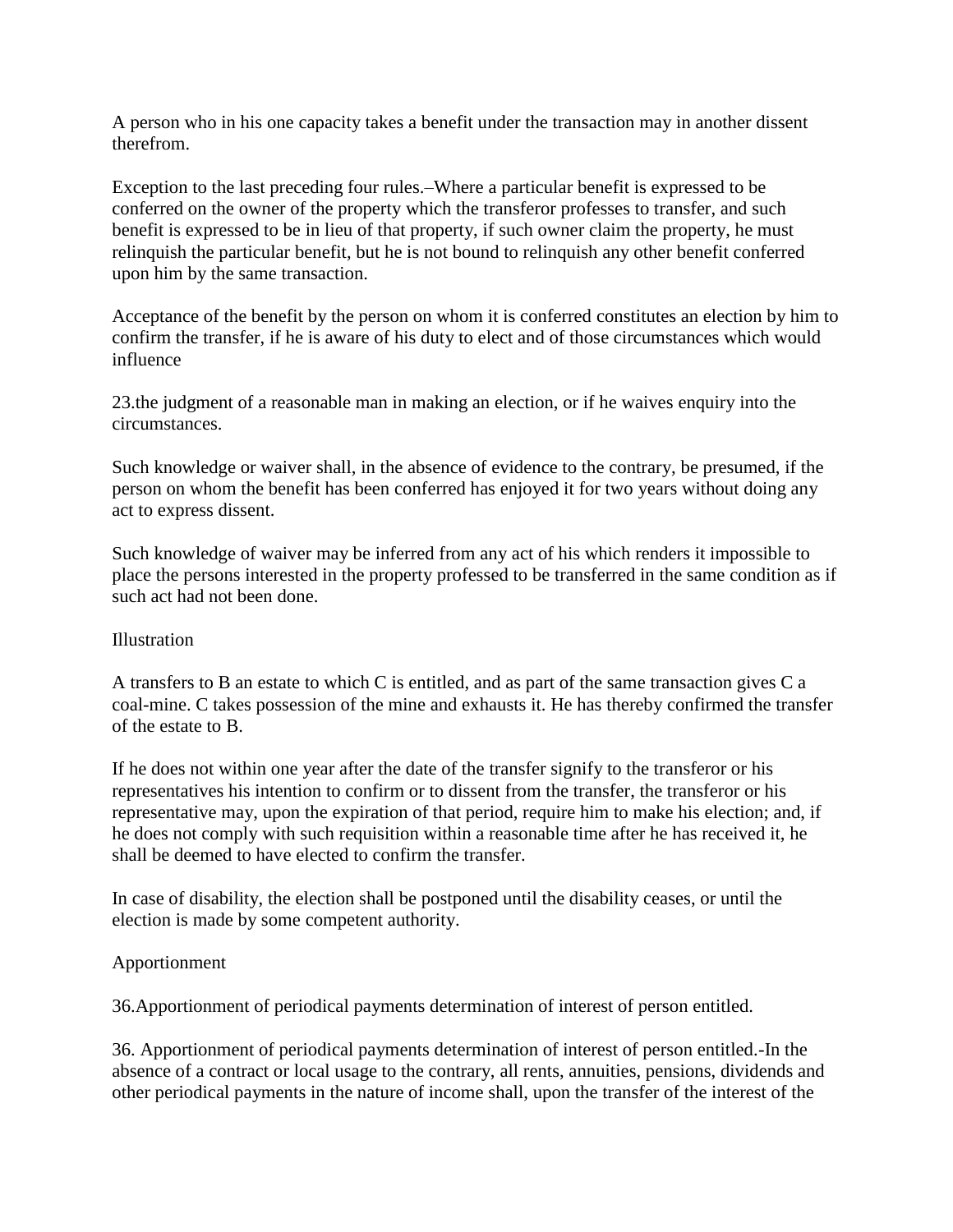person entitled to receive such payments, be deemed, as between the transferor and the transferee, to accrue due from day to day, and to be apportionable accordingly, but to be payable on the days appointed for the payment thereof.

37.Apportionment of benefit of obligation on severance.

37. Apportionment of benefit of obligation on severance.-When, in consequence of a transfer, property is divided and held in several shares, and thereupon the benefit of any obligation relating to the property as a whole passes from one to several owners of the property, the corresponding duty shall, in the absence of a contract to the contrary amongst the owners, be performed in favour of each of such owners in proportion to the value of his share in the property, provided that the duty can be severed and that the severance

24.does not substantially increase the burden of the obligation; but if the duty cannot be severed, or if the severance would substantially increase the burden of the obligation, the duty shall be performed for the benefit of such one of the several owners as they shall jointly designate for that purpose:

Provided that no person on whom the burden of the obligation lies shall be answerable for failure to discharge it in manner provided by this section, unless and until he has had reasonable notice of the severance.

Nothing in this section applies to leases for agricultural purposes unless and until the State Government by notification in the Official Gazette so directs.

## Illustrations

(a) A sells to B, C and D a house situate in a village and leased to E at an annual rent of Rs. 30 and delivery of one fat sheep, B having provided half the purchase-money and C and D one-quarter each. E, having notice of this, must pay Rs. 15 to B, Rs. 7 1/2 to C, and Rs. 7 1/2 to D, and must deliver the sheep according to the joint direction of B, C and D.

(b) In the same case, each house in the village being bound to provide ten days labour each year on a dyke to prevent inundation, E

had agreed as a term of his lease to perform this work for A. B, C and

D severally require E to perform the ten days work due on account of the house of each. E is not bound to do more than ten days work in all, according to such directions as B, C and D may join in giving.

(B) Transfer of Immoveable Property

38.Transfer by person authorised only under certain circumstances to transfer.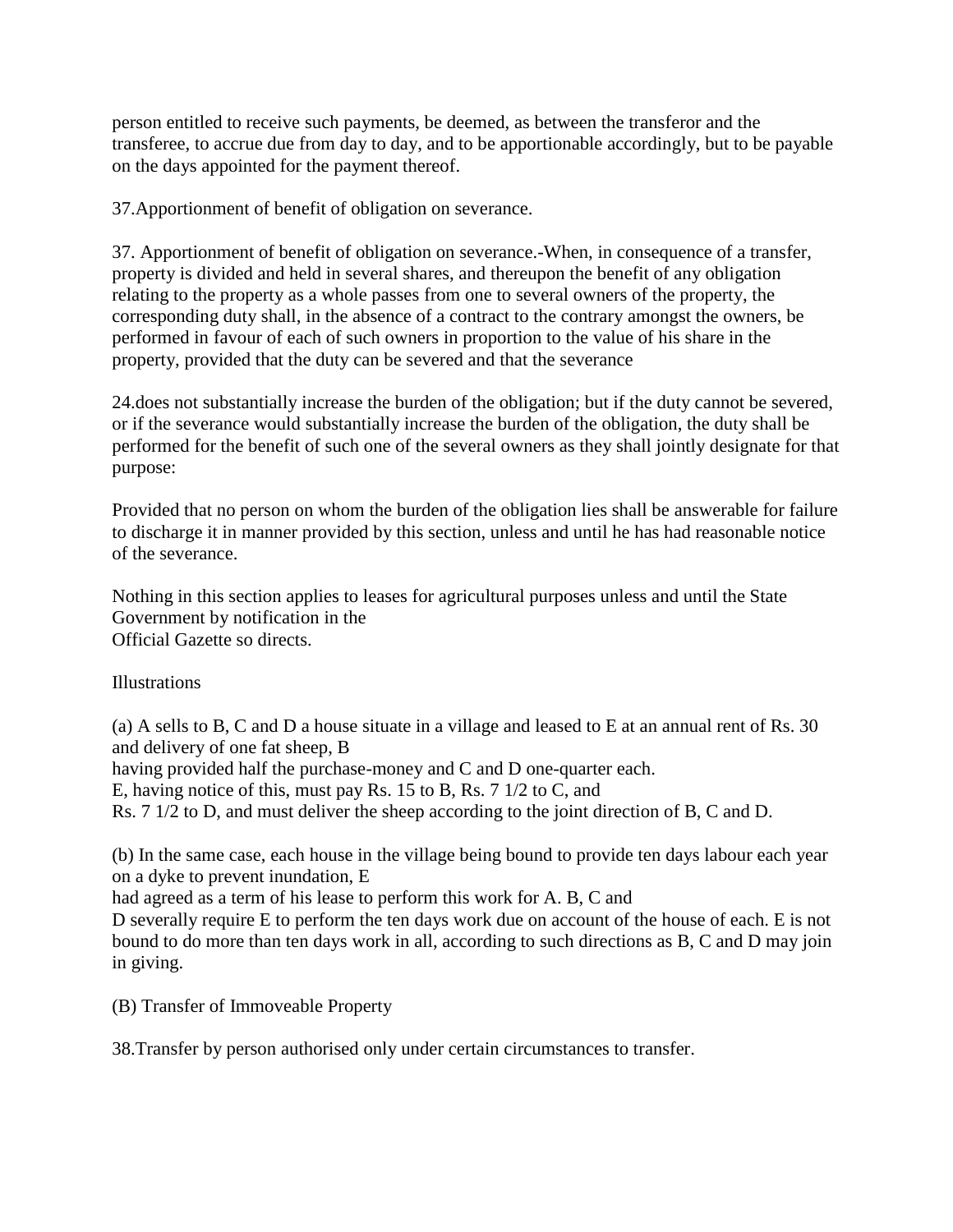38. Transfer by person authorised only under certain circumstances to transfer.-Where any person, authorized only under circumstances in their nature variable to dispose of immoveable property, transfers such property for consideration, alleging the existence of such circumstances, they shall, as between the transferee on the one part and the transferor and other persons (if any) affected by the transfer on the other part, be deemed to have existed, if the transferee, after using reasonable care to ascertain the existence of such circumstances, has acted in good faith.

## Illustration

A, a Hindu widow, whose husband has left collateral heirs, alleging that the property held by her as such is insufficient for her maintenance, agrees, for purposes neither religious nor charitable, to sell a field, part of such property, to B. B satisfies himself by reasonable enquiry that the income of the property is insufficient for

As maintenance, and that the sale of the field is necessary, and acting in good faith, buys the field from A. As between B on the one part and A and the collateral heirs on the other part, a necessity for the sale shall be deemed to have existed.

25.39.Transfer where third person is entitled to maintenance.

39. Transfer where third person is entitled to maintenance.-Where a third person has a right to receive maintenance, or a provision for advancement or marriage, from the profits of immoveable property, and such property is transferred 1\*\*\*, the right may be enforced against the transferee, if he has notice 2\*[thereof] or if the transfer is gratuitous; but not against a transferee for consideration and without notice of the right, nor against such property in his hands.

3\* \* \* \* \*

40.

Burden of obligation imposing restriction on use of land,

40. Burden of obligation imposing restriction on use of land,-

Where, for the more beneficial enjoyment of his own immoveable property, a third person has, independently of any interest in the immoveable property of another or of any easement thereon, a right to restrain the enjoyment 4\*[in a particular manner of the latter property], or

or of obligation annexed to ownership but not amounting to interest or easement.-where a third person is entitled to the benefit of an obligation arising out of contract and annexed to the ownership of immoveable property, but not amounting to an interest therein or easement thereon,

such right or obligation may be enforced against a transferee with notice thereof or a gratuitous transferee of the property affected thereby, but not against a transferee for consideration and without notice of the right or obligation, nor against such property in his hands.

Illustration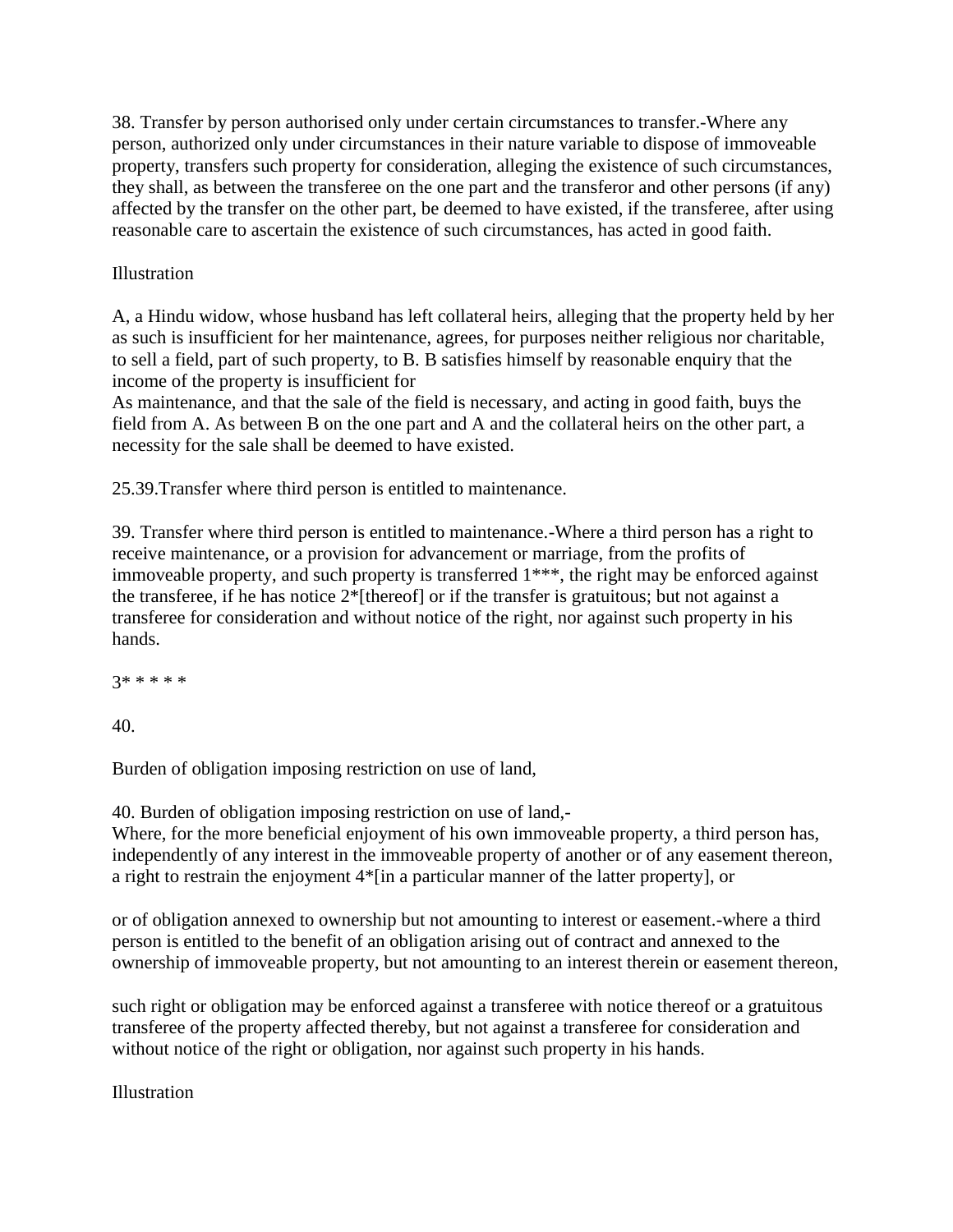A contracts to sell Sultanpur to B. While the contract is still in force he sells Sultanpur to C, who has notice of the contract. B may enforce the contract against C to the same extent as against A.

41.Transfer by ostensible owner.

41. Transfer by ostensible owner.-Where, with the consent, express or implied, of the persons interested in immoveable property, a person is the ostensible owner of such property and transfers the same for consideration, the transfer shall not be voidable on the ground that the transferor was not authorized to make it: provided that the transferee, after taking reasonable care to ascertain that the transferor had power to make the transfer, has acted in good faith.

——————————————————————— 1 The words "with the intention of defeating such right" omitted by

Act 20 of 1929, s. 11.2 Subs. by s. 11, ibid., for "of such intention".

3 The illustration omitted by s. 11, ibid.

4 Subs. by s. 12, ibid., for "of the latter property or to compel its enjoyment in a particular manner".

26.42.Transfer by person having authority to revoke former transfer.

———————————————————————

42. Transfer by person having authority to revoke former transfer.-Where a person transfers any immoveable property, reserving power to revoke the transfer, and subsequently transfers the property for consideration to another transferee, such transfer operates in favour of such transferee (subject to any condition attached to the exercise of the power) as a revocation of the former transfer to the extent of the power.

## Illustration

A lets a house to B, and reserves power to revoke the lease if, in the opinion of a specified surveyor, B should make a use of it detrimental to its value. Afterwards A, thinking that such a use has been made, lets the house to C. This operates as a revocation of Bs lease subject to the opinion of the surveyor as to Bs use of the house having been detrimental to its value.

43.Transfer by unauthorized person who subsequently acquires interest in property transferred.

43. Transfer by unauthorized person who subsequently acquires interest in property transferred.- Where a person 1\*[fraudulently or]

erroneously represents that he is authorized to transfer certain immovable property, and professes to transfer such property for consideration, such transfer shall, at the option of the transferee, operate on any interest which the transferor may acquire in such property at any time during which the contract of transfer subsists.

Nothing in this section shall impair the right of transferees in good faith for consideration without notice of the existence of the said option.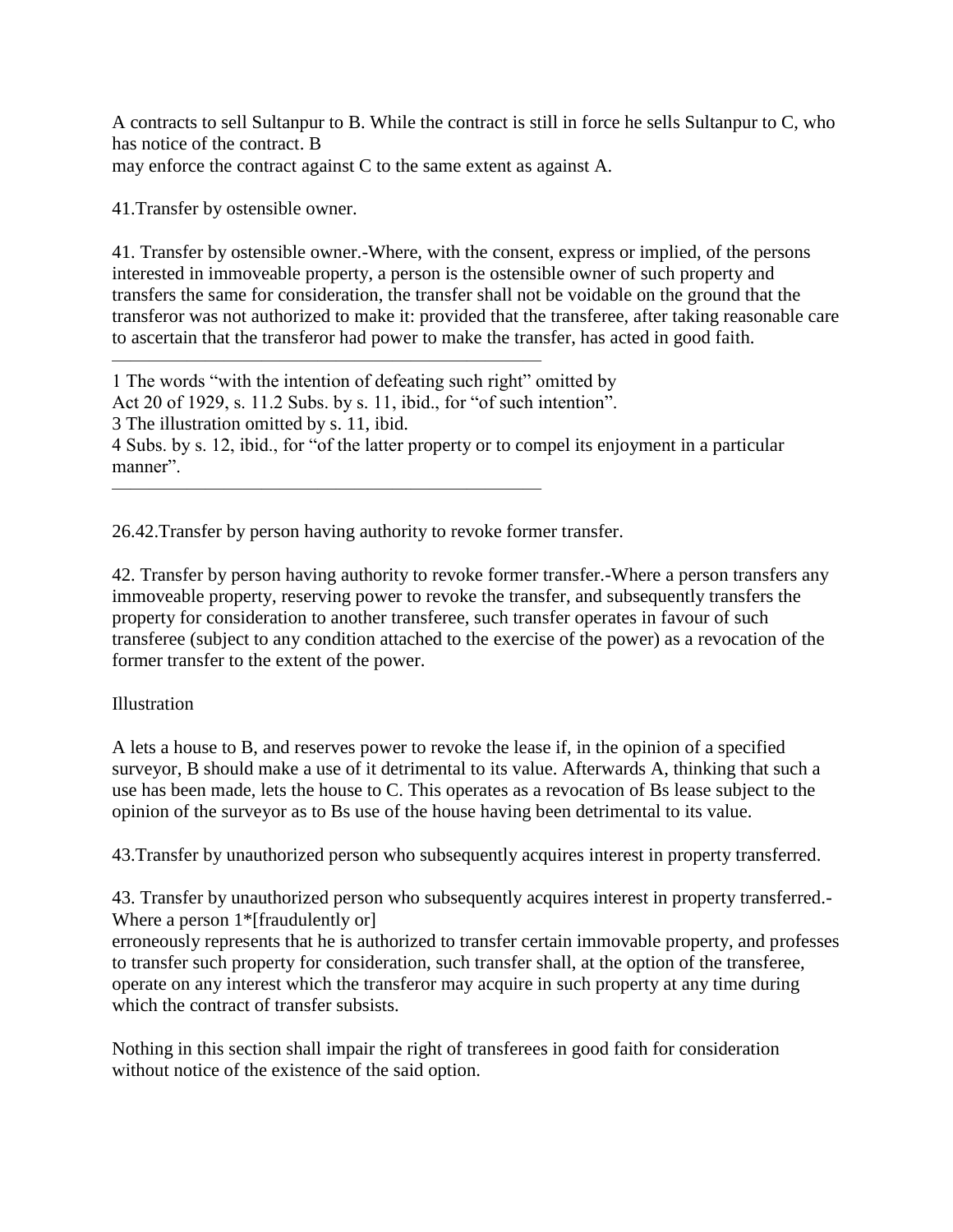#### Illustration

A, a Hindu who has separated from his father B, sells to C three fields, X, Y and Z, representing that A is authorized to transfer the same. Of these fields Z does not belong to A, it having been retained by B on the partition; but on Bs dying A as heir obtains Z. C, not having rescinded the contract of sale, may require A to deliver Z to him.

44.Transfer by one co-owner.

44. Transfer by one co-owner.-Where one of two or more co-owners of immoveable property legally competent in that behalf transfers his share of such property or any interest therein, the transferee acquires, as to such share or interest, and so far as is necessary to give effect to the transfer, the transferors right to joint possession or other common or part enjoyment of the property, and to enforce a partition of the same, but subject to the conditions and liabilities affecting, at the date of the transfer, the share or interest so transferred.

Where the transferee of a share of a dwelling-house belonging to an undivided family is not a member of the family, nothing in this section shall be deemed to entitle him to joint possession or other common or part enjoyment of the house.

1 Ins. by Act 20 of 1929, s. 13.———————————————————————

27.45.Joint transfer for consideration.

———————————————————————

45. Joint transfer for consideration.-Where immoveable property is transferred for consideration to two or more persons, and such consideration is paid out of a fund belonging to them in common, they are, in the absence of a contract to the contrary, respectively entitled to interests in such property identical, as nearly as may be, with the interests to which they were respectively entitled in the fund; and, where such consideration is paid out of separate funds belonging to them respectively, they are, in the absence of a contract to the contrary, respectively entitled to interests in such property in proportion to the shares of the consideration which they respectively advanced.

In the absence of evidence as to the interests in the fund to which they were respectively entitled, or as to the shares which they respectively advanced, such persons shall be presumed to be equally interested in the property.

46.Transfer for consideration by persons having distinct interests.

46. Transfer for consideration by persons having distinct interests.-Where immoveable property is transferred for consideration by persons having distinct interests therein, the transferors are, in the absence of a contract to the contrary, entitled to share in the consideration equally, where their interest in the property were of equal value, and, where such interests were of unequal value, proportionately to the value of their respective interests.

Illustrations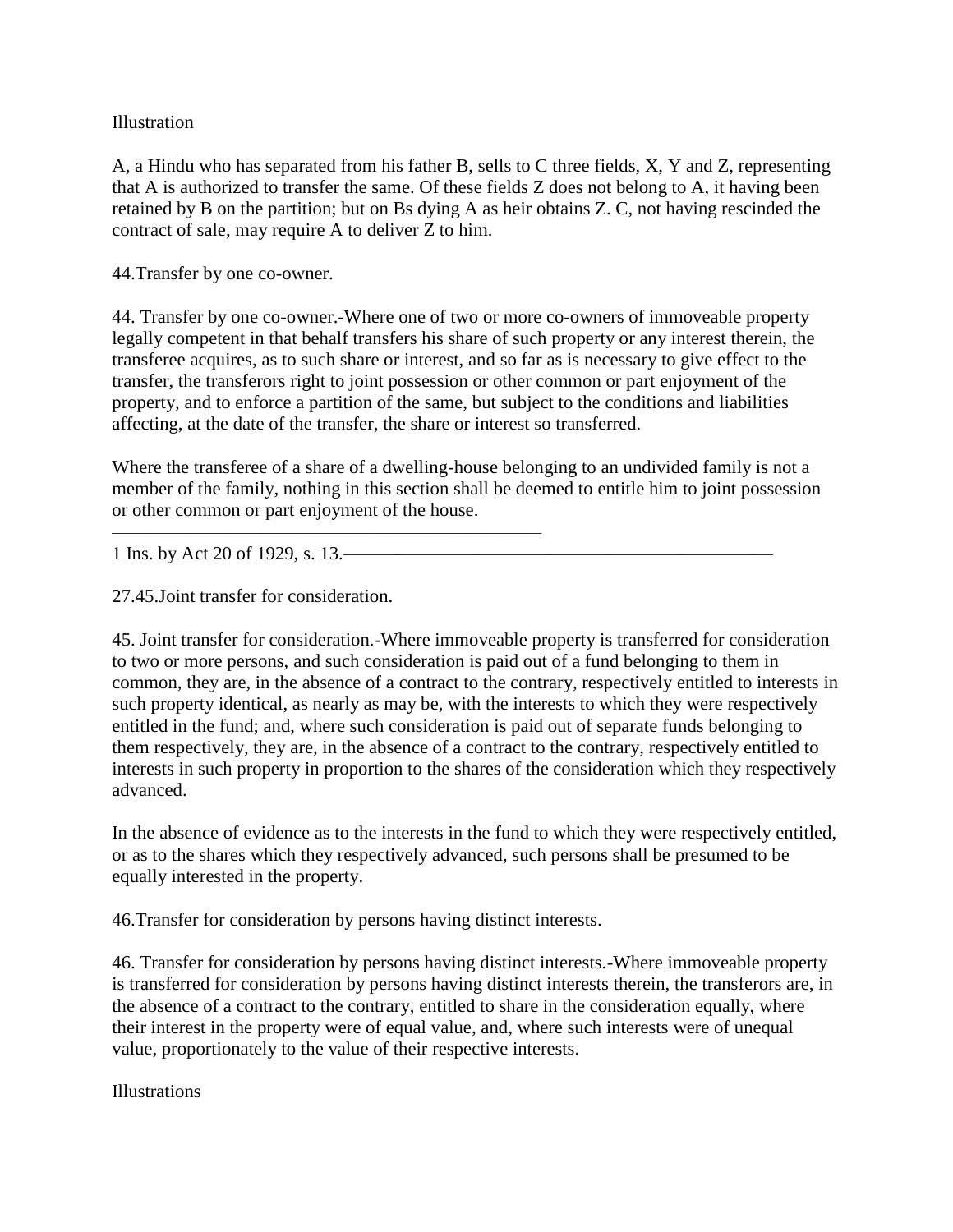(a) A, owing a moiety, and B and C, each a quarter share, of mauza Sultanpur, exchange an eighth share of that mauza for a quarter share of mauza Lalpura. There being no agreement to the contrary, A is entitled to an eighth share in Lalpura, and B and C each to a sixteenth share in that mauza.

(b) A, being entitled to a life-interest in mauza Atrali and B and C to the reversion, sell the mauza for Rs. 1,000. As lifeinterest is ascertained to be worth Rs. 600, the reversion Rs. 400. A is entitled to receive Rs. 600 out of the purchase-money. B and C to receive Rs. 400.

47.Transfer by co-owners of share in common property.

47. Transfer by co-owners of share in common property.-Where several co-owners of immoveable property transfer a share therein without specifying that the transfer is to take effect on any particular share or shares of the transferors, the transfer, as among such transferors, takes effect on such shares equally where the shares were equal, and, where they were unequal, proportionately to the extent of such shares.

## Illustration

A, the owner of an eight-anna share, and B and C, each the owner of a four-anna share, in mauza Sultanpur, transfer a two-anna share in the mauza to D, without specifying from which of their several shares the transfer is made. To give effect to the transfer one-anna share is taken from the share of A, and half-an-anna share from each of the shares of B and C.

28.48.Priority of rights created by transfer.

48. Priority of rights created by transfer.-Where a person purports to create by transfer at different times rights in or over the same immoveable property, and such rights cannot all exist or be exercised to their full extent together, each later created right shall, in the absence of a special contract or reservation binding the earlier transferees, be subject to the rights previously created.

49.Transferees right under policy.

49. Transferees right under policy.-Where immoveable property is transferred for consideration, and such property or any part thereof is at the date of the transfer insured against loss or damage by fire, the transferee, in case of such loss or damage, may, in the absence of a contract to the contrary, require any money which the transferor actually receives under the policy, or so much thereof as may be necessary, to be applied in reinstating the property.

50.

Rent bona fide paid to holder under defective title.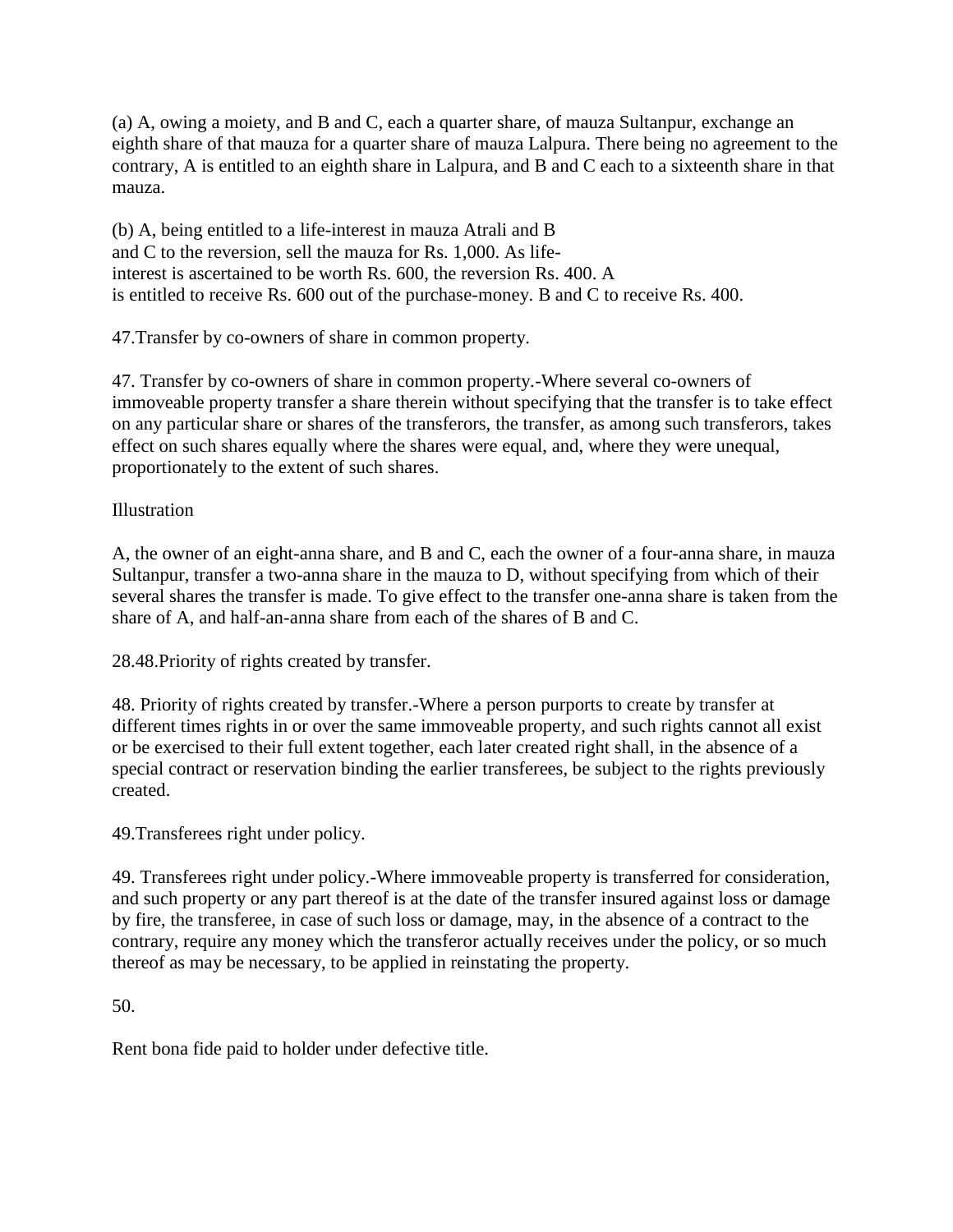50. Rent bona fide paid to holder under defective title.-No person shall be chargeable with any rents or profits of any immoveable property, which he has in good faith paid or delivered to any person of whom he in good faith held such property, notwithstanding it may afterwards appear that the person to whom such payment or delivery was made had no right to receive such rents or profits.

## Illustration

A lets a field to B at a rent of Rs. 50, and then transfers the field to C. B, having no notice of the transfer, in good faith pays the rent to A. B is not chargeable with the rent so paid.

51.Improvements made by bona fide holders under defective titles.

51. Improvements made by bona fide holders under defective titles.-When the transferee of immoveable property makes any improvement on the property, believing in good faith that he is absolutely entitled thereto, and he is subsequently evicted therefrom by any person having a better title, the transferee has a right to require the person causing the eviction either to have the value of the improvement estimated and paid or secured to the transferee, or to sell his interest in the property to the transferee at the then market-value thereof, irrespective of the value of such improvement.

The amount to be paid or secured in respect of such improvement shall be the estimated value thereof at the time of the eviction.

When, under the circumstances aforesaid, the transferee has planted or sown on the property crops which are growing when he is evicted therefrom, he is entitled to such crops and to free ingress and egress to gather and carry them.

29.52.Transfer of property pending suit relating thereto.

52. Transfer of property pending suit relating thereto.-During the 1\*[pendency] in any Court having authority  $2^*[3^*]$  within the limits of India excluding the State of Jammu and Kashmir] or established beyond such limits] by 4\*[the Central Government 5\*\*\*], of 6\*[any] suit or proceeding 7\*[which is not collusive and] in which any right to immoveable property is directly and specifically in question, the property cannot be transferred or otherwise dealt with by any party to the suit or proceeding so as to affect the rights of any other party thereto under any decree or order which may be made therein, except under the authority of the Court and on such terms as it may impose.

7\*[Explanation.--For the purposes of this section, the pendency of a suit or proceeding shall be deemed to commence from the date of the presentation of the plaint or the institution of the proceeding in a Court of competent jurisdiction, and to continue until the suit or proceeding has been disposed of by a final decree or order, and complete satisfaction or discharge of such decree or order has been obtained, or has become unobtainable by reason of the expiration of any period of limitation prescribed for the execution thereof by any law for the time being in force.]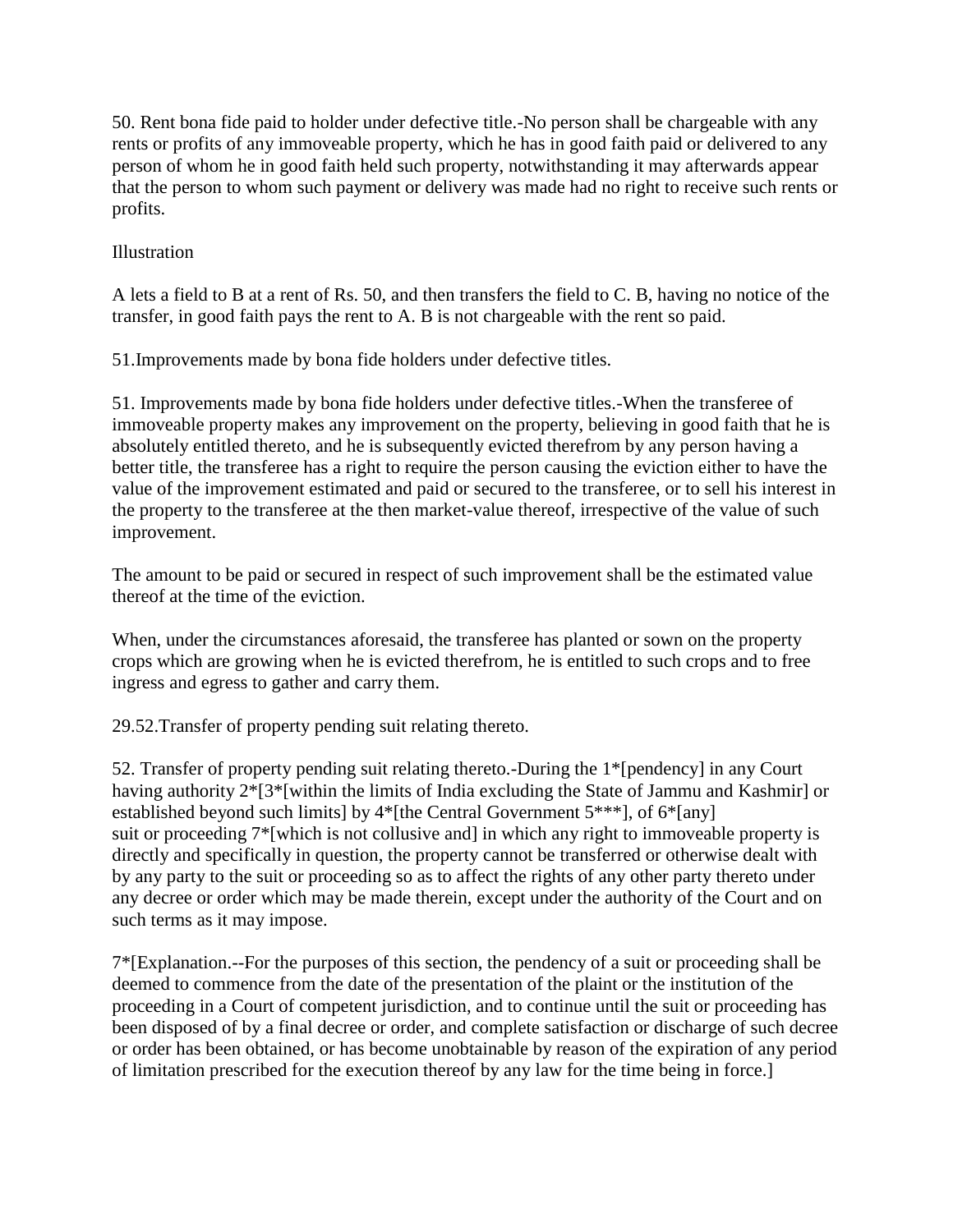53.Fraudulent transfer.

8\*[53. Fraudulent transfer.-(1) Every transfer of immoveable property made with intent to defeat or delay the creditors of the transferor shall be voidable at the option of any creditor so defeated or delayed.

Nothing in this sub-section shall impair the rights of a transferee in good faith and for consideration.

Nothing in this sub-section shall affect any law for the time being in force relating to insolvency.

A suit instituted by a creditor (which term includes a decreeholder whether he has or has not applied for execution of his decree) to avoid a transfer on the ground that it has been made with intent to defeat or delay the creditors of the transferor, shall be instituted on behalf of, or for the benefit of, all the creditors.

1 Subs. by Act 20 of 1929, s. 14, for "active prosecution".

2 Subs. by the A. O. 1950, for "in the Provinces or established beyond the limits of the Provinces".

3 Subs. by Act 3 of 1951, s. 3 and Sch., for "within the limits of

Part A States and Part C States" (w.e.f. 1-4-1951).

4 Subs. by the A. O. 1937, for "the G. G. in C."

5 The words "or the Crown Representative" rep. by the A. O. 1948.6 Subs. by Act 20 of 1929, s. 14, for "a contentious".

7 Ins. by s. 14, ibid.

8 Subs. by s. 15, ibid., for the original section.

---------------------------------------------------------------------

30

(2) Every transfer of immoveable property made without consideration with intent to defraud a subsequent transferee shall be voidable at the option of such transferee.

For the purposes of this sub-section, no transfer made without consideration shall be deemed to have been made with intent to defraud by reason only that a subsequent transfer for consideration was made.]

53A.

PART performance.

1\*[53A. Part performance.-Where any person contracts to transfer for consideration any immoveable property by writing signed by him or on his behalf from which the terms necessary to constitute the transfer can be ascertained with reasonable certainty,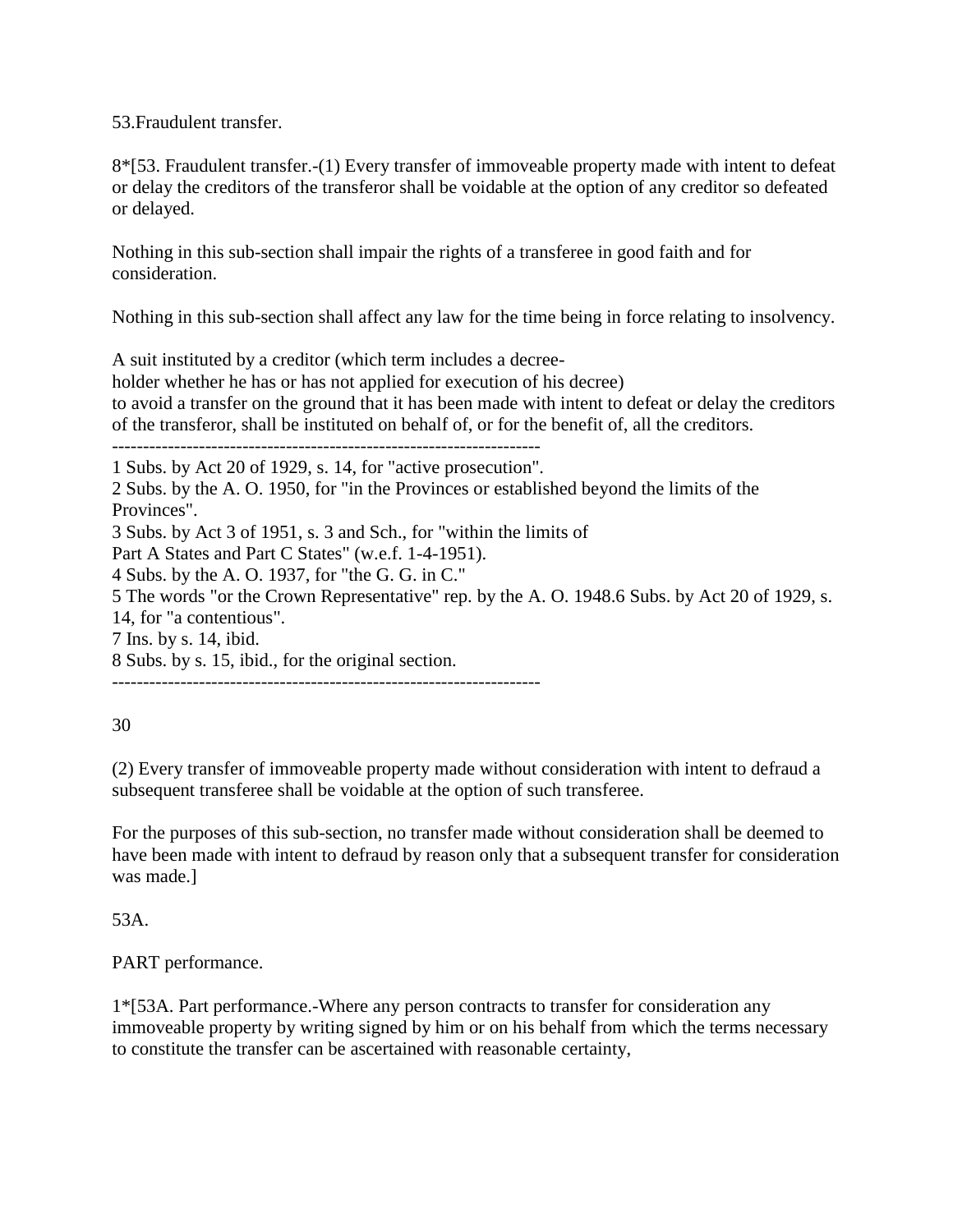and the transferee has, in part performance of the contract, taken possession of the property or any part thereof, or the transferee, being already in possession, continues in possession in part performance of the contract and has done some act in furtherance of the contract,

and the transferee has performed or is willing to perform his part of the contract,

then, notwithstanding that the contract, though required to be registered, has not been registered, or, where there is an instrument of transfer, that the transfer has not been completed in the manner prescribed therefor by the law for the time being in force, the transferor or any person claiming under him shall be debarred from enforcing against the transferee and persons claiming under him any right in respect of the property of which the transferee has taken or continued in possession, other than a right expressly provided by the terms of the contract:

Provided that nothing in this section shall affect the rights of a transferee for consideration who has no notice of the contract or of the part performance thereof.

## **CHAPTER IIIOF SALES OF IMMOVEABLE PROPERTY**

54. "Sale" defined. Sale how made.-"Sale" is a transfer of ownership in exchange for a price paid or promised or part-paid and part-promised.

——————————————————————— 1 Ins. by Act 20 of 1929, s. 16.———————————————————————

31.Sale how made.-1\*Such transfer, in the case of tangible immoveable property of the value of one hundred rupees and upwards, or in the case of a reversion or other intangible thing, can be made only by a registered instrument.

1\*In the case of tangible immoveable property of a value less than one hundred rupees, such transfer may be made either by a registered instrument or by delivery of the property.

Delivery of tangible immoveable property takes place when the seller places the buyer, or such person as he directs, in possession of the property.

Contract for sale.-A contract for the sale of immovable property is a contract that a sale of such property shall take place on terms settled between the parties.

It does not, of itself, create any interest in or charge on such property.

55.Rights and liabilities of buyer and seller.

55. Rights and liabilities of buyer and seller.-In the absence of a contract to the contrary, the buyer and the seller of immoveable property respectively are subject to the liabilities, and have the rights, mentioned in the rules next following, or such of them as are applicable to the property sold: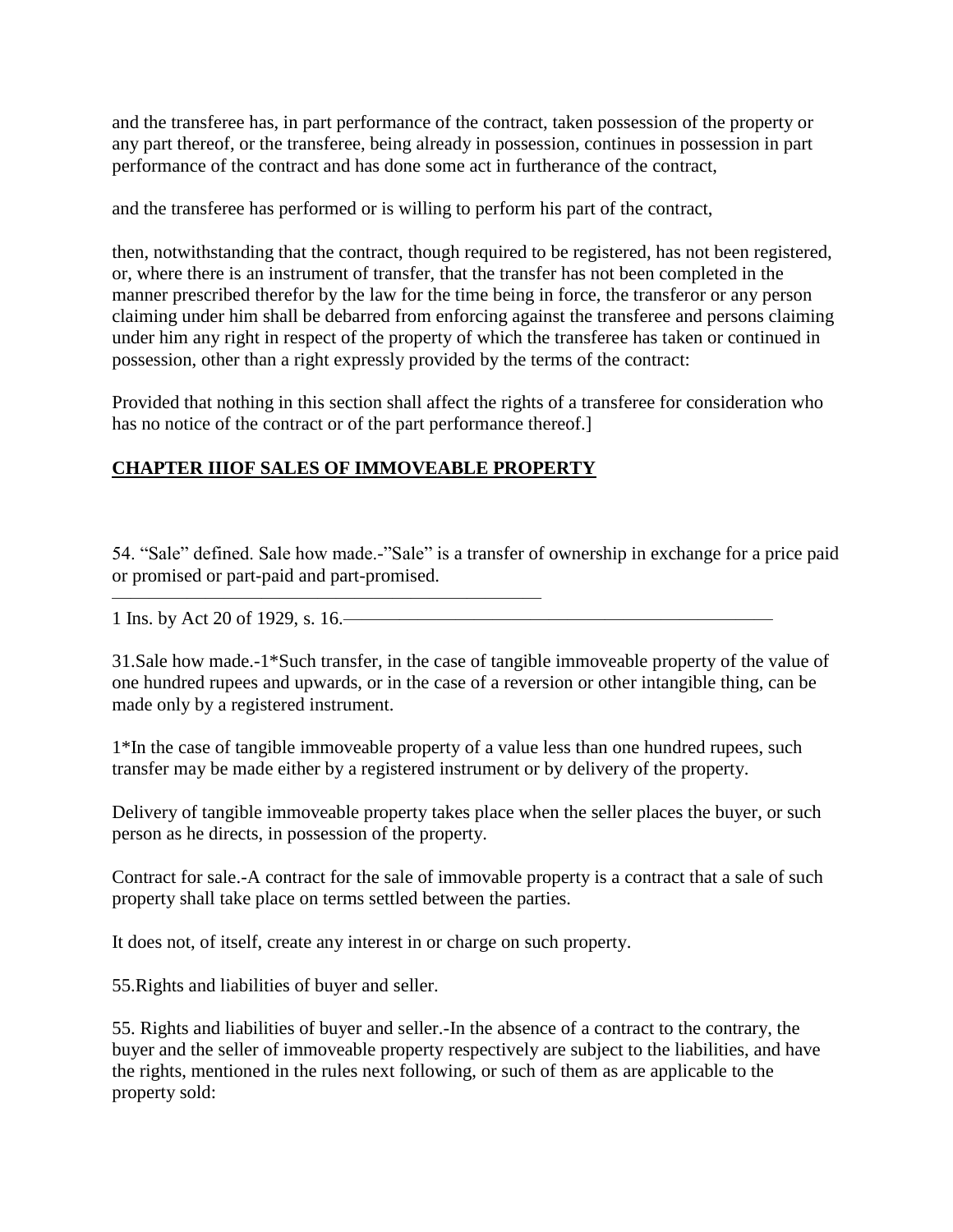(1) The seller is bound–

(a) to disclose to the buyer any material defect in the property  $2^*$  [or in the sellers title thereto] of which the seller is, and the buyer is not, aware, and which the buyer could not with ordinary care discover;

(b) to produce to the buyer on his request for examination all documents of title relating to the property which are in the sellers possession or power;

(c) to answer to the best of his information all relevant questions put to him by the buyer in respect to the property or the title thereto;

(d) on payment or tender of the amount due in respect of the price, to execute a proper conveyance of the property when the buyer tenders it to him for execution at a proper time and place;

(e) between the date of the contract of sale and the delivery of the property, to take as much care of the property and

——————————————————————— 1 As to limitation to the territorial operation of paragraphs 2 and 3 of s. 54, see s. 1, supra. These paragraphs extend to every cantonment see s. 287 of the Cantonments Act, 1924 (2 of 1924). 2 Ins. by Act 20 of 1929, s. 17.

32.all documents of title relating thereto which are in his possession as an owner of ordinary prudence would take of such property and documents;

(f) to give, on being so required, the buyer, or such person as he directs, such possession of the property as its nature admits;

(g) to pay all public charges and rent accrued due in respect of the property up to the date of the sale, the interest on all incumbrances on such property due on such date, and, except where the property is sold subject to incumbrances, to discharge all incumbrances on the property then existing.

(2) The seller shall be deemed to contract with the buyer that the interest which the seller professes to transfer to the buyer subsists and that he has power to transfer the same:

Provided that, where the sale is made by a person in a fiduciary character, he shall be deemed to contract with the buyer that the seller has done no act whereby the property is incumbered or whereby he is hindered from transferring it.

The benefit of the contract mentioned in this rule shall be annexed to, and shall go with, the interest of the transferee as such, and may be enforced by every person in whom that interest is for the whole or any part thereof from time to time vested.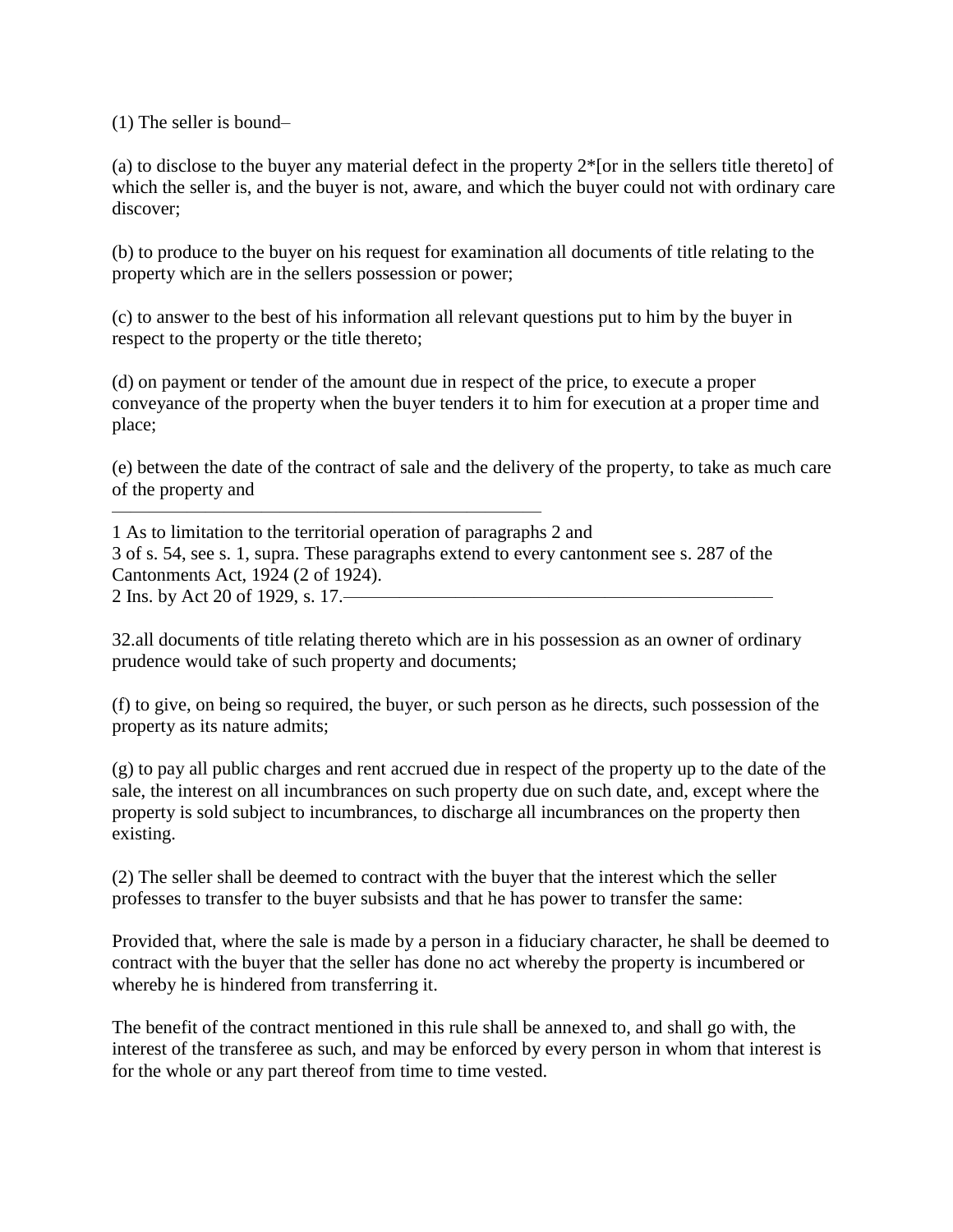(3) Where the whole of the purchase-money has been paid to the seller, he is also bound to deliver to the buyer all documents of title relating to the property which are in the sellers possession or power:

Provided that, (a) where the seller retains any part of the property comprised in such documents, he is entitled to retain them all, and, (b) where the whole of such property is sold to different buyers, the buyer of the lot of greatest value is entitled to such documents. But in case (a) the seller, and in case (b) the buyer, of the lot of greatest value, is bound, upon every reasonable request by the buyer, or by any of the other buyers, as the case may be, and at the cost of the person making the request, to produce the said documents and furnish such true copies thereof or extracts therefrom as he may require; and in the meantime, the seller, or the buyer of the lot of greatest value, as the case may be, shall keep the said documents safe, uncancelled and undefaced, unless prevented from so doing by fire or other inevitable accident.

33.(4) The seller is entitled–

(a) to the rents and profits of the property till the ownership thereof passes to the buyer;

(b) where the ownership of the property has passed to the buyer before payment of the whole of the purchase-

money, to a charge upon the property in the hands of the buyer, 1\*[any transferee without consideration or any transferee with notice of the non-payment], for the amount of the purchasemoney, or any part thereof remaining unpaid, and for interest on such amount or part 1\*[from the date on which possession has been delivered].

(5) The buyer is bound–

(a) to disclose to the seller any fact as to the nature or extent of the sellers interest in the property of which the buyer is aware, but of which he has reason to believe that the seller is not aware, and which materially increases the value of such interest;

(b) to pay or tender, at the time and place of completing the sale, the purchase-money to the seller or such person as he directs: provided that, where the property is sold free from incumbrances, the buyer may retain out of the purchase-money the amount of any incumbrances on the property existing at the date of the sale, and shall pay the amount so retained to the persons entitled thereto;

(c) where the ownership of the property has passed to the buyer, to bear any loss arising from the destruction, injury or decrease in value of the property not caused by the seller;

(d) where the ownership of the property has passed to the buyer, as between himself and the seller, to pay all public charges and rent which may become payable in respect of the property, the principal moneys due on any incumbrances subject to which the property is sold, and the interest thereon afterwards accruing due.

(6) The buyer is entitled–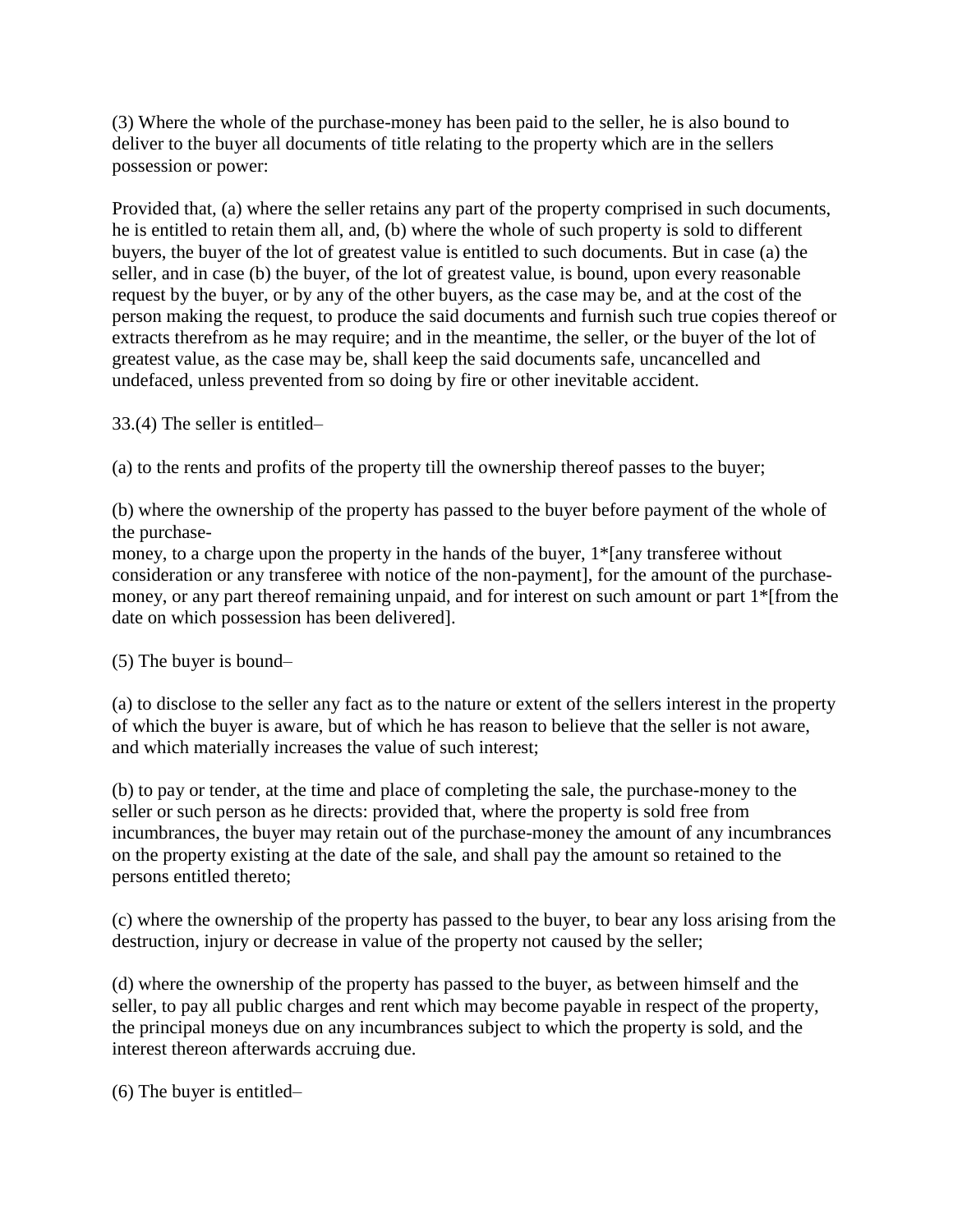(a) where the ownership of the property has passed to him, to the benefit of any improvement in, or increase in value of, the property, and to the rents and profits thereof;

1 Ins. by Act 20 of 1929, s. 17.———————————————————————

———————————————————————

34.(b) unless he has improperly declined to accept delivery of the property, to a charge on the property, as against the seller and all persons claiming under him, 1\*\*\* to the extent of the sellers interest in the property, for the amount of any purchase-money properly paid by the buyer in anticipation of the delivery and for interest on such amount; and, when he properly declines to accept the delivery, also for the earnest (if any)

and for the costs (if any) awarded to him of a suit to compel specific performance of the contract or to obtain a decree for its rescission.

An omission to make such disclosures as are mentioned in this section, paragraph (1), clause (a), and paragraph (5), clause (a), is fraudulent.

56.Marshalling by subsequent purchaser.

2\*[56. Marshalling by subsequent purchaser.-If the owner of two or more properties mortgages them to one person and then sells one or more of the properties to another person, the buyer is, in the absence of a contract to the contrary, entitled to have the mortgage-debt satisfied out of the property or properties not sold to him, so far as the same will extend, but not so as to prejudice the rights of the mortgagee or persons claiming under him or of any other person who has for consideration acquired an interest in any of the properties.]

Discharge of Incumbrances on Sale

57.Provision by Court for incumbrances and sale freed therefrom.

57. Provision by Court for incumbrances and sale freed therefrom.-

———————————————————————

(a) Where immoveable property subject to any incumbrance, whether immediately payable or not, is sold by the Court or in execution of a decree, or out of Court, the Court may, if it thinks fit, on the application of any party to the sale, direct or allow payment into Court,–

(1) in case of an annual or monthly sum charged on the property, or of a capital sum charged on a determinable interest in the property–of such amount as, when invested in securities of the Central Government, the

Court considers will be sufficient, by means of the interest thereof, to keep down or otherwise provide for that charge, and

(2) in any other case of a capital sum charged on the property–of the amount sufficient to meet the incumbrance and any interest due thereon.

1 The words "with notice of the payment" omitted by Act 20 of 1929, s. 17.2 Subs. by s. 18,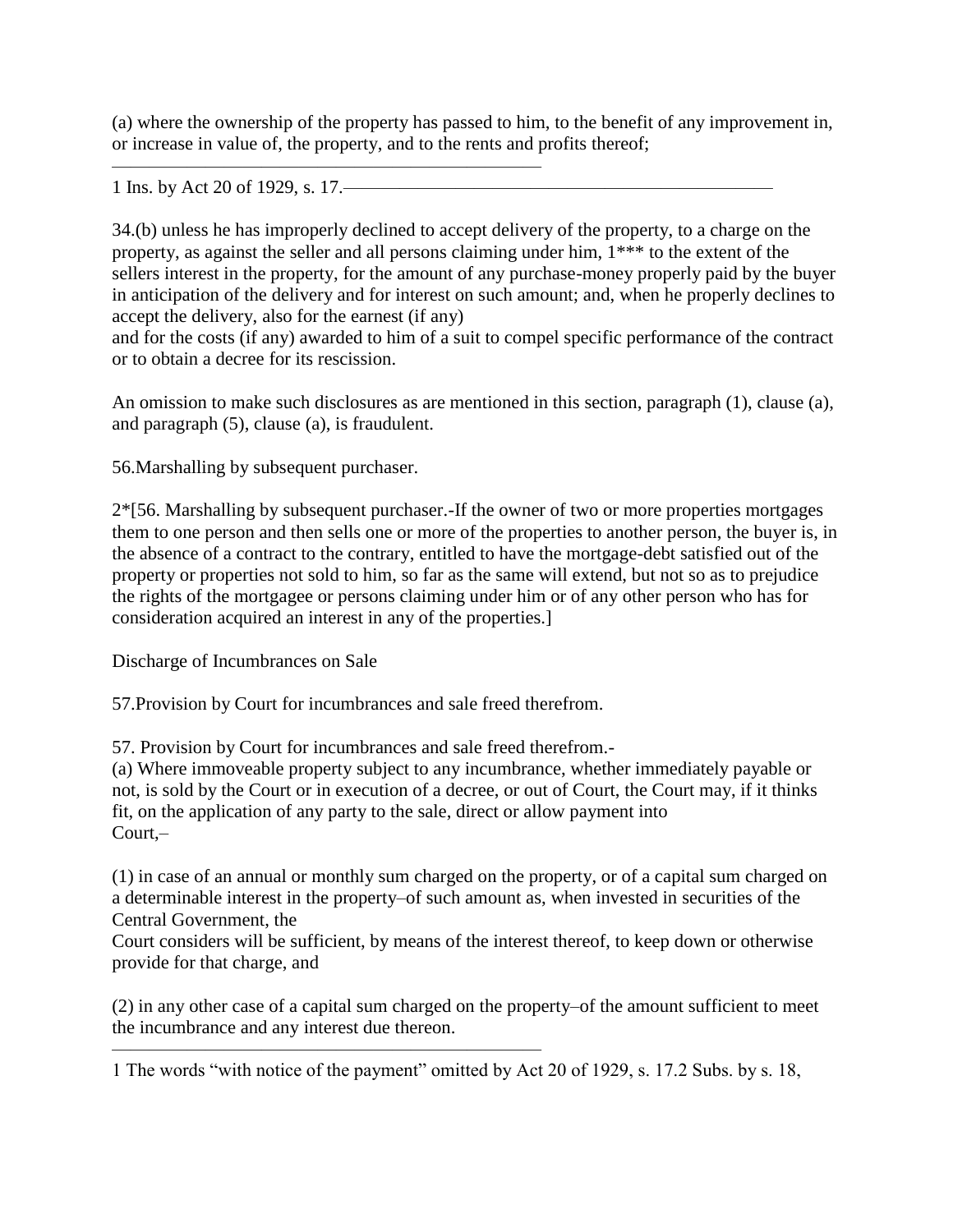———————————————————————

35.But in either case there shall also be paid into Court such additional amount as the Court considers will be sufficient to meet the contingency of further costs, expenses and interest, and any other contingency, except depreciation of investments, not exceeding onetenth part of the original amount to be paid in, unless the Court for special reasons (which it shall record) thinks fit to require a large additional amount.

(b) Thereupon the Court may, if it thinks fit, and after notice to the incumbrancer, unless the Court, for reasons to be recorded in writing, thinks fit to dispense with such notice, declare the property to be freed from the incumbrance, and make any order for conveyance, or vesting order, proper for giving effect to the sale, and give directions for the retention and investment of the money in Court.

(c) After notice served on the persons interested in or entitled to the money or fund in Court, the Court may direct payment or transfer thereof to the persons entitled to receive or give a discharge for the same, and generally may give directions respecting the application or distribution of the capital or income thereof.

(d) An appeal shall lie from any declaration, order or direction under this section as if the same were a decree.

(e) In this section "Court" means (1) a High Court in the exercise of its ordinary or extraordinary original civil jurisdiction,

(2) the Court of a District Judge within the local limits of whose jurisdiction the property or any part thereof is situate, (3) any other Court which the State Government may, from time to time, by notification in the Official Gazette, declare to be competent to exercise the jurisdiction conferred by this section.

## **CHAPTER IVOF MORTGAGES OF IMMOVEABLE PROPERTY AND CHARGES**

58. "Mortgage", "mortgagor", "mortgagee", "mortgage-money" and

"mortgage-deed" defined.-(a) A mortgage is the transfer of an interest in specific immoveable property for the purpose of securing the payment of money advanced or to be advanced by way of loan, an existing or future debt, or the performance of an engagement which may give rise to a pecuniary liability.

The transferor is called a mortgagor, the transferee a mortgagee;

the principal money and interest of which payment is secured for the time being are called the mortgage-money, and the instrument (if any)

by which the transfer is effected is called a mortgage-deed.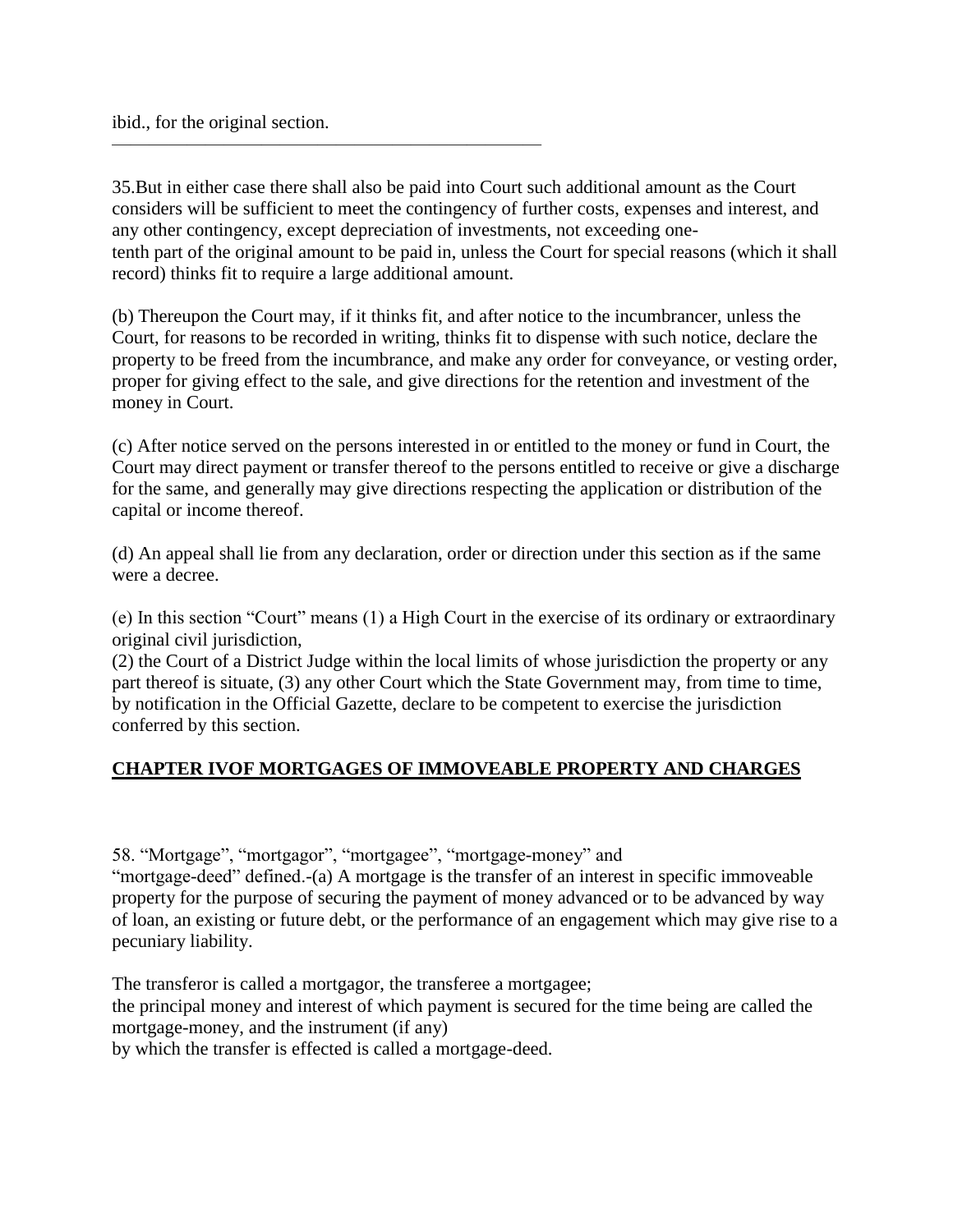36.Simple mortgage.-(b) Where, without delivering possession of the mortgaged property, the mortgagor binds himself personally to pay the mortgage- money, and agrees, expressly or impliedly, that, in the event of his failing to pay according to his contract, the mortgagee shall have a right to cause the mortgaged property to be sold and the proceeds of sale to be applied, so far as may be necessary, in payment of the mortgage-money, the transaction is called a simple mortgage and the mortgagee a simple mortgagee.

Mortgage by conditional sale.-(c) Where the mortgagor ostensibly sells the mortgaged property–

on condition that on default of payment of the mortgage-money on a certain date the sale shall become absolute, or

on condition that on such payment being made the sale shall become void, or

on condition that on such payment being made the buyer shall transfer the property to the seller,

the transaction is called a mortgage by conditional sale and the mortgagee a mortgagee by conditional sale:

1\*[Provided that no such transaction shall be deemed to be a mortgage, unless the condition is embodied in the document which effects or purports to effect the sale.]

Usufructuary mortgage.-(d) Where the mortgagor delivers possession 1\*[or expressly or by implication binds himself to deliver possession] of the mortgaged property to the mortgagee, and authorizes him to retain such possession until payment of the mortgage-money, and to receive the rents and profits accruing from the property 2\*[or any part of such rents and profits and to appropriate the same] in lieu of interest, or in payment of the mortgage-money, or partly in lieu of interest 3\*[or] partly in payment of the mortgage-money, the transaction is called an usufructuary mortgage and the mortgagee an usufructuary mortgagee.

English mortgage.-(e) Where the mortgagor binds himself to re-pay the mortgage- money on a certain date, and transfers the mortgaged property absolutely to the mortgagee, but subject to a proviso that he will retransfer it to the mortgagor upon payment of the mortgage-money as agreed, the transaction is called an English mortgage.

Mortgage by deposit of title-deeds.-4\*[(f) Where a person in any of the following towns, namely, the towns of Calcutta, Madras, 5\*[and Bombay], 6\*\*\* and in any other

———————————————————————

<sup>1</sup> Ins. by Act 20 of 1929, s. 19.2 Subs. by s. 19, ibid., for "and to appropriate them".

<sup>3</sup> Subs. by s. 19, ibid., for "and".

<sup>4</sup> Added by s. 19, ibid.

<sup>5</sup> Subs. by the A. O. 1948, for "Bombay and Karachi". The word

<sup>&</sup>quot;and" had been ins. by the A. O. 1937.6 The words "Rangoon, Moulmein, Bassein and Akyab"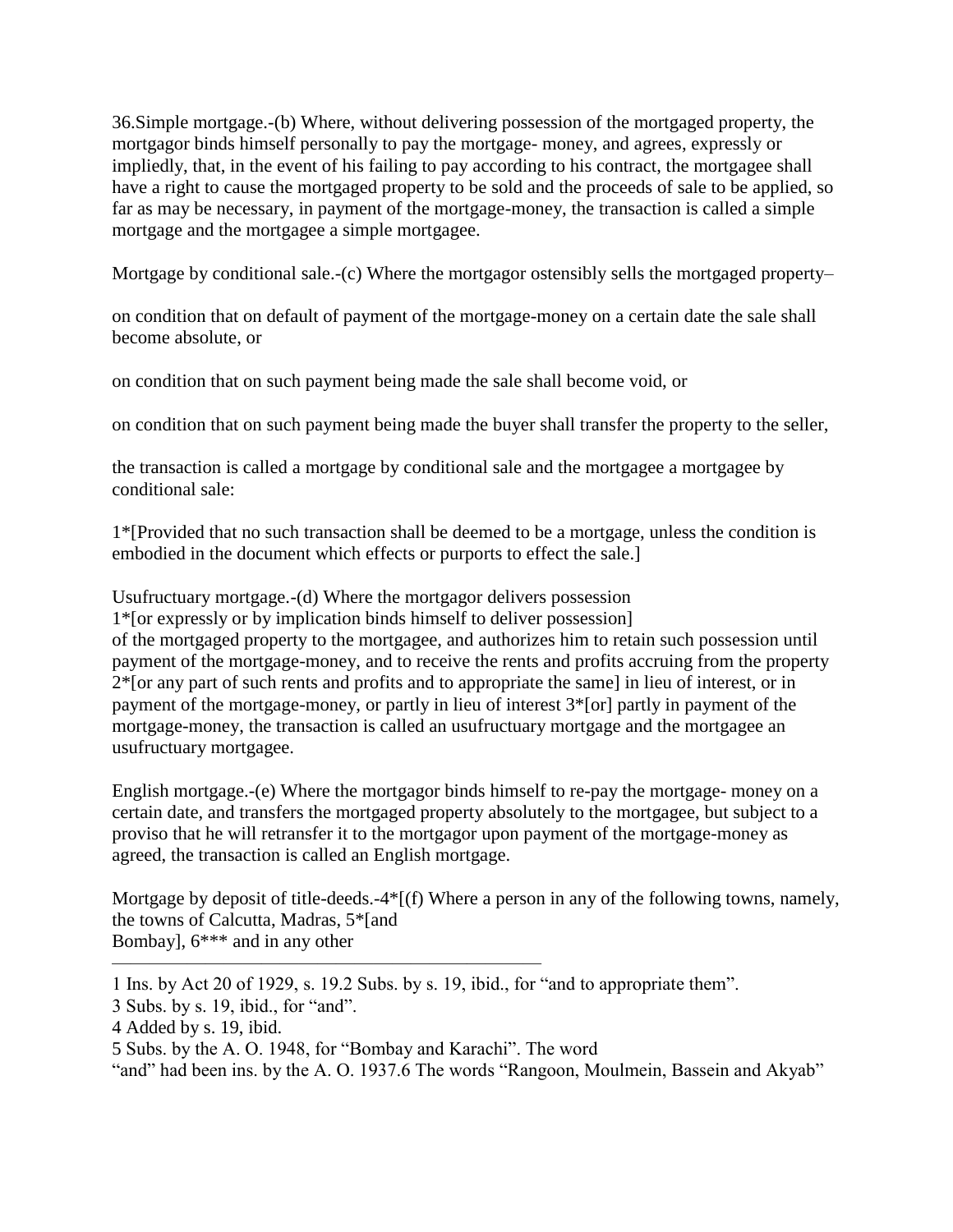omitted by the A. O. 1937.-

37.1\*town which the 2\*[State Government concerned] may, by notification in the Official Gazette, specify in this behalf, delivers to a creditor or his agent documents of title to immoveable property, with intent to create a security thereon, the transaction is called a mortgage by deposit of title-deeds.

Anomalous mortgage.-(g) A mortgage which is not a simple mortgage, a mortgage by conditional sale, an usufructuary mortgage, an English mortgage or a mortgage by deposit of title-deeds within the meaning of this section is called an anomalous mortgage.]

59.Mortgage when to be by assurance.

3\*59. Mortgage when to be by assurance.-Where the principal money secured is one hundred rupees or upwards, a mortgage 4\*[other than a mortgage by deposit of title-deeds] can be effected only by a registered instrument signed by the mortgagor and attested by at least two witnesses.

Where the principal money secured is less than one hundred rupees, a mortgage may be effected either by 5\*[a registered instrument] signed and attested as aforesaid, or (except in the case of a simple mortgage) by delivery of the property.

 $6*****$ 

59A.

References to mortgagors and mortgagees to include persons deriving title from them.

7\*[59A. References to mortgagors and mortgagees to include persons deriving title from them.- Unless otherwise expressly provided, references in this Chapter to mortgagors and mortgagees shall be deemed to include references to persons deriving title from them respectively.]

1 For notifications relating to the towns of–

———————————————————————

1924, Pt. I, p. 1064.Cawnpore, Allahabad and Lucknow, see Gazette of India, 1933, Pt. I, p. 158.Coimbatore, Madura, Cocanada and Cochin, see Gazette of

India, 1935, Pt, I, p. 526.Delhi and New Delhi: see Notifn. No. GSR 1551, dt. 13-11-62 Gaz. of India, Pt. II, Sec. 3(i), p. 1884. (w.e.f. 1-12-62).

Delhi (Cantonment), see Notifn. No. GSR 893, dt. 20-5-1963, Gaz.

of India, Pt. II, Sec. 3(i), p. 1020.2 The words "G. G. in C." successively amended by the A. O. 1937.and the A. O. 1950 to read as above.

3 As to limitation to the territorial operation of s. 59, see s. 1, supra, S. 59 extends to every cantonment–see s. 287 of the

Ahmedabad, see Gazette of India, 1935, Pt. I, p. 936.Bandra, Kurla and Ghatkoper-Kirol, see Gazette of India,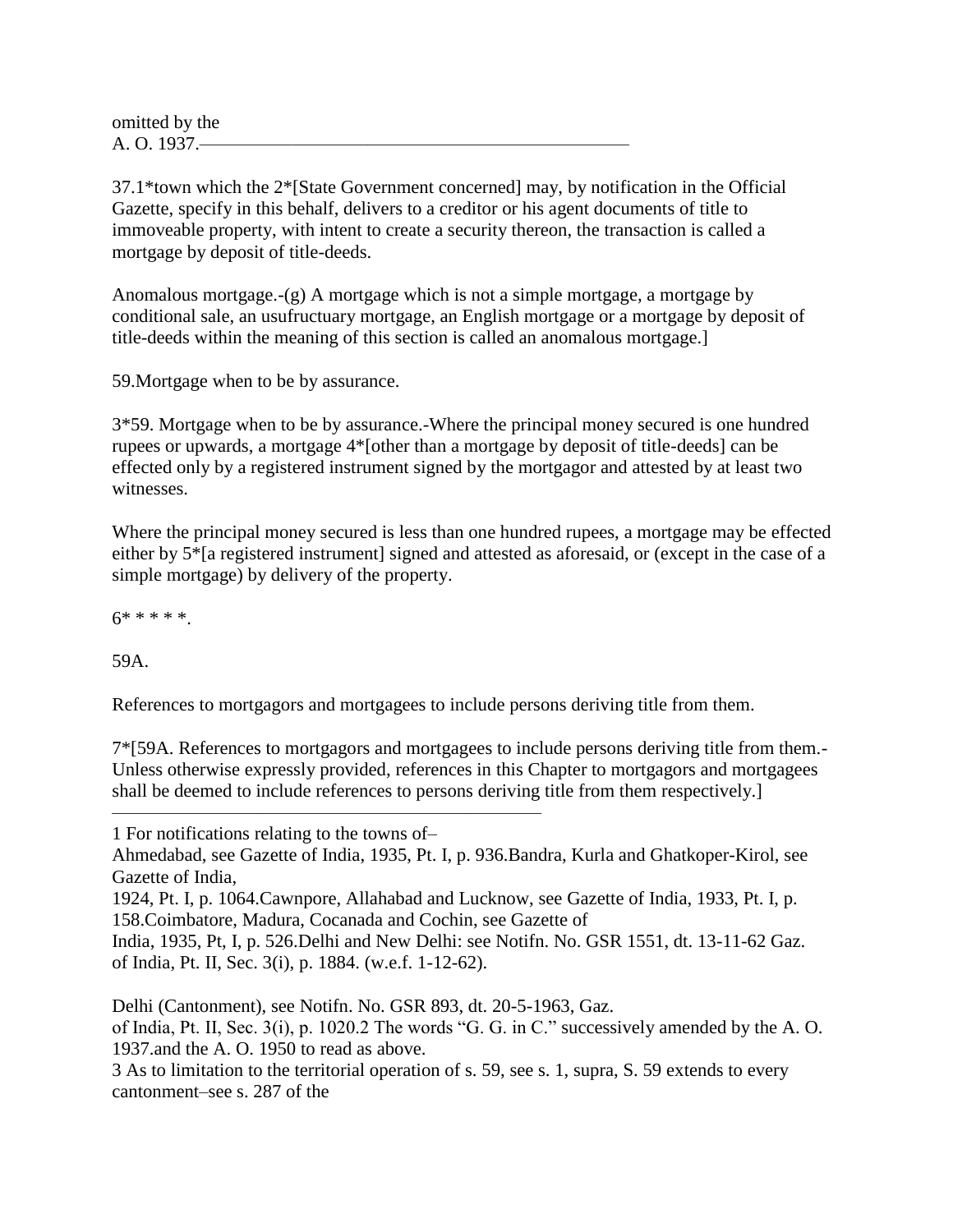Cantonments Act, 1924 (2 of 1924). 4 Ins. by Act 20 of 1929, s. 20.5 Subs. by Act 6 of 1904, s. 3, for "an instrument". 6 The third paragraph was omitted by Act 20 of 1929, s. 20.7 Ins. by s. 21, ibid.

38.Rights and Liabilities of Mortgagor

———————————————————————

60.

Right of mortgagor to redeem. Redemption of portion of mortgaged property.

60. Right of mortgagor to redeem. At any time after the principal money has become  $1^*$ [due], the mortgagor has a right, on payment or tender, at a proper time and place, of the mortgagemoney, to require the mortgagee (a) to deliver  $2^*$  [to the mortgagor the mortgage-deed and all documents relating to the mortgaged property which are in the possession or power of the mortgagee], (b) where the mortgagee is in possession thereof to the mortgagor, and (c) at the cost of the mortgagor either to re-transfer the mortgaged property to him or to such third person as he may direct, or to execute and (where the mortgage has been effected by a registered instrument) to have registered an acknowledgment in writing that any right in derogation of his interest transferred to the mortgagee has been extinguished:

Provided that the right conferred by this section has not been extinguished by act of the parties or by 3\*[decree] of a Court.

The right conferred by this section is called a right to redeem and a suit to enforce it is called a suit for redemption.

Nothing in this section shall be deemed to render invalid any provision to the effect that, if the time fixed for payment of the principal money has been allowed to pass or no such time has been fixed, the mortgagee shall be entitled to reasonable notice before payment or tender of such money.

Redemption of portion of mortgaged property.

Nothing in this section shall entitle a person interested in a share only of the mortgaged property to redeem his own share only, on payment of a proportionate part of the amount remaining due on the mortgage, except 4\*[only] where a mortgagee, or, if there are more mortgagees than one, all such mortgagees, has or have acquired, in whole or in part, the share of a mortgagor.

60A.

Obligation to transfer to third party instead of re-transference to mortgagor.

5\*[60A. Obligation to transfer to third party instead of re-

transference to mortgagor.-(1) Where a mortgagor is entitled to redemption, then, on the fulfilment of any conditions on the fulfilment of which he would be entitled to require a re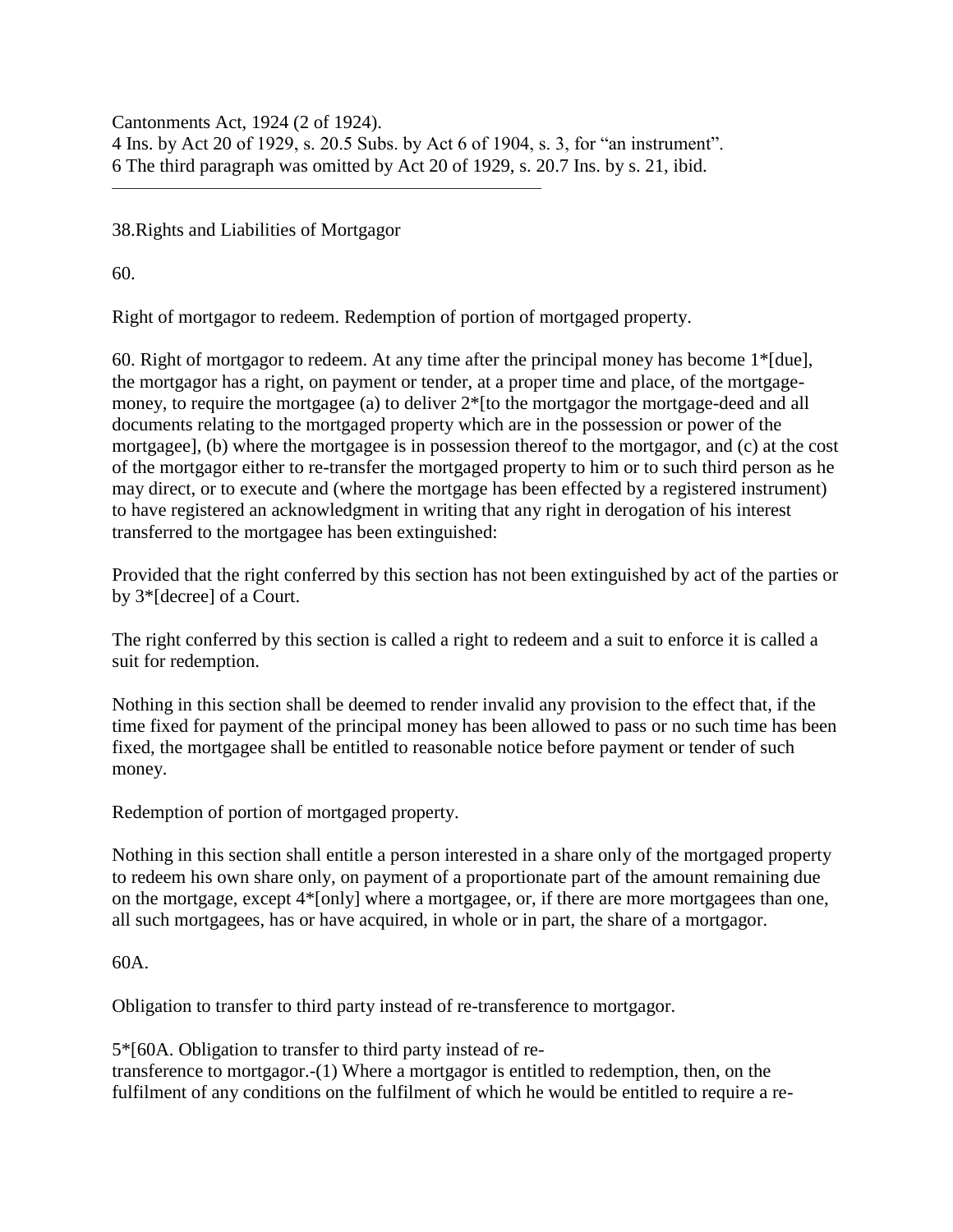transfer, he may require the mortgagee, instead of retransferring the property, to assign the mortgage-debt and transfer the mortgaged property to such third person as the

---------------------------------------------------------------------

1 Subs. by Act 20 of 1929, s. 22, for "payable". 2 Subs. by s. 22, ibid., for "the mortgage-deed, if any, to the mortgagor". 3 Subs. by s. 22, ibid., for "order". 4 Ins. by s. 22, ibid. 5 Ss. 60A and 60B ins. by s. 23, ibid. ---------------------------------------------------------------------

39.mortgagor may direct; and the mortgagee shall be bound to assign and transfer accordingly.

(2) The rights conferred by this section belong to and may be enforced by the mortgagor or by any encumbrancer notwithstanding an intermediate encumbrance; but the requisition of any encumbrancer shall prevail over a requisition of the mortgagor and, as between encumbrancers, the requisition of a prior encumbrancer shall prevail over that of a subsequent encumbrancer.

(3) The provisions of this section do not apply in the case of a mortgagee who is or has been in possession.

60B.

Right to inspection and production of documents.

60B. Right to inspection and production of documents.-A

mortgagor, as long as his right of redemption subsists, shall be entitled at all reasonable times, at his request and at his own cost, and on payment of the mortgagees costs and expenses in this behalf, to inspect and make copies or abstracts of, or extracts from, documents of title relating to the mortgaged property which are in the custody or power of the mortgagee.]

61.Right to redeem separately or simultaneously.

1\*[61. Right to redeem separately or simultaneously.-A mortgagor who has executed two or more mortgages in favour of the same mortgagee shall, in the absence of a contract to the contrary, when the principal money of any two or more of the mortgages has become due, be entitled to redeem any one such mortgage separately, or any two or more of such mortgages together.]

62.Right of usufructuary mortgagor to recover possession.

62. Right of usufructuary mortgagor to recover possession.-In the case of a usufructuary mortgage, the mortgagor has a right to recover possession of the property 2\*[together with the mortgage-deed and all documents relating to the mortgaged property which are in the possession or power of the mortgagee],–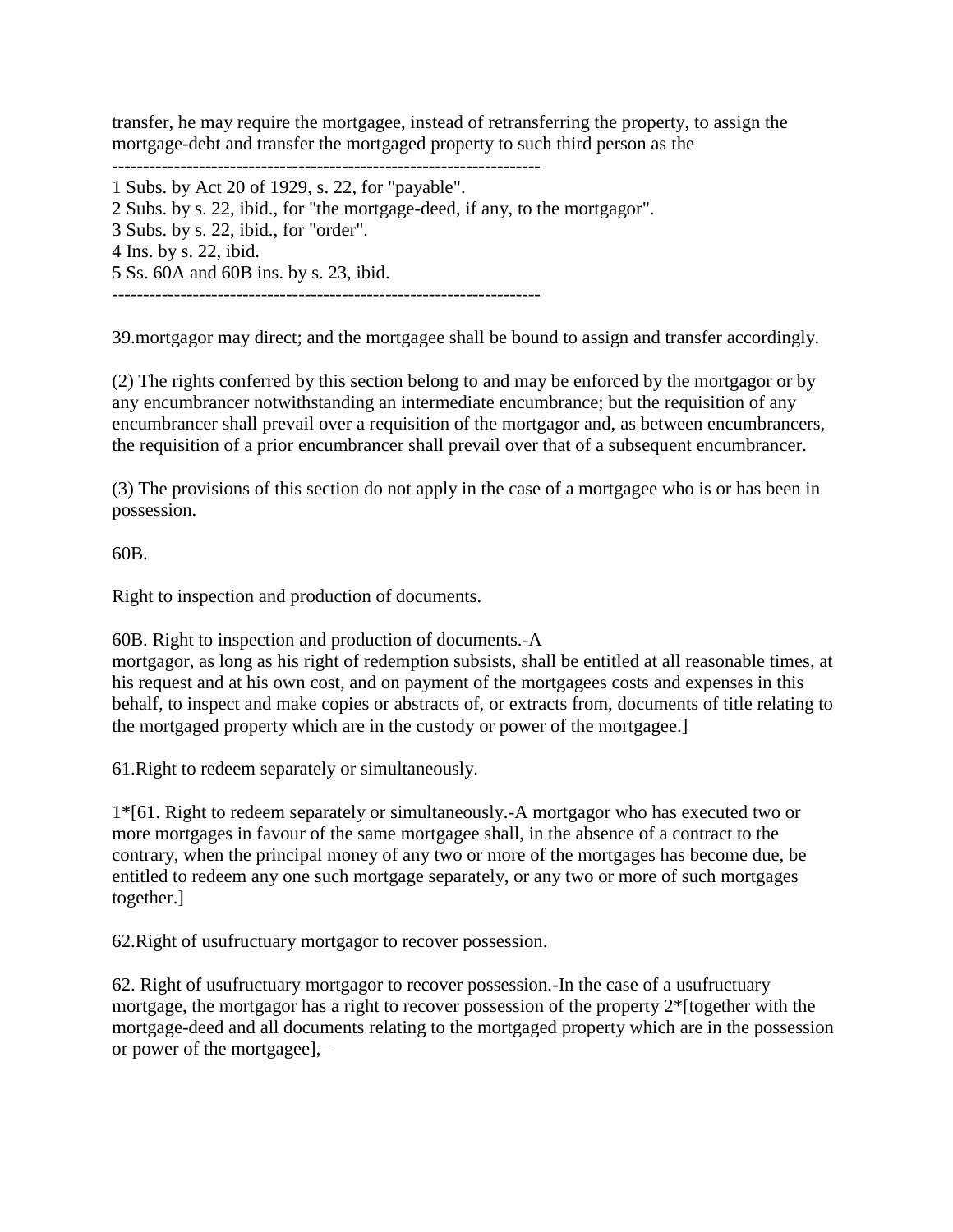(a) where the mortgagee is authorized to pay himself the mortgage-money from the rents and profits of the property,–when such money is paid;

(b) where the mortgagee is authorized to pay himself from such rents and profits  $3*$  [or any part thereof a part only of the mortgage-money],–when the term, if any, prescribed for the payment of the mortgage-money has expired and the mortgagor pays or tenders to the mortgagee 4\*[the mortgage-money or the balance thereof]

or deposits it in Court as hereinafter provided. ———————————————————————

1 Subs. by Act 20 of 1929, s. 24, for the original section.

———————————————————————

2 Ins. by s. 25, ibid.

3 Subs. by s. 25, ibid., for "the interest of the principal money".

40

63.Accession to mortgaged property. Accession acquired in virtue of transferred ownership.

63. Accession to mortgaged property.-Where mortgaged property in possession of the mortgagee has, during the continuance of the mortgage, received any accession, the mortgagor, upon redemption, shall, in the absence of a contract to the contrary, be entitled as against the mortgagee to such accession.

Accession acquired in virtue of transferred ownership.-Where such accession has been acquired at the expense of the mortgagee, and is capable of separate possession or enjoyment without detriment to the principal property, the mortgagor desiring to take the accession must pay to the mortgagee the expense of acquiring it. If such separate possession or enjoyment is not possible, the accession must be delivered with the property; the mortgagor being liable, in the case of an acquisition necessary to preserve the property from destruction, forfeiture or sale, or made with his assent, to pay the proper cost thereof, as an addition to the principal money, 1<sup>\*</sup>[with interest at the same rate as is payable on the principal, or, where no such rate is fixed, at the rate of nine per cent. per annum].

In the case last mentioned the profits, if any, arising from the accession shall be credited to the mortgagor.

Where the mortgage is usufructuary and the accession has been acquired at the expense of the mortgagee, the profits, if any, arising from the accession shall, in the absence of a contract to the contrary, be set off against interest, if any, payable on the money so expended.

63A.

Improvements to mortgaged property.

<sup>4</sup> Subs. by s. 25, ibid., for "the principal money".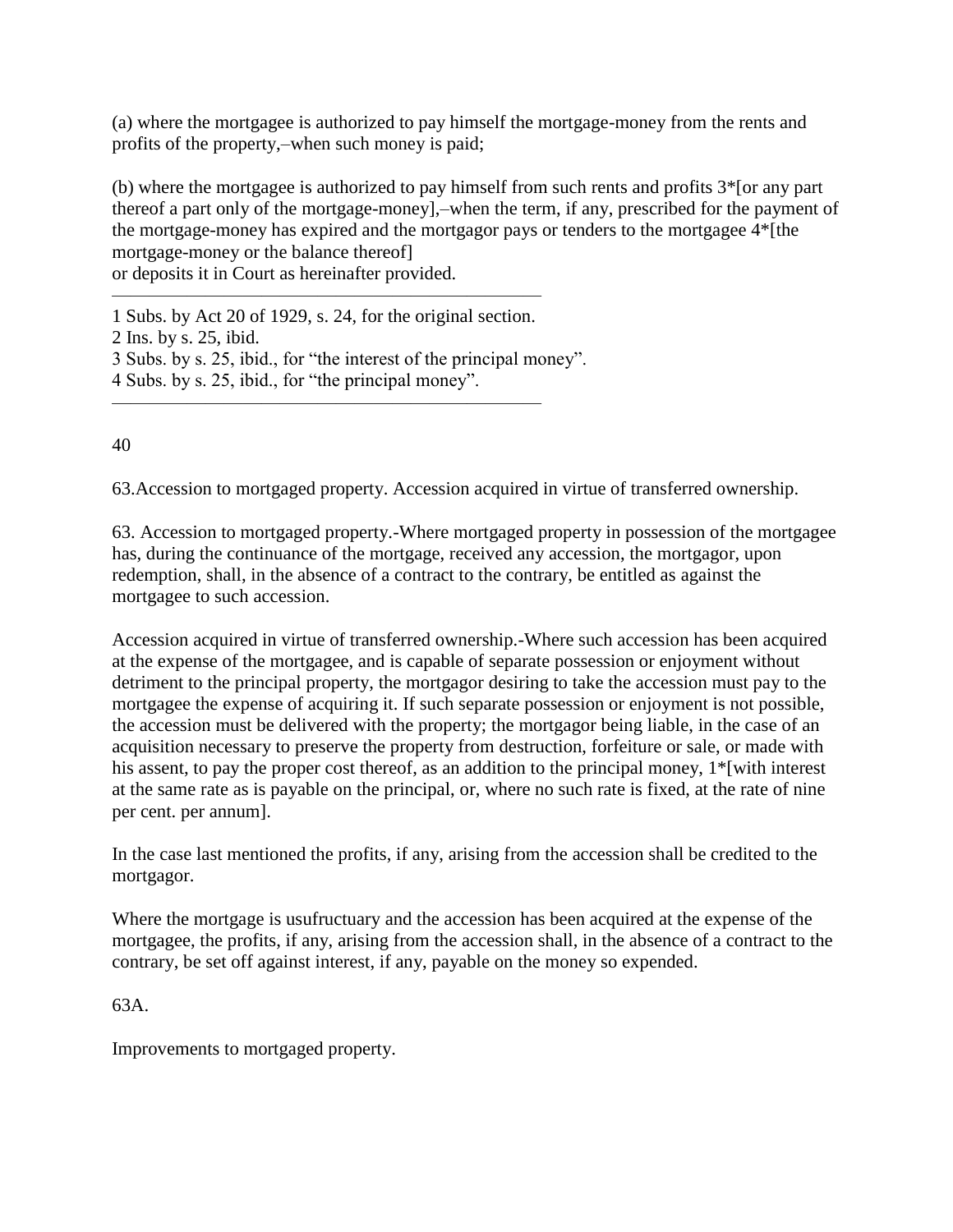2\*[63A. Improvements to mortgaged property.-(1) Where mortgaged property in possession of the mortgagee has, during the continuance of the mortgage, been improved, the mortgagor, upon redemption, shall, in the absence of a contract to the contrary, be entitled to the improvement; and the mortgagor shall not, save only in cases provided for in sub-section (2), be liable to pay the cost thereof.

(2) Where any such improvement was effected at the cost of the mortgagee and was necessary to preserve the property from destruction or deterioration or was necessary to prevent the security from becoming insufficient, or was made in compliance with the lawful order of any public servant or public authority, the mortgagor shall, in the absence of a contract to the contrary, be liable to pay the proper cost thereof as an addition to the principal money with interest at the same rate as is payable on the principal, or, where no such rate is fixed, at the rate of nine per cent. per annum, and the profits, if any, accruing by reason of the improvement shall be credited to the mortgagor.]

1 Subs. by Act 20 of 1929, s. 26, for "at the same rate of interest". 2 Ins. by s. 27, ibid.

———————————————————————

———————————————————————

41.64.Renewal of mortgaged lease.

64. Renewal of mortgaged lease.-Where the mortgaged property is a lease 1\*\*\*, and the mortgagee obtains a renewal of the lease, the mortgagor, upon redemption, shall, in the absence of a contract by him to the contrary, have the benefit of the new lease.

65.Implied contracts by mortgagor.

65. Implied contracts by mortgagor. In the absence of a contract to the contrary, the mortgagor shall be deemed to contract with the mortgagee–

(a) that the interest which the mortgagor professes to transfer to the mortgagee subsists, and that the mortgagor has power to transfer the same;

(b) that the mortgagor will defend, or, if the mortgagee be in possession of the mortgaged property, enable him to defend, the mortgagors title thereto;

(c) that the mortgagor will, so long as the mortgagee is not in possession of the mortgaged property, pay all public charges accruing due in respect of the property;

(d) and, where the mortgaged property is a lease 2\*\*\*, that the rent payable under the lease, the conditions contained therein, and the contracts binding on the lessee have been paid, performed and observed down to the commencement of the mortgage; and that the mortgagor will, so long as the security exists and the mortgagee is not in possession of the mortgaged property, pay the rent reserved by the lease, or, if the lease be renewed, the renewed lease, perform the conditions contained therein and observe the contracts binding on the lessee, and indemnify the mortgagee against all claims sustained by reason of the non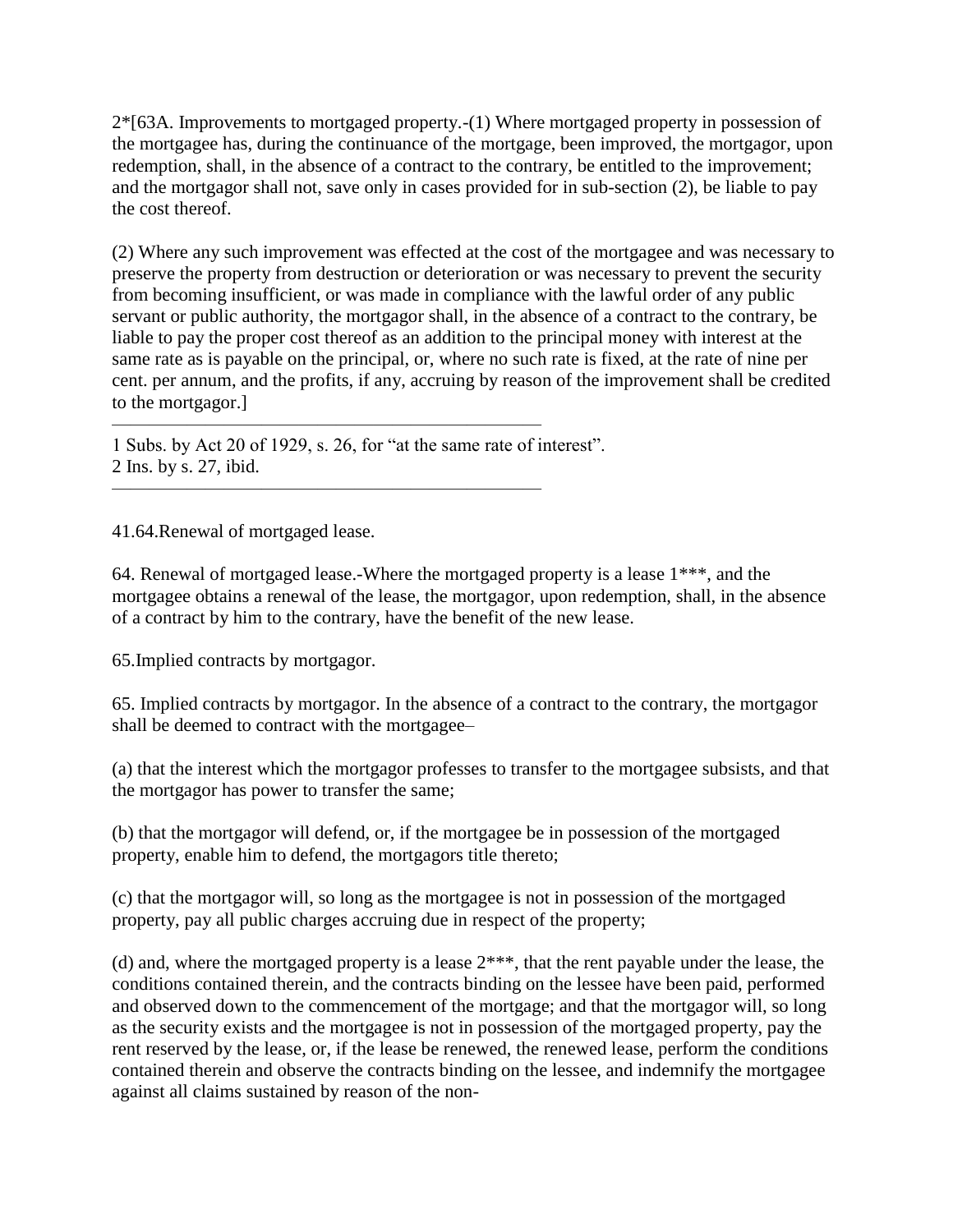payment of the said rent or the non-performance or nonobservance of the said conditions and contracts;

(e) and, where the mortgage is a second or subsequent incumbrance on the property, that the mortgagor will pay the interest from time to time accruing due on each prior incumbrance as and when it becomes due, and will at the proper time discharge the principal money due on such prior incumbrance.

3\* \* \* \* \*

The benefit of the contracts mentioned in this section shall be annexed to and shall go with the interest of the mortgagee as such,

——————————————————————— 1 The words "for a term of years" omitted by Act 20 of 1929, s. 28.2 The words "for a term of years" omitted by s. 29, ibid. 3 Certain words omitted by s. 29, ibid.

———————————————————————

42.and may be enforced by every person in whom that interest is for the whole or any part thereof from time to time vested.

65A.

Mortgagors power to lease.

1\*[65A. Mortgagors power to lease.-(1) Subject to the provisions of sub-section (2), a mortgagor, while lawfully in possession of the mortgaged property, shall have power to make leases thereof which shall be binding on the mortgagee.

(2) (a) Every such lease shall be such as would be made in the ordinary course of management of the property concerned, and in accordance with any local law, custom or usage.

(b) Every such lease shall reserve the best rent that can reasonably be obtained, and no premium shall be paid or promised and no rent shall be payable in advance.

(c) No such lease shall contain a covenant for renewal.

(d) Every such lease shall take effect from a date not later than six months from the date on which it is made.

(e) In the case of a lease of buildings, whether leased with or without the land on which they stand, the duration of the lease shall in no case exceed three years, and the lease shall contain a covenant for payment of the rent and a condition of re-entry on the rent not being paid within a time therein specified.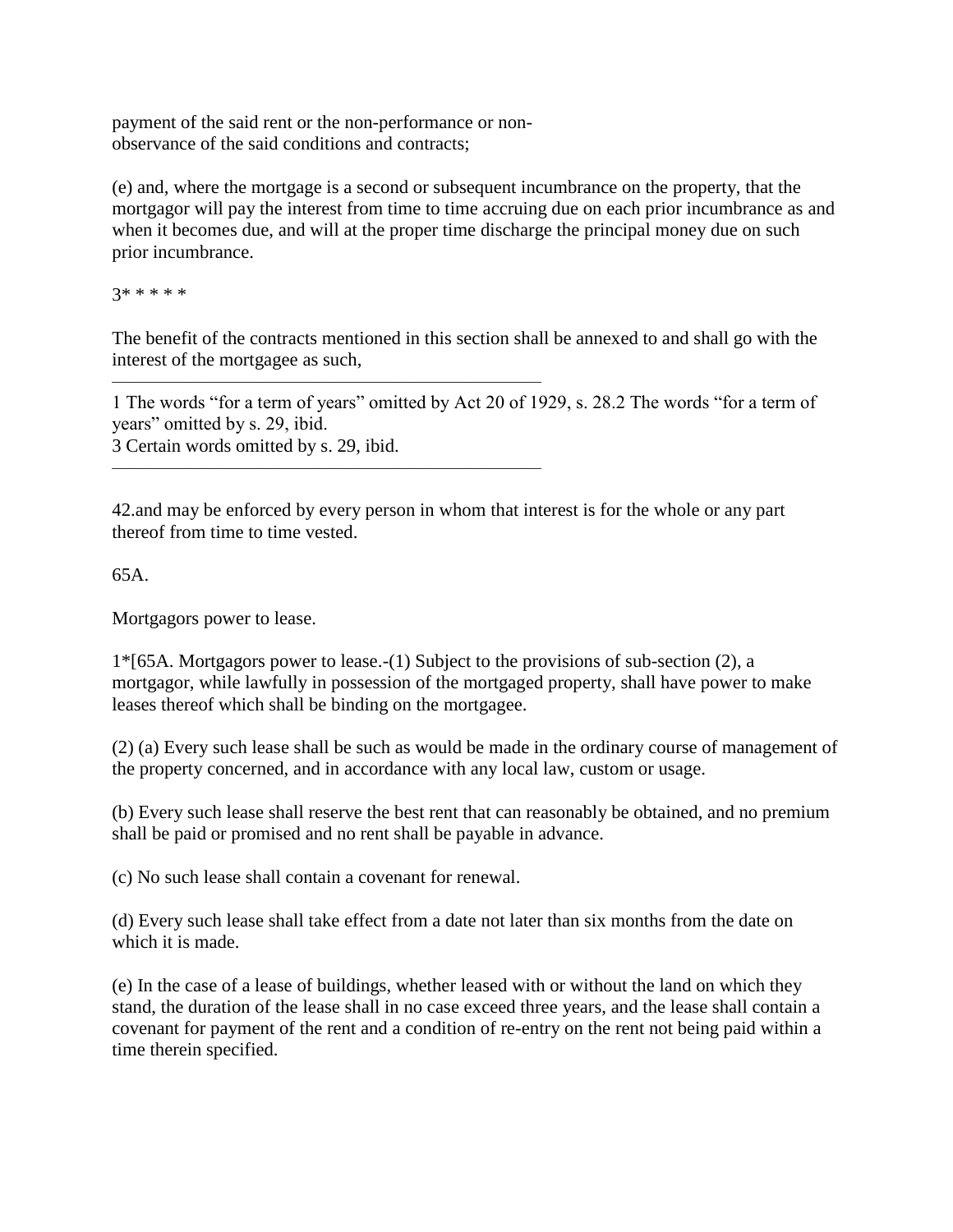(3) The provisions of sub-section (1) apply only if and as far as a contrary intention is not expressed in the mortgage-deed; and the provisions of sub-section (2) may be varied or extended by the mortgage-deed and, as so varied and extended, shall, as far as may be, operate in like manner and with all like incidents, effects and consequences, as if such variations or extensions were contained in that sub-section.]

66.Waste by mortgagor in possession.

66. Waste by mortgagor in possession.-A mortgagor in possession of the mortgaged property is not liable to the mortgagee for allowing the property to deteriorate; but he must not commit any act which is destructive or permanently injurious thereto, if the security is insufficient or will be rendered insufficient by such act.

Explanation.–A security is insufficient within the meaning of this section unless the value of the mortgaged property exceeds by one third, or, if consisting of buildings, exceeds by one-half, the amount for the time being due on the mortgage.

1 Ins. by Act 20 of 1929, s. 30.

43.Rights and Liabilities of Mortgagee

———————————————————————

———————————————————————

67.Right to foreclosure or sale.

67. Right to foreclosure or sale.-In the absence of a contract to the contrary, the mortgagee has, at any time after the mortgage-money has become 1\*[due] to him, and before a decree has been made for the redemption of the mortgaged property, or the mortgage-money has been paid or deposited as hereinafter provided, a right to obtain from the Court 2\*[a decree] that the mortgagor shall be absolutely debarred of his right to redeem the property, or 2\*[a decree] that the property be sold.

A suit to obtain 2\*[a decree] that a mortgagor shall be absolutely debarred of his right to redeem the mortgaged property is called a suit for foreclosure.

Nothing in this section shall be deemed–

3\*[(a) to authorize any mortgagee other than a mortgagee by conditional sale or a mortgagee under an anomalous mortgage by the terms of which he is entitled to foreclose, to institute a suit for foreclosure, or an usufructuary mortgagee as such or a mortgagee by conditional sale as such to institute a suit for sale;

or]

(b) to authorize a mortgagor who holds the mortgagees rights as his trustee or legal representative, and who may sue for a sale of the property, to institute a suit for foreclosure; or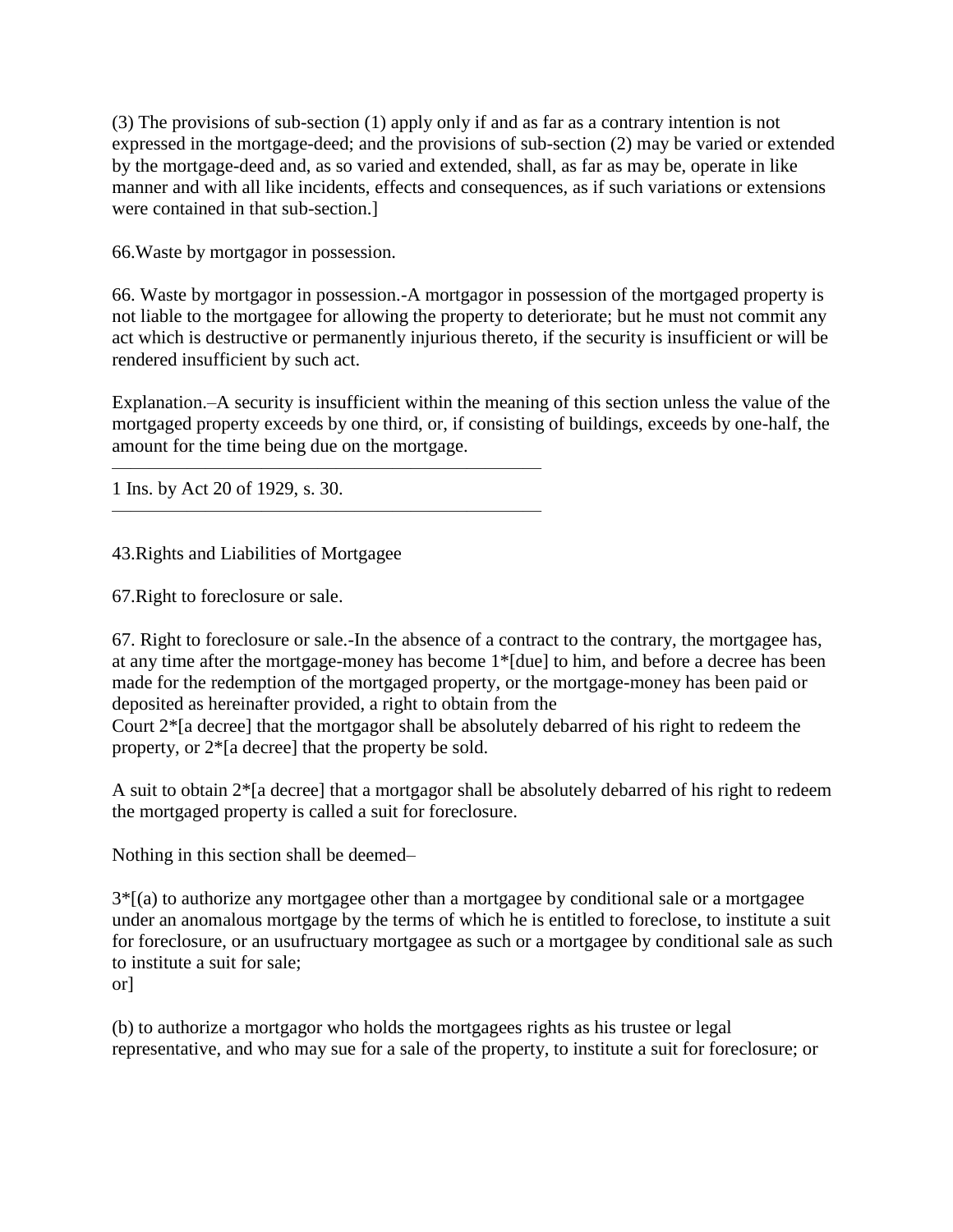(c) to authorize the mortgagee of a railway, canal or other work in the maintenance of which the public are interested, to institute a suit for foreclosure or sale; or

(d) to authorize a person interested in part only of the mortgage-money to institute a suit relating only to a corresponding part of the mortgaged property, unless the mortgagees have, with the consent of the mortgagor, severed their interests under the mortgage.

67A.

Mortgagee when bound to bring one suit on several mortgages.

4\*[67A. Mortgagee when bound to bring one suit on several mortgages.-A mortgagee who holds two or more mortgages executed by the same mortgagor in respect of each of which he has a right to obtain the same kind of decree under section 67, and who sues to obtain such decree on any one of the mortgages, shall, in the absence of a contract to the contrary, be bound to sue on all the mortgages in respect of which the mortgage-money has become due.]

——————————————————————— 1 Subs. by Act 20 of 1929, s. 31, for "payable". 2 Subs. by s. 31, ibid., for "an order". 3 Subs. by s. 31, ibid., for the original cl. 4 Ins. by s. 32, ibid. ———————————————————————

44.68.Right to sue for mortgage-money.

1\*[68. Right to sue for mortgage money.-(1) The mortgagee has a right to sue for the mortgagemoney in the following cases and no others, namely:--

(a) where the mortgagor binds himself to repay the same;

(b) where, by any cause other than the wrongful act or default of the mortgagor or mortgagee, the mortgaged property is wholly or partially destroyed or the security is rendered insufficient within the meaning of section 66, and the mortgagee has given the mortgagor a reasonable opportunity of providing further security enough to render the whole security sufficient, and the mortgagor has failed to do so;

(c) where the mortgagee is deprived of the whole or part of his security by or in consequence of the wrongful act or default of the mortgagor;

(d) where, the mortgagee being entitled to possession of the mortgaged property, the mortgagor fails to deliver the same to him, or to secure the possession thereof to him without disturbance by the mortgagor or any person claiming under a title superior to that of the mortgagor:

Provided that, in the case referred to in clause (a), a transferee from the mortgagor or from his legal representative shall not be liable to be sued for the mortgage-money.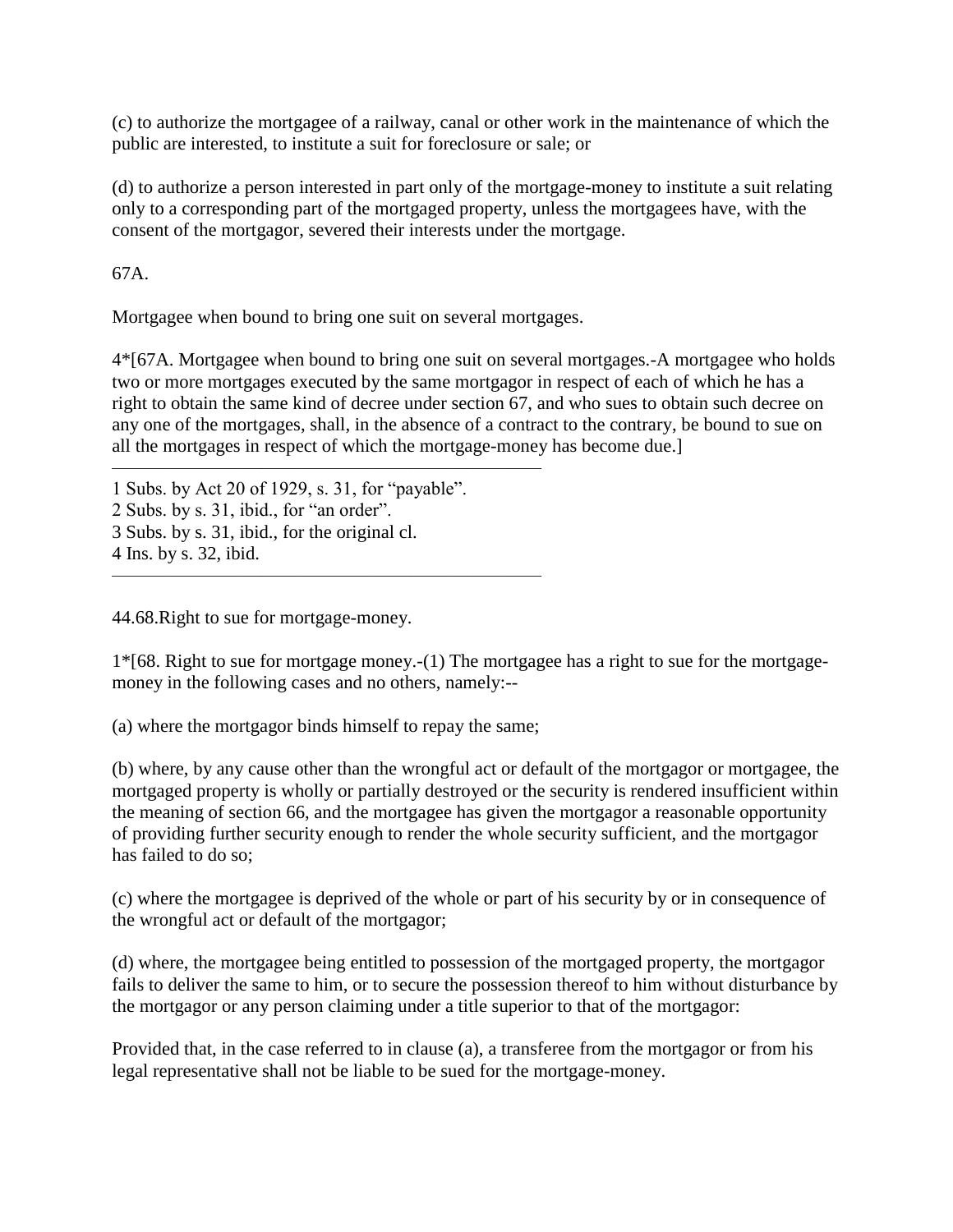(2) Where a suit is brought under clause (a) or clause (b) of sub-section (1), the Court may, at its discretion, stay the suit and all proceedings therein, notwithstanding any contract to the contrary, until the mortgagee has exhausted all his available remedies against the mortgaged property or what remains of it, unless the mortgagee abandons his security and, if necessary, re-transfers the mortgaged property.]

69.Power of sale when valid.

69. Power of sale when valid.-2\*[(1)]  $3*[4*** A$  mortgagee, or any person acting on his behalf, shall, subject to the provisions of this section, have power to sell or concur in selling the mortgaged property, or any part thereof, in default of payment of the mortgagemoney, without the intervention of the Court, in the following cases and in no others, namely:--]

(a) where the mortgage is an English mortgage, and neither the mortgagor nor the mortgagee is a Hindu,

——————————————————————— 1 Subs. by Act 20 of 1929, s. 33, for the original section.

———————————————————————

- 2 S. 69 was numbered as sub-section (1) of that section, by s. 34, ibid.
- 3 Subs. by s. 34, ibid., for certain original words.

4 The words and figures "Notwithstanding anything contained in the

Trustees and Mortgagees Powers Act, 1866″ omitted by Act 48 of 1952, s. 3 and Sch. II.

45.Muhammadan or Buddhist 1\*[or a member of any other race, sect, tribe or class from time to time specified in this behalf by 2\*[the State Government], in the Official Gazette];

(b) where 3\*[a power of sale without the intervention of the Court is expressly conferred on the mortgagee by the mortgage-deed and] the mortgagee is 4\*[the Government];

(c) where 3\*[a power of sale without the intervention of the

Court is expressly conferred on the mortgagee by the mortgage-deed and] the mortgaged property or any part thereof 5\*[was, on the date of the execution of the mortgage-deed], situate within the towns of Calcutta, Madras, Bombay,  $6***7*$  [or in any other  $8*$  town or area which the State Government may, by notification in the Official Gazette, specify in this behalf].

 $9*[2]$  10<sup>\*\*\*</sup> No such power shall be exercised unless and until-

———————————————————————

11\*[(a)] notice in writing requiring payment of the principal money has been served on the mortgagor, or on one of several mortgagors, and default has been made in payment of the principal money, or of part thereof, for three months after such service; or

1 Ins. by Act 3 of 1885, s. 5.2 The words "the L.G., with the previous sanction of the G. G. in C." successively amended by the A. O. 1937 and the A. O. 1950 to read as above.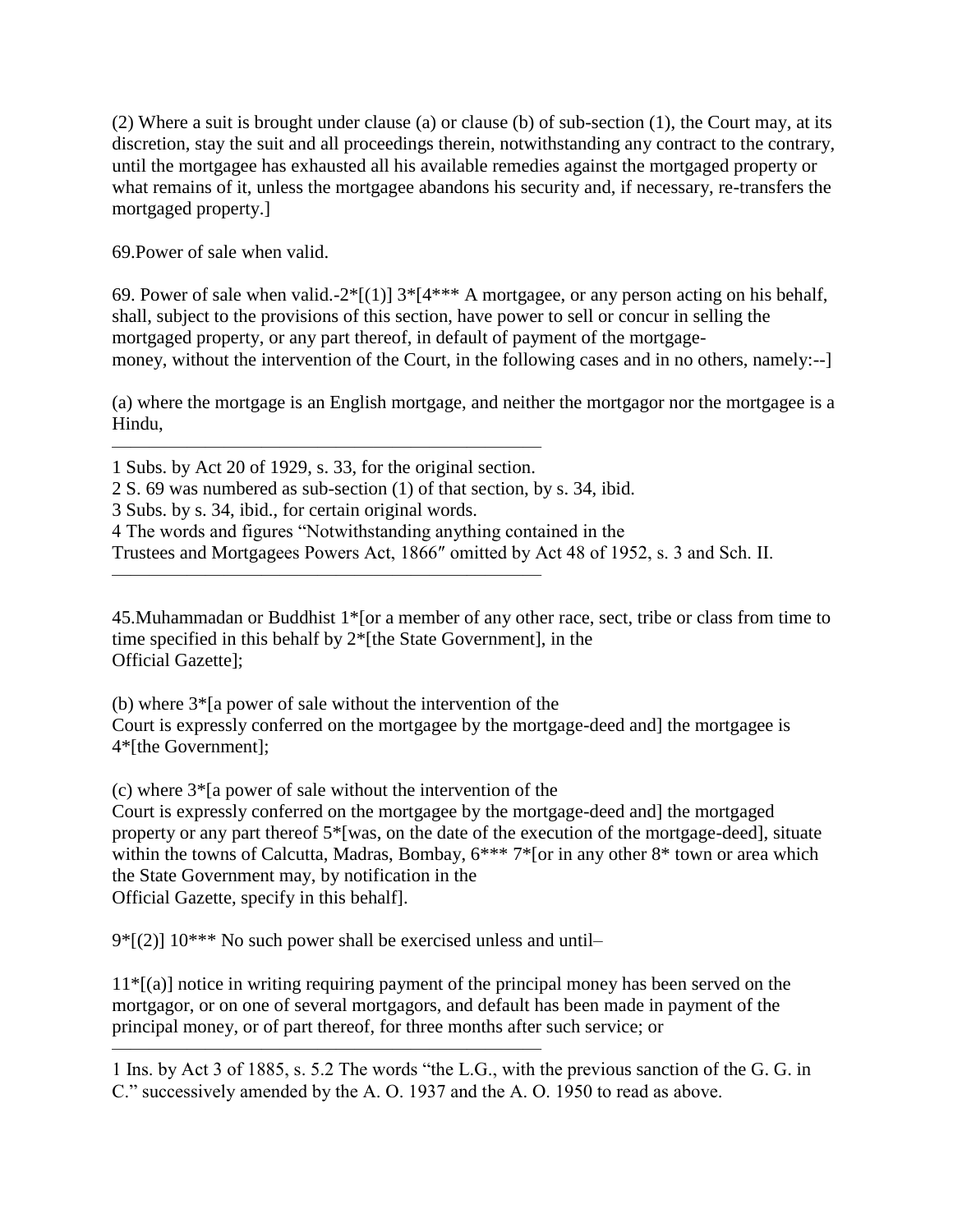3 Ins. by Act 20 of 1929, s. 34.4 The words "the Secretary of State for India in Council" successively amended by the A. O. 1937 and the A. O. 1950 to read as above. 5 Subs. by Act 20 of 1929, s. 34, for "is". 6 The word "Karachi" omitted by the A. O. 1948.7 The words "or Rangoon" have been successively amended by Acts 6.of 1904, 11 of 1915, 20 of 1929, the A. O. 1937 and the A. O. 1950 to read as above. 8 For notifications relating to the towns of– Ahmedabad, see Gazette of India, 1935, Pt. I, p. 936.Bandra, Kurla and Ghatkoper-Kirol, see Gazette of India, 1924, Pt. I, p. 1064.Cawnpore, Allahabad and Lucknow, see Gazette of India, 1933, Pt. I. p. 158.Coimbatore, Madura, Cocanada and Cochin, see Gazette of India, 1935, Pt. I, p. 526.Delhi (Cantonment), see Gazette of India, 1963, Pt. II, Section 3, Sub-section (i), p. 1020.9 Second paragraph numbered as sub-section (2) by Act 20 of 1929, s. 34.10 The word "But" omitted by s. 34, ibid. 11 Cl. (1) was lettered (a) by s. 34, ibid.

46.1\*[(b)] some interest under the mortgage amounting at least to five hundred rupees is in arrear and unpaid for three months after becoming due.

———————————————————————

 $2*(3)$ ] When a sale has been made in professed exercise of such a power, the title of the purchaser shall not be impeachable on the ground that no case had arisen to authorize the sale, or that due notice was not given, or that the power was otherwise improperly or irregularly exercised; but any person damnified by an unauthorized or improper or irregular exercise of the power shall have his remedy in damages against the person exercising the power.

3\*[(4)] The money which is received by the mortgagee, arising from the sale, after discharge of prior incumbrances, if any, to which the sale is not made subject, or after payment into Court under section 57 of a sum to meet any prior incumbrance, shall, in the absence of a contract to the contrary, be held by him in trust to be applied by him, first, in payment of all costs, charges and expenses properly incurred by him as incident to the sale or any attempted sale; and, secondly, in discharge of the mortgage-money and costs and other money, if any, due under the mortgage; and the residue of the money so received shall be paid to the person entitled to the mortgaged property, or authorised to give receipts for the proceeds of the sale thereof.

4\*[(5) Nothing in this section or in section 69A applies to powers conferred before the first day of July, 1882.]

5\* \* \* \* \*

69A.

Appointment of receiver.

6\*[69A. Appointment of receiver.-(1) A mortgagee having the right to exercise a power of sale under section 69 shall, subject to the provisions of sub-section (2), be entitled to appoint, by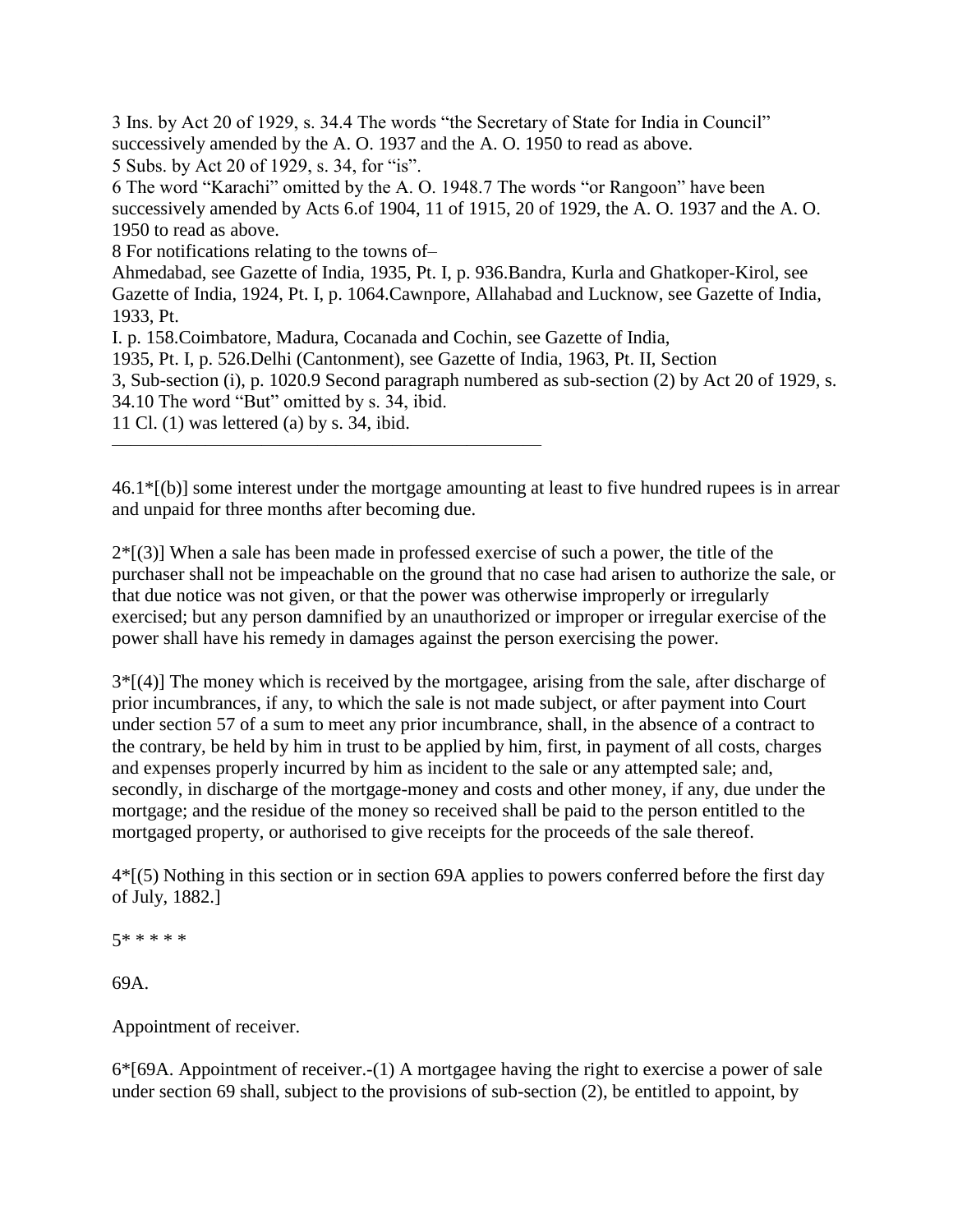writing signed by him or on his behalf, a receiver of the income of the mortgaged property or any part thereof.

(2) Any person who has been named in the mortgage-deed and is willing and able to act as receiver may be appointed by the mortgagee.

If no person has been so named, or if all persons named are unable or unwilling to act, or are dead, the mortgagee may appoint any person to whose appointment the mortgagor agrees; failing such

---------------------------------------------------------------------

1 Cl. (2) was lettered (b) by Act 20 of 1929, s. 34.2 Third paragraph numbered as sub-section (3) by s. 34, ibid. 3 Fourth paragraph numbered as sub-section (4) by s. 34, ibid. 4 Subs. by s. 34, ibid., for the original fifth paragraph. 5 Original last paragraph omitted by s. 34, ibid. 6 Ins. by s. 35, ibid.

---------------------------------------------------------------------

47.agreement, the mortgagee shall be entitled to apply to the Court for the appointment of a receiver, and any person appointed by the Court shall be deemed to have been duly appointed by the mortgagee.

A receiver may at any time be removed by writing signed by or on behalf of the mortgagee and the mortgagor, or by the Court on application made by either party and on due cause shown.

A vacancy in the office of receiver may be filled in accordance with the provisions of this subsection.

(3) A receiver appointed under the powers conferred by this section shall be deemed to be the agent of the mortgagor; and the mortgagor shall be solely responsible for the receivers acts or defaults, unless the mortgage-deed otherwise provides or unless such acts or defaults are due to the improper intervention of the mortgagee.

(4) The receiver shall have power to demand and recover all the income of which he is appointed receiver, by suit, execution or otherwise, in the name either of the mortgagor or of the mortgagee to the full extent of the interest which the mortgagor could dispose of, and to give valid receipts accordingly for the same, and to exercise any powers which may have been delegated to him by the mortgagee in accordance with the provisions of this section.

(5) A person paying money to the receiver shall not be concerned to inquire if the appointment of the receiver was valid or not.

(6) The receiver shall be entitled to retain out of any money received by him, for his remuneration, and in satisfaction of all costs, charges and expenses incurred by him as receiver, a commission at such rate not exceeding five per cent. on the gross amount of all money received as is specified in his appointment, and, if no rate is so specified, then at the rate of five per cent.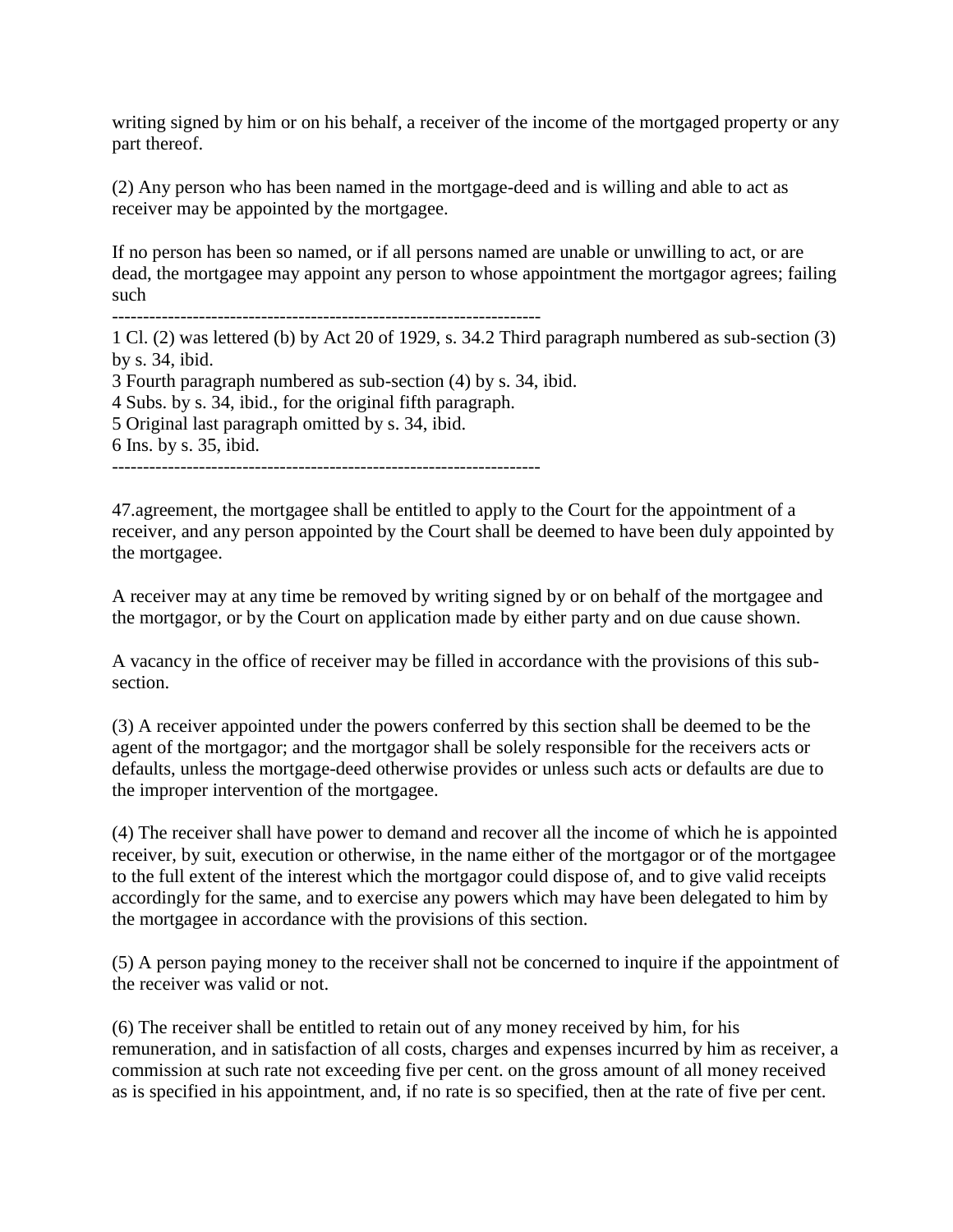on that gross amount, or at such other rate as the Court thinks fit to allow, on application made by him for that purpose.

(7) The receiver shall, if so directed in writing by the mortgagee, insure to the extent, if any, to which the mortgagee might have insured, and keep insured against loss or damage by fire, out of the money received by him, the mortgaged property or any part thereof being of an insurable nature.

(8) Subject to the provisions of this Act as to the application of insurance money, the receiver shall apply all money received by him as follows, namely,--

(i) in discharge of all rents, taxes, land revenue, rates and outgoings whatever affecting the mortgaged property;

48.(ii) in keeping down all annual sums or other payments, and the interest on all principal sums, having priority to the mortgage in right whereof he is receiver;

(iii) in payment of his commission, and of the premiums on fire, life or other insurances, if any, properly payable under the mortgage-deed or under this Act, and the cost of executing necessary or proper repairs directed in writing by the mortgagee;

(iv) in payment of the interest falling due under the mortgage;

(v) in or towards discharge of the principal money, if so directed in writing by the mortgagee;

and shall pay the residue, if any, of the money received by him to the person who, but for the possession of the receiver, would have been entitled to receive the income of which he is appointed receiver, or who is otherwise entitled to the mortgaged property.

(9) The provisions of sub-section (1) apply only if and as far as a contrary intention is not expressed in the mortgage-deed; and the provisions of sub-sections (3) to (8) inclusive may be varied or extended by the mortgage-deed, and, as so varied or extended, shall, as far as may be, operate in like manner and with all the like incidents, effects and consequences, as if such variations or extensions were contained in the said sub-sections.

(10) Application may be made, without the institution of a suit, to the Court for its opinion, advice or direction on any present question respecting the management or administration of the mortgaged property, other than questions of difficulty or importance not proper in the opinion of the Court for summary disposal. A copy of such application shall be served upon, and the hearing thereof may be attended by, such of the persons interested in the application as the Court may think fit.

The costs of every application under this sub-section shall be in the discretion of the Court.

(11) In this section, "the Court" means the Court which would have jurisdiction in a suit to enforce the mortgage.]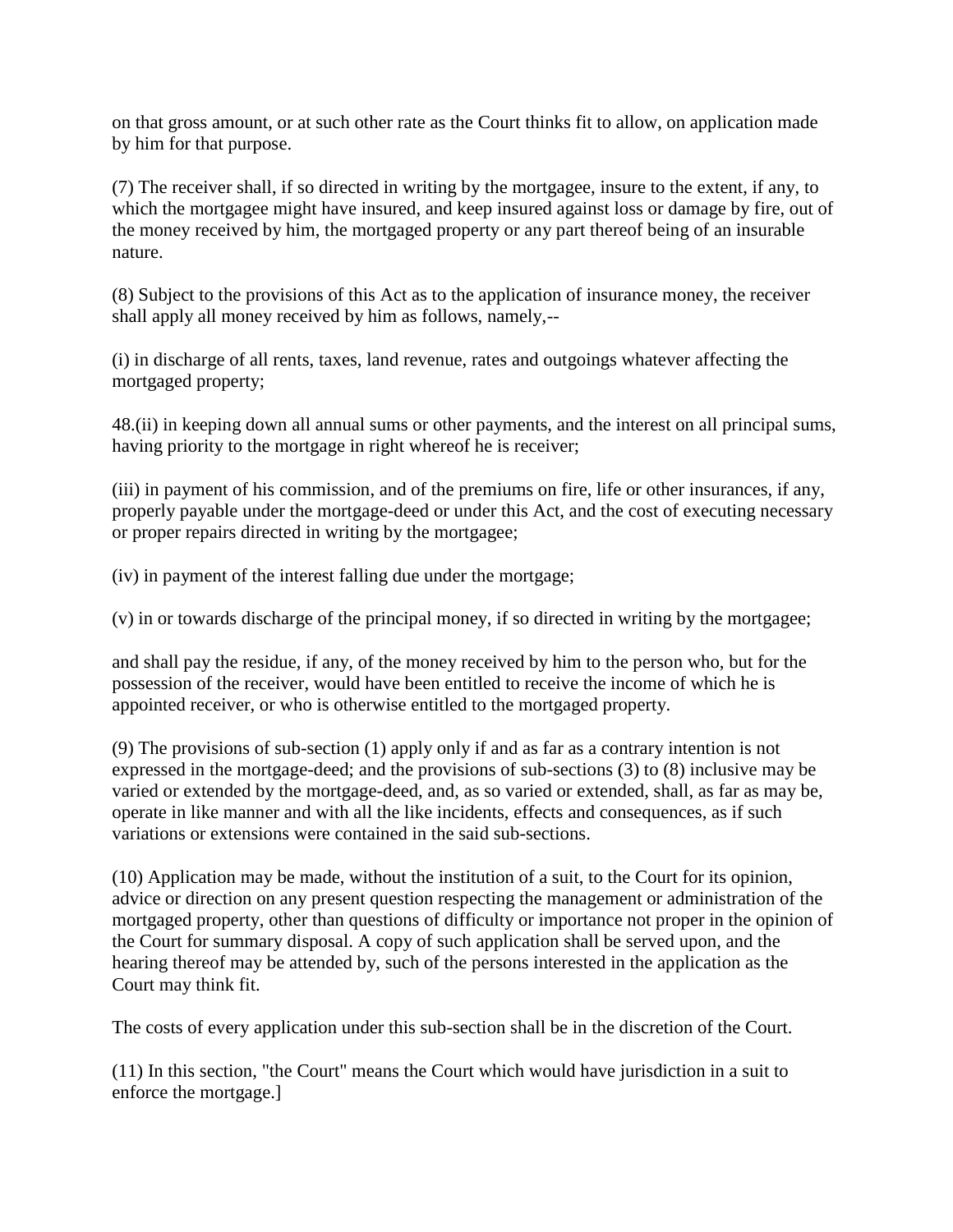#### 70.

Accession to mortgaged property.

70. Accession to mortgaged property.-If, after the date of a mortgage, any accession is made to the mortgaged property, the mortgagee, in the absence of a contract to the contrary, shall, for the purposes of the security, be entitled to such accession.

Illustrations

(a) A mortgages to B a certain field bordering on a river. The field is increased by alluvion. For the purposes of his security, B is entitled to the increase.

49.(b) A mortgages a certain plot of building land to B and afterwards erects a house on the plot. For the purposes of his security, B is entitled to the house as well as the plot.

71.Renewal of mortgaged lease.

71. Renewal of mortgaged lease.-When the mortgaged property is a lease 1\*\*\*, and the mortgagor obtains a renewal of the lease, the mortgagee, in the absence of a contract to the contrary, shall, for the purposes of the security, be entitled to the new lease.

72.Rights of mortgagee in possession.

72. Rights of mortgagee in possession.-2\*[A mortgagee] may spend such money as is necessary–

3\* \* \* \* \*

(b) for 4\*[the preservation of the mortgaged property] from destruction, forfeiture or sale;

(c) for supporting the mortgagors title to the property;

(d) for making his own title thereto good against the mortgagor; and,

(e) when the mortgaged property is a renewable lease-hold, for the renewal of the lease;

and may, in the absence of a contract to the contrary, add such money to the principal money, at the rate of interest payable on the principal, and, where no such rate is fixed, at the rate of nine per cent. per annum:

5\*[Provided that the expenditure of money by the mortgagee under clause (b) or clause (c) shall not be deemed to be necessary unless the mortgagor has been called upon and has failed to take proper and timely steps to preserve the property or to support the title.]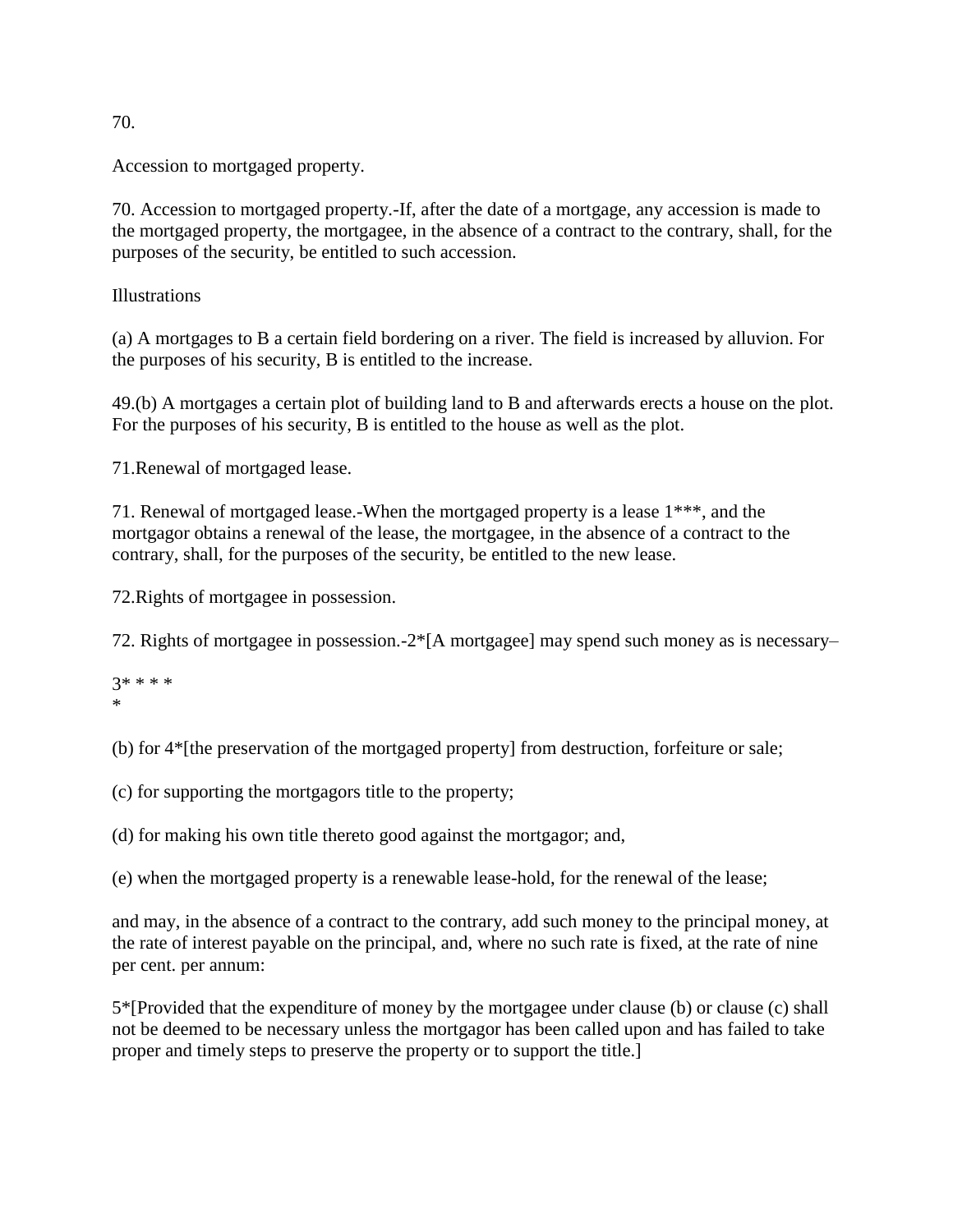Where the property is by its nature insurable, the mortgagee may also, in the absence of a contract to the contrary, insure and keep insured against loss or damage by fire the whole or any part of such property; and the premiums paid for any such insurance shall be 6\*[added to the principal money with interest at the same rate as is payable on the principal money or, where no such rate is fixed, at the rate of nine per cent. per annum]. But the amount of such insurance shall not exceed the amount specified in this behalf in the mortgagedeed or (if no such amount is therein specified) two-thirds

——————————————————————— 1 The words "for a term of years" omitted by Act 20 of 1929, s. 36.2 Subs. by s. 37, ibid., for "When, during the continuance of the mortgage, the mortgagee takes possession of the mortgaged property, he". 3 Cl. (a) omitted by s. 37, ibid. 4 Subs. by s. 37, ibid., for "its preservation". 5 Ins. by s. 37, ibid. 6 Subs. by s. 37, ibid., for certain original words. ———————————————————————

## 50

of the amount that would be required in case of total destruction to reinstate the property insured.

Nothing in this section shall be deemed to authorize the mortgagee to insure when an insurance of the property is kept up by or on behalf of the mortgagor to the amount in which the mortgagee is hereby authorized to insure.

73.Right to proceeds of revenue sale or compensation on acquisition.

1\*[73. Right to proceeds of revenue sale or compensation on acquisition.-(1) Where the mortgaged property or any part thereof or any interest therein is sold owing to failure to pay arrears of revenue or other charges of a public nature or rent due in respect of such property, and such failure did not arise from any default of the mortgagee, the mortgagee shall be entitled to claim payment of the mortgage-money, in whole or in part, out of any surplus of the sale proceeds remaining after payment of the arrears and of all charges and deductions directed by law.

(2) Where the mortgaged property or any part thereof or any interest therein is acquired under the Land Acquisition Act, 1894 (1.of 1894), or any other enactment for the time being in force providing for the compulsory acquisition of immoveable property, the mortgagee shall be entitled to claim payment of the mortgage-money, in whole or in part, out of the amount due to the mortgagor as compensation.

(3) Such claims shall prevail against all other claims except those of prior encumbrancers, and may be enforced notwithstanding that the principal money on the mortgage has not become due.]

74.[Repealed.]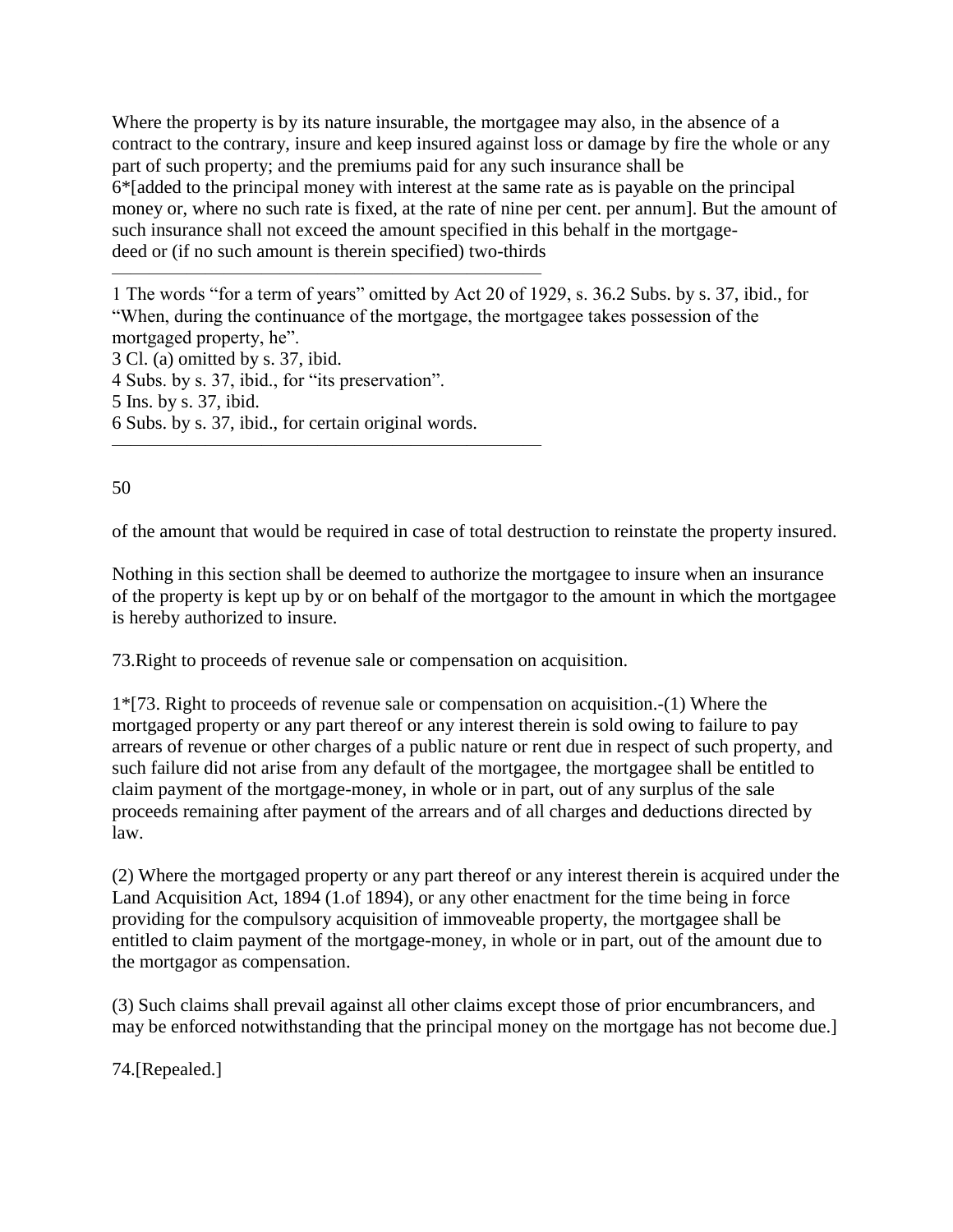74. [Right of subsequent mortgagee to pay off prior mortgagee.] Rep. by the Transfer of Property (Amendment) Act, 1929 (20 of 1929), s. 39.75.[Repealed.]

75. [Rights of mesne mortgagee against prior and subsequent mortgagees.] Rep. by s. 39, ibid.

76.Liabilities of mortgagee in possession.

76. Liabilities of mortgagee in possession.-When, during the continuance of the mortgage, the mortgagee takes possession of the mortgaged property,–

(a) he must manage the property as a person of ordinary prudence would manage it if it were his own;

(b) he must use his best endeavours to collect the rents and profits thereof;

(c) he must, in the absence of a contract to the contrary, out of the income of the property, pay the Government revenue,

——————————————————————— 1 Subs. by Act 20 of 1929, s. 38, for the original section. ———————————————————————

51.all other charges of a public nature 1\*[and all rent] accruing due in respect thereof during such possession, and any arrears of rent in default of payment of which the property may be summarily sold;

(d) he must, in the absence of a contract to the contrary, make such necessary repairs of the property as he can pay for out of the rents and profits thereof after deducting from such rents and profits the payments mentioned in clause (c) and the interest on the principal money;

(e) he must not commit any act which is destructive or permanently injurious to the property;

(f) where he has insured the whole or any part of the property against loss or damage by fire, he must, in case of such loss or damage, apply any money which he actually receives under the policy or so much thereof as may be necessary, in reinstating the property, or, if the mortgagor so directs, in reduction or discharge of the mortgage-money;

(g) he must keep clear, full and accurate accounts of all sums received and spent by him as mortgagee, and, at any time during the continuance of the mortgage, give the mortgagor, at his request and cost, true copies of such accounts and of the vouchers by which they are supported;

(h) his receipts from the mortgaged property, or, where such property is personally occupied by him, a fair occupation-rent in respect thereof, shall, after deducting the expenses 1\*[properly incurred for the managment of the property and the collection of rents and profits and the other expenses] mentioned in clauses (c) and (d), and interest thereon, be debited against him in reduction of the amount (if any) from time to time due to him on account of interest 2\*\*\* and, so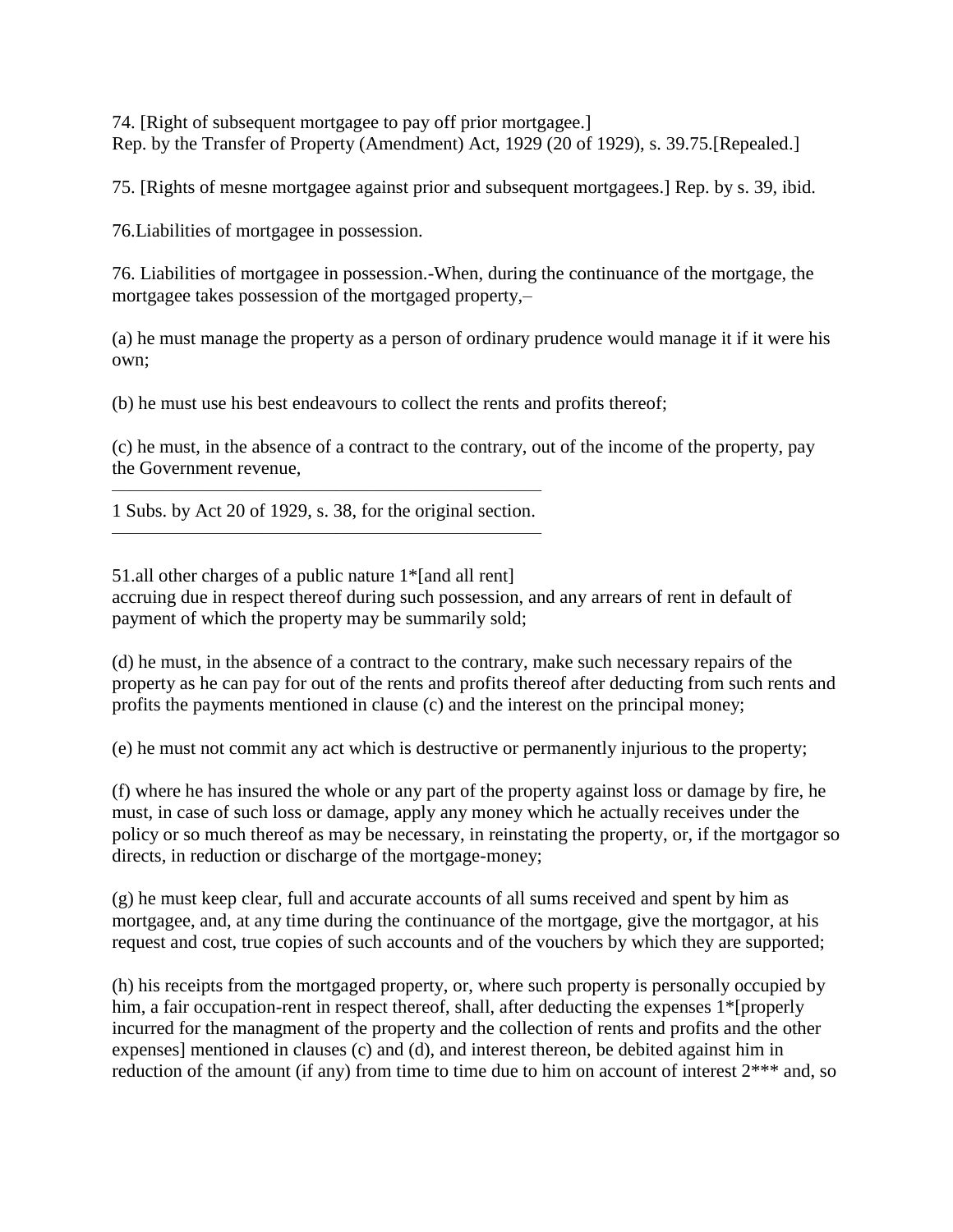far as such receipts exceed any interest due, in reduction or discharge of the mortgage-money; the surplus, if any, shall be paid to the mortgagor;

(i) when the mortgagor tenders, or deposits in manner hereinafter provided, the amount for the time being due on the mortgage, the mortgage must, notwithstanding the

1 Ins. by Act 20 of 1929, s. 40. 2 The words "on the mortgage-money" omitted by s. 40, ibid.

———————————————————————

———————————————————————

52.provisions in the other clauses of this section, account for his 1\*\*\* receipts from the mortgaged prope-

rty from the date of the tender or from the earliest time when he could take such amount out of Court, as the case may be 2\*[and shall not be entitled to deduct any amount therefrom on account of any expenses incurred after such date or time in connection with the mortgaged property].

Loss occasioned by his default.-If the mortgagee fail to perform any of the duties imposed upon him by this section, he may, when accounts are taken in pursuance of a decree made under this Chapter, be debited with the loss, if any, occasioned by such failure.

77.Receipts in lieu of interest.

77. Receipts in lieu of interest.-Nothing in section 76, clauses

(b), (d), (g) and (h), applies to cases where there is a contract between the mortgagee and the mortgagor that the receipts from the mortgaged property shall, so long as the mortgagee is in possession of the property, be taken in lieu of interest on the principal money, or in lieu of such interest and defined portions of the principal.

## Priority

78.Postponement of prior mortgagee.

78. Postponement of prior mortgagee.-Where, through the fraud, misrepresentation or gross neglect of a prior mortgagee, another person has been induced to advance money on the security of the mortgaged property, the prior mortgagee shall be postponed to the subsequent mortgagee.

79.Mortgage to secure uncertain amount when maximum is expressed.

79. Mortgage to secure uncertain amount when maximum is expressed.-If a mortgage made to secure future advances, the performance of an engagement or the balance of a running account, expresses the maximum to be secured thereby, a subsequent mortgage of the same property shall, if made with notice of the prior mortgage, be postponed to the prior mortgage in respect of all advances or debits not exceeding the maximum, though made or allowed with notice of the subsequent mortgage.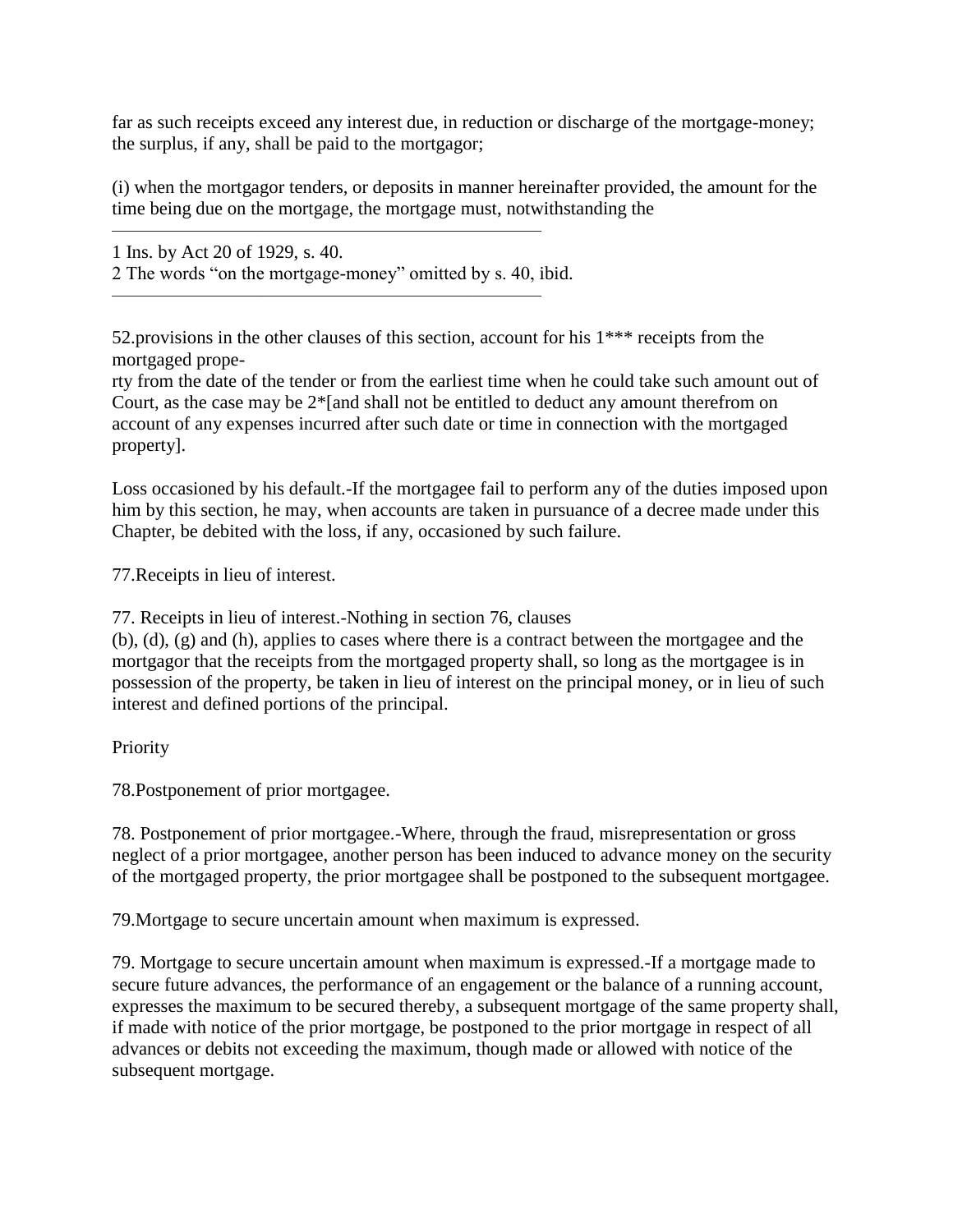#### Illustration

A mortgages Sultanpur to his bankers, B & Co., to secure the balance of his account with them to the extent of Rs. 10,000, A then mortgages Sultanpur to C, to secure Rs. 10,000, C having notice of the mortgage to B & Co., and C gives notice to B & Co. of the second mortgage. At the date of the second mortgage, the balance due to B &

Co. does not exceed Rs. 5,000. B & Co. subsequently advance to A sums making the balance of the account against him exceed the sum of Rs.

10,000. B & Co. are entitled, to the extent of Rs. 10,000, to priority over C.

1 The word "gross" omitted by Act 20 of 1929, s. 40. 2 Ins. by s. 40, ibid.

———————————————————————

———————————————————————

53.80.

[Repealed.]

80. [Tacking abolished.] Rep. by the Transfer of Property (Amendment) Act, 1929 (20 of 1929), s. 41.Marshalling and Contribution

81.Marshalling securities.

1\*[81. Marshalling securities.-If the owner of two or more properties mortgages them to one person and them mortgages one or more of the properties to another person, the subsequent mortgagee is, in the absence of a contract to the contrary, entitled to have the prior mortgagedebt satisfied out of the property or properties not mortgaged to him, so far as the same will extend, but not so as to prejudice the rights of the prior mortgagee or of any other person who has for consideration acquired an interest in any of the properties.]

82.Contribution to mortgage-debt.

82. Contribution to mortgage-debt.-2\*[Where property subject to a mortgage belongs to two or more persons having distinct and separate rights of ownership therein, the different shares in or parts of such property owned by such persons are, in the absence of a contract to the contrary, liable to contribute reteably to the debt secured by the mortgage, and, for the purpose of determining the rate at which each such share or part shall contribute, the value thereof shall be deemed to be its value at the date of the mortgage after deduction of the amount of any other mortgage or charge to which it may have been subject on that date.]

Where, of two properties belonging to the same owner, one is mortgaged to secure one debt and then both are mortgaged to secure another debt, and the former debt is paid out of the former property, each property is, in the absence of a contract to the contrary, liable to contribute rateably to the latter debt after deducting the amount of the former debt from the value of the property out of which it has been paid.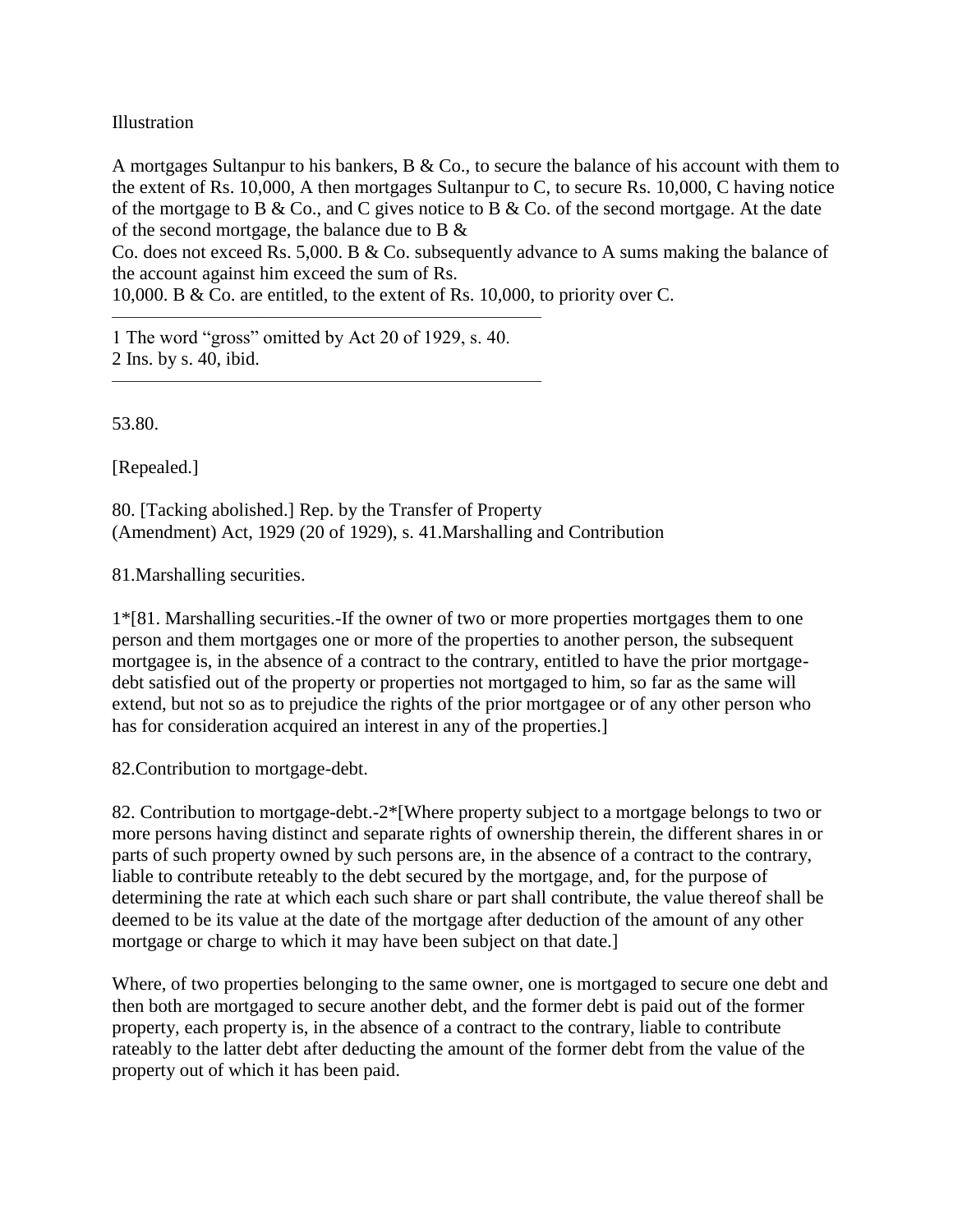Nothing in this section applies to a property liable under section 81 to the claim of the 3\*[subsequent] mortgagee.

Deposit in Court

83.Power to deposit in Court money due on mortgage.

83. Power to deposit in Court money due on mortgage.-At any time after the principal money 4\*[payable in respect of any mortgage has become due] and before a suit for redemption of

1 Subs. by Act 20 of 1929, s. 42, for the original section. 2 Subs. by s. 43, ibid., for the original paragraph. 3 Subs. by s. 43, ibid., for "second". 4 Subs. by s. 44, ibid., for "has become payable".

———————————————————————

———————————————————————

54.the mortgaged property is barred, the mortgagor, or any other person entitled to institute such suit, may deposit, in any Court in which he might have instituted such suit, to the account of the mortgagee, the amount remaining due on the mortgage.

Right to money deposited by mortgagor.-The Court shall thereupon cause written notice of the deposit to be served on the mortgagee, and the mortgagee may, on presenting a petition (verified in manner prescribed by law 1\* for the verification of plaints) stating the amount then due on the mortgage, and his willingness to accept the money so deposited in full discharge of such amount, and on depositing in the same Court the mortgage-deed 2\*[and all documents in his possession or power relating to the mortgaged property], apply for and receive the money, and the mortgage-deed 3\*[and all such other documents] so deposited shall be delivered to the mortgagor or such other person as aforesaid.

3\*[Where the mortgagee is in possession of the mortgaged property, the Court shall, before paying to him the amount so deposited, direct him to deliver possession thereof to the mortgagor and at the cost of the mortgagor either to re-transfer the mortgaged property to the mortgagor or to such third person as the mortgagor may direct or to execute and (where the mortgage has been effected by a registered instrument) have registered an acknowledgment in writing that any right in derogation of the mortgagors interest transferred to the mortgagee has been extinguished.]

84.Cessation of interest.

84. Cessation of interest.-When the mortgagor or such other person as aforesaid has tendered or deposited in Court under section

83 the amount remaining due on the mortgage, interest on the principal money shall cease from the date of the tender or 4\*[in the case of a deposit, where no previous tender of such amount has been made] as soon as the mortgagor or such other person as aforesaid has done all that has to be done by him to enable the mortgagee to take such amount out of Court, 5\*[and the notice required by section 83 has been served on the mortgagee: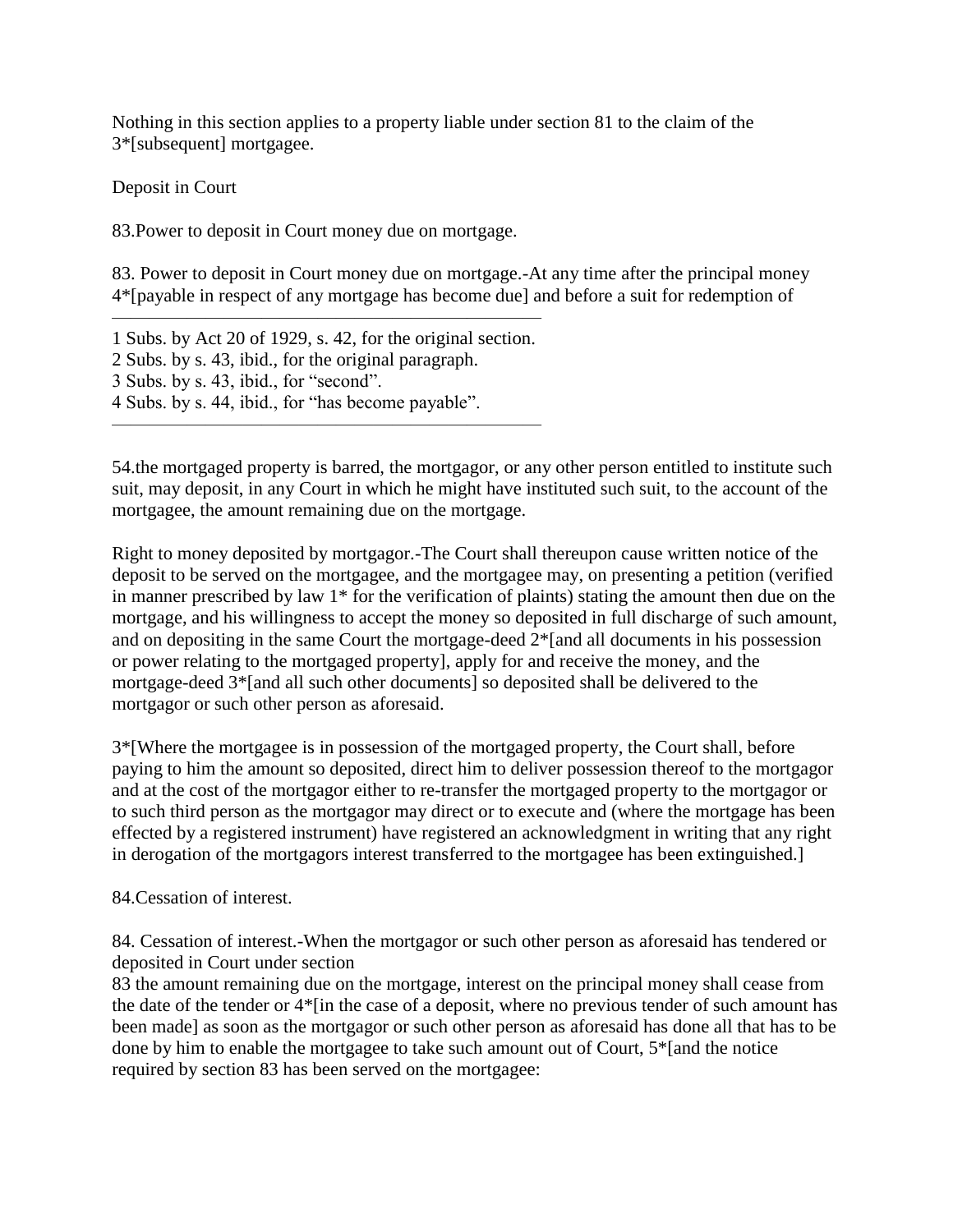Provided that, where the mortgagor has deposited such amount without having made a previous tender thereof and has subsequently withdrawn the same or any part thereof, interest on the principal money shall be payable from the date of such withdrawal.]

1 See the Code of Civil Procedure, 1908 (Act 5 of 1908), Sch. I, Order VI, rule 15.2 Subs. by Act 20 of 1929, s. 44, for "if then in his possession or power". 3 Ins. by s. 44, ibid. 4 Ins. by s. 45, ibid. 5 Subs. by s. 45, ibid., for "as the case may be". ———————————————————————

55.Nothing in this section or in section 83 shall be deemed to deprive the mortgagee of his right to interest when there exists a contract that he shall be entitled to reasonable notice before payment or tender of the mortgage-money 1\*[and such notice has not been given before the making of the tender or deposit, as the case may be].

2\* Suits for Foreclosure, Sale or Redemption

———————————————————————

85.[Repealed.]

85. [Parties to suits for foreclosure, sale and redemption.] Rep. by the Code of Civil Procedure, 1908 (Act 5 of 1908), s. 156 and Sch. V.

2\* Foreclosure and Sale

86 to 90.

[Repealed.]

[86 to 90.] Rep. by the Code of Civil Procedure, 1908 (Act 5 of 1908), s. 156 and Sch. V.

Redemption

91.Persons who may sue for redemption.

3\*[91. Persons who may sue for redemption.-Besides the mortgagor, any of the following persons may redeem, or institute a suit for redemption of, the mortgaged property, namely:--

(a) any person (other than the mortgagee of the interest sought to be redeemed) who has any interest in, or charge upon, the property mortgaged or in or upon the right to redeem the same;

(b) any surety for the payment of the mortgage-debt or any part thereof; or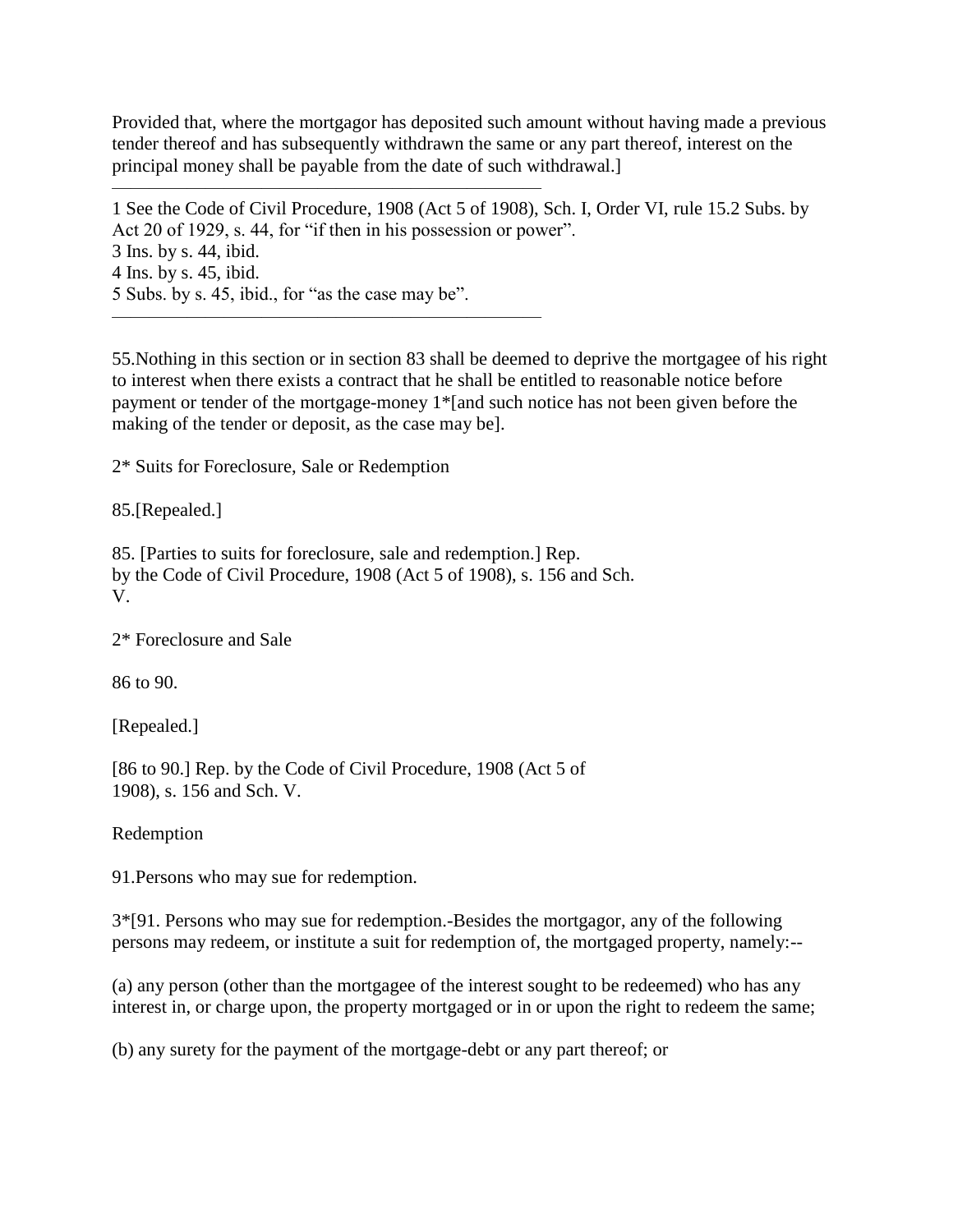(c) any creditor of the mortgagor who has in a suit for the administration of his estate obtained a decree for sale of the mortgaged property.]

92.Subrogation.

4\*[92. Subrogation.-Any of the persons referred to in section 91.(other than the mortgagor) and any co-mortgagor shall, on redeeming property subject to the mortgage, have, so far as regards redemption, foreclosure or sale of such property, the same rights as the mortgagee whose mortgage he redeems may have against the mortgagor or any other mortgagee.

---------------------------------------------------------------------

1 Added by Act 20 of 1929, s. 45.2 For the repealed provisions, as re-enacted, see the Code of Civil Procedure, 1908 (Act 5 of 1908), Sch. I, Order XXXIV.

3 Subs. by Act 20 of 1929, s. 46, for the original section. 4 Ins. by s. 47, ibid. Original ss. 92 to 94 were rep. by Act 5 of 1908, s. 156 and Sch. V.

---------------------------------------------------------------------

56.The right conferred by this section is called the right of subrogation, and a person acquiring the same is said to be subrogated to the rights of the mortgagee whose mortgage he redeems.

A person who has advanced to a mortgagor money with which the mortgage has been redeemed shall be subrogated to the rights of the mortgagee whose mortgage has been redeemed, if the mortgagor has by a registered instrument agreed that such persons shall be so subrogated.

Nothing in this section shall be deemed to confer a right of subrogation on any person unless the mortgage in respect of which the right is claimed has been redeemed in full.

93.Prohibition of tacking.

93. Prohibition of tacking.-No mortgagee paying off a prior mortgage, whether with or without notice of an intermediate mortgage, shall thereby acquire any priority in respect of his original security; and, except in the case provided for by section 79, no mortgagee making a subsequent advance to the mortgagor, whether with or without notice of an intermediate mortgage, shall thereby acquire any priority in respect of his security for such subsequent advance.

94.Rights of mesne mortgagee.

94. Rights of mesne mortgagee.-Where a property is mortgaged for successive debts to successive mortgagees, a mesne mortgagee has the same rights against mortgagees posterior to himself as he has against the mortgagor.

95.Right of redeeming co-mortgagor to expenses.

1\*[95. Right of redeeming co-mortgagor to expenses.-Where one of several mortgagors redeems the mortgaged property, he shall, in enforcing his right of subrogation under section 92 against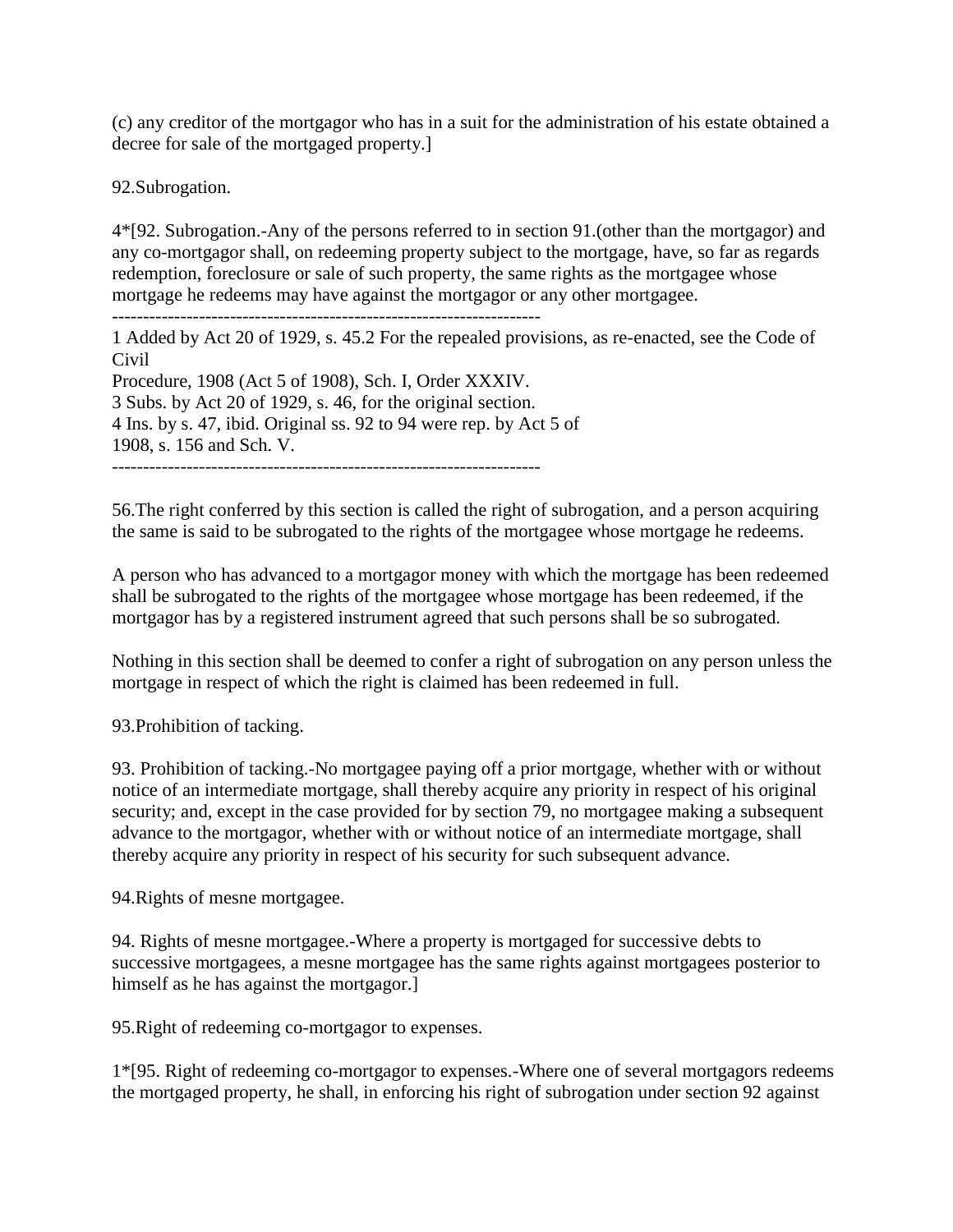his co-

mortgagors, be entitled to add to the mortgage-money recoverable from them such proportion of the expenses properly incurred in such redemption as is attributable to their share in the property.

96.Mortgage by deposit of title-deeds.

96. Mortgage by deposit of title-deeds.-The provisions hereinbefore contained which apply to a simple mortgage shall, so far as may be, apply to a mortgage by deposit of title-deeds.]

97.[Repealed.]

2\* 97. [Application of proceeds.] Rep. by the Code of Civil Procedure, 1908 (Act 5 of 1908), s. 156 and Sch. V.

———————————————————————

1 Subs. by Act 20 of 1929, s. 48, for the original s. 95. Original s. 96 was rep. by Act 5 of 1908, s. 156 and Sch. V. 2 For the repealed provisions as re-enacted, see the Code of Civil Procedure, 1908 (Act 5 of 1908), Sch. I, Order XXXIV, rules 12 and 13.—

57.Anomalous Mortgages

——————————————

98.Rights and liabilities of parties to anomalous mortgages.

98. Rights and liabilities of parties to anomalous mortgages.-In the case of 1\*[an anomalous mortgage] the rights and liabilities of the parties shall be determined by their contract as evidenced in the mortgage-deed, and, so, far as such contract does not extend, by local usage.

99.[Repealed.]

2\* 99. [Attachment of mortgaged property.] Rep. by the Code of Civil Procedure, 1908 (Act 5 of 1908), s. 156 and Sch. V.

Charges

100.

Charges.

100. Charges.-Where immoveable property of one person is by act of parties or operation of law made security for the payment of money to another, and the transaction does not amount to a mortgage, the latter person is said to have a charge on the property; and all the provisions hereinbefore contained  $3^*$ [which apply to a simple mortgage shall, so far as may be, apply to such charge].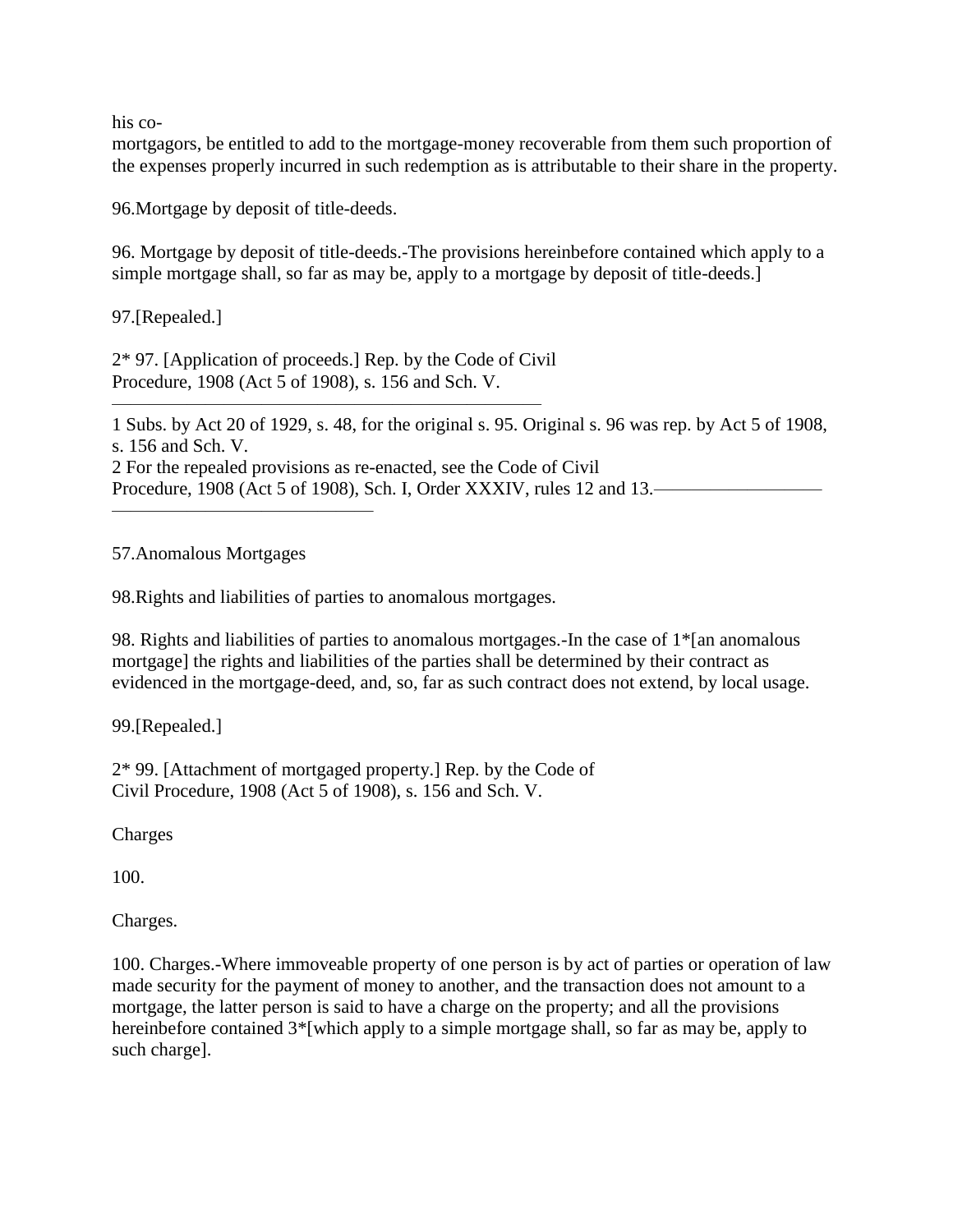Nothing in this section applies to the charge of a trustee on the trust-property for expenses properly incurred in the execution of his trust, 4\*[and, save as otherwise expressly provided by any law for the time being in force, no charge shall be enforced against any property in the hands of a person to whom such property has been transferred for consideration and without notice of the charge].

101.No merger in case of subsequent encumbrance.

5\*[101. No merger in case of subsequent encumbrance.-Any mortgagee of, or person having a charge upon, immoveable property, or any transferee from such mortgagee or charge holder, may purchase or otherwise acquire the rights in the property of the mortgagor or owner, as the case may be, without thereby causing the mortgage or charge to be merged as between himself and any subsequent mortgagee of, or person having a subsequent charge upon, the same property; and no such subsequent mortgagee or charge-holder shall be entitled to foreclose or sell such property

---------------------------------------------------------------------

1 Subs. by Act 20 of 1929, s. 49, for "a mortgage, not being a simple mortgage, a mortgage by conditional sale, an usufructuary mortgage or an English mortgage or a combination of the first and third, or the second and third, of such forms".

2 For the repealed provisions as re-enacted, see the Code of Civil

Procedure, 1908 (Act 5 of 1908), Sch. I, Order XXXIV, rule 14.3 Subs. by Act 20 of 1929, s. 50, for "as to a mortgagor shall, so far as may be, apply to the owner of such property, and the provisions of ss. 81 and 82 shall, so far as may be, apply to the person having such charge". 4 Added by s. 50, ibid.

5 Subs. by s. 51, ibid., for the original section.

58.without redeeming the prior mortgage or charge, or otherwise than subject thereto.]

Notice and Tender

102.Service or tender on or to agent.

102. Service or tender on or to agent.-Where the person on or to whom any notice or tender is to be served or made under this Chapter does not reside in the district in which the mortgaged property or some part thereof is situate, service or tender on or to an agent holding a general power-of-attorney from such person or otherwise duly authorized to accept such service or tender shall be deemed sufficient.

1\*[Where no person or agent on whom such notice should be served can be found or is known] to the person required to serve the notice, the latter person may apply to any Court in which a suit might be brought for redemption of the mortgaged property, and such Court shall direct in what manner such notice shall be served, and any notice served in compliance with such direction shall be deemed sufficient: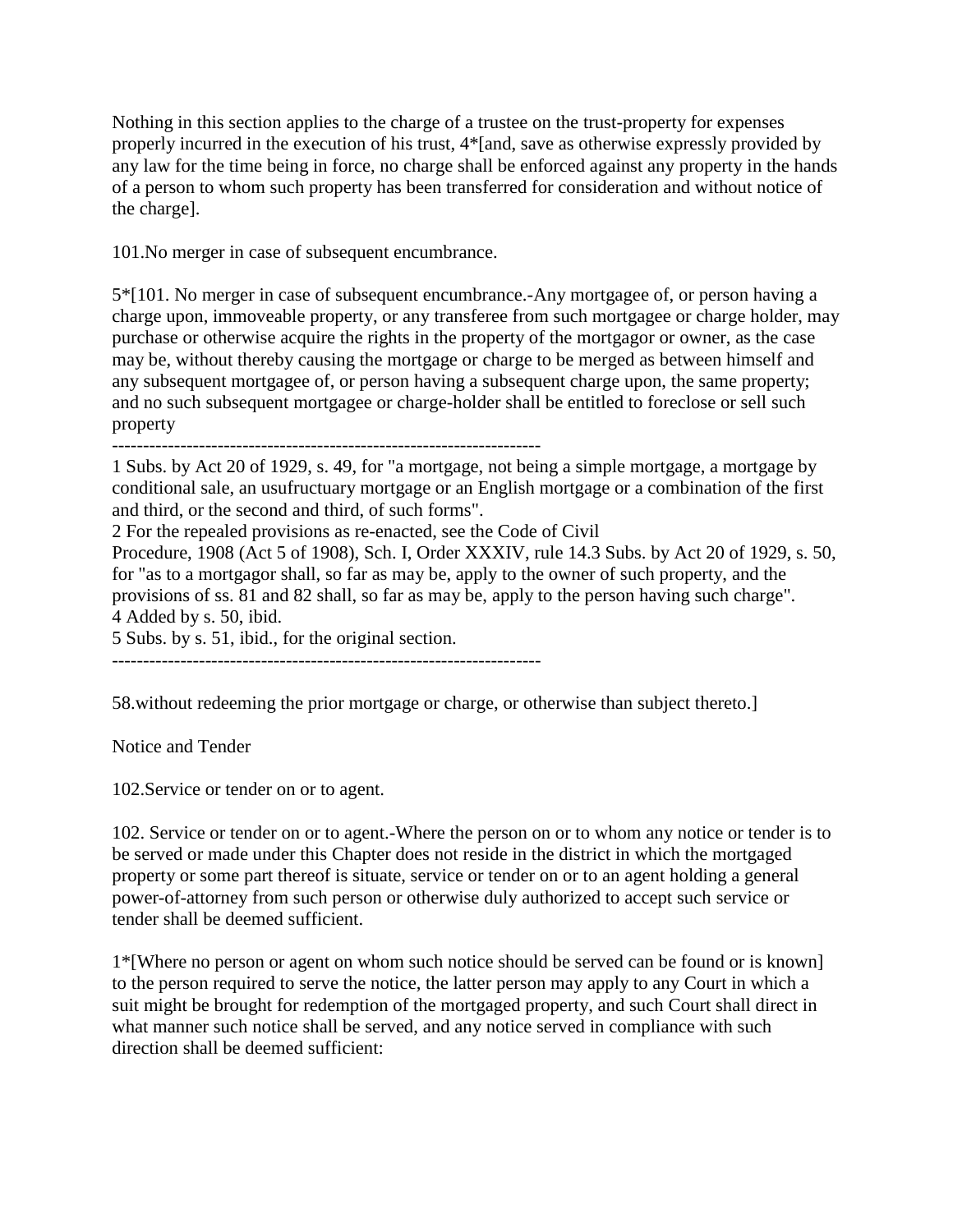$2*$ [Provided that, in the case of a notice required by section 83, in the case of a deposit, the application shall be made to the Court in which the deposit has been made.]

3\*[Where no person or agent to whom such tender should be made can be found or is known] to the person desiring to make the tender, the latter person may deposit  $4*$ [in any Court in which a suit might be brought for redemption of the mortgaged property] the amount sought to be tendered, and such deposit shall have the effect of a tender of such amount.

103.Notice, etc., to or by person incompetent to contract.

103. Notice, etc., to or by person incompetent to contract.-

Where, under the provisions of this Chapter, a notice is to be served on or by, or a tender or deposit made or accepted or taken out of

Court by, any person incompetent to contact, such notice may be served

5\*[on or by], or tender or deposit made, accepted or taken by, the legal curator of the property of such person; but where there is no such curator, and it is requisite or desirable in the interests of such person that a notice should be served or a tender or deposit made under the provisions of this Chapter, application

——————————————————————— 1 Subs. by Act 20 of 1929, s. 52, for "Where the person or agent on whom such notice should be served cannot be found in the said district, or is unknown".

2 Ins. by s. 52, ibid.

3 Subs. by s. 52, ibid., for "Where the person or agent to whom such tender should be made cannot be found within the said district, or is unknown".

4 Subs. by s. 52, ibid., for "in such Court as last aforesaid".

———————————————————————

5 Ins. by s. 53, ibid.

59.may be made to any Court in which a suit might be brought for the redemption of the mortgage to appoint a guardian ad litem for the purpose of serving or receiving service of such notice, or making or accepting such tender, or making or taking out of Court such deposit, and for the performance of all consequential acts which could or ought to be done by such person if he were competent to contract 1\*; and the provisions of 2\*[Order XXXII in the First Schedule to the Code of

Civil Procedure, 1908 (5 of 1908)] shall, so far as may be, apply to such application and to the parties thereto and to the guardian appointed thereunder.

104.Power to make rules.

104. Power to make rules.-The High Court may, from time to time, make rules consistent with this Act for carrying out, in itself and in the Courts of Civil Judicature subject to its superintendence, the provisions contained in this Chapter.

# **CHAPTER VOF LEASES OF IMMOVEABLE PROPERTY**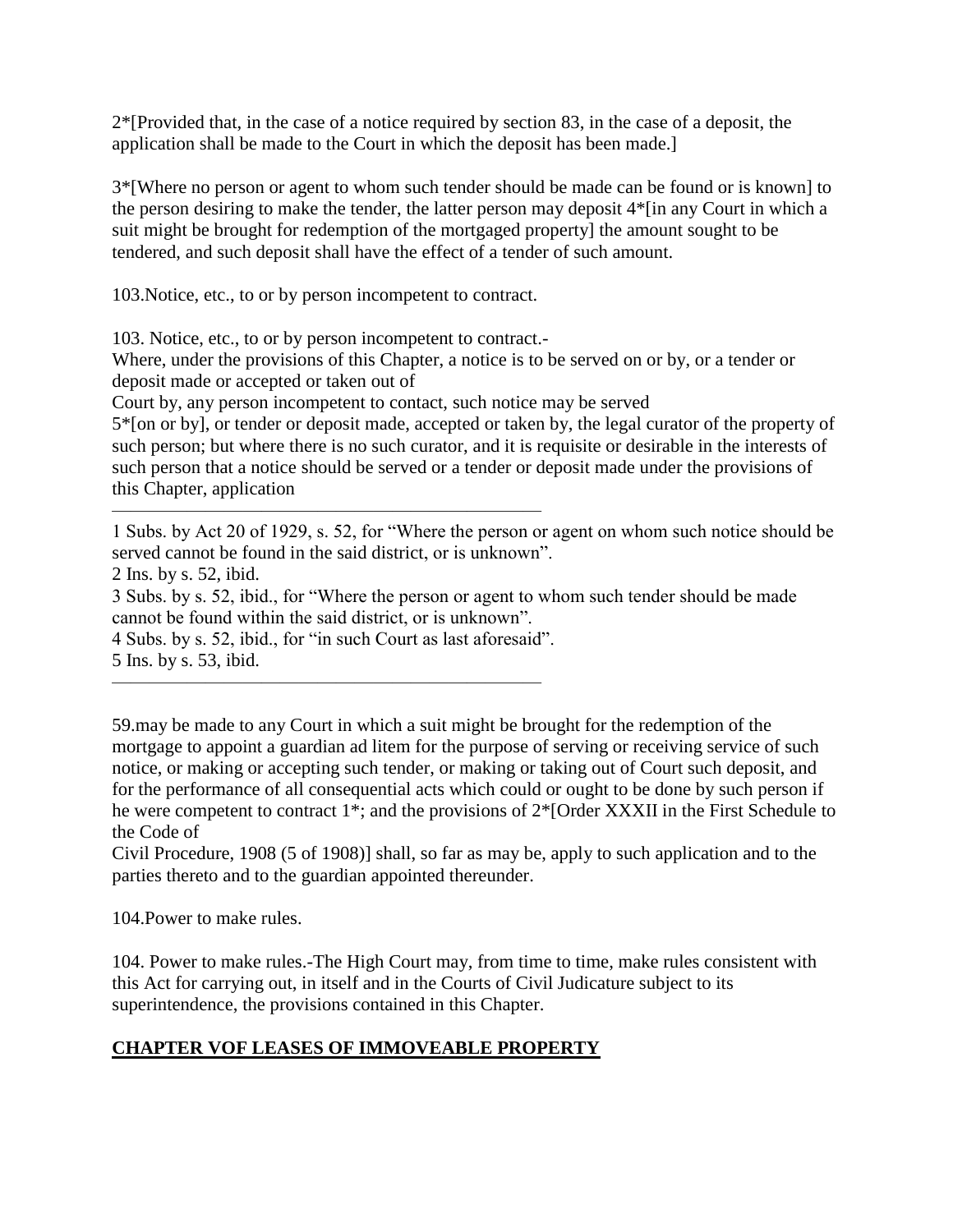105. Lease defined.-A lease of immoveable property is a transfer of a right to enjoy such property, made for a certain time, express or implied, or in perpetuity, in consideration of a price paid or promised, or of money, a share of crops, service or any other thing of value, to be rendered periodically or on specified occasions to the transferor by the transferee, who accepts the transfer on such terms.

Lessor, lessee, premium and rent defined.-The transferor is called the lessor, the transferee is called the lessee, the price is called the premium, and the money, share, service or other thing to be so rendered is called the rent.

106.Duration of certain leases in absence of written contract or local usage.

106. Duration of certain leases in absence of written contract or local usage.-In the absence of a contract or local law or usage to the contrary, a lease of immoveable property for agricultural or manufacturing purposes shall be deemed to be a lease from year to year, terminable, on the part of either lessor or lessee, by six months notice expiring with the end of a year of the tenancy; and a lease of immoveable property for any other purpose shall be deemed to be a lease from month to month, terminable, on the part of either lessor or lessee, by fifteen days notice expiring with the end of a month of the tenancy.

1 As to persons competent to contract, see ss. 11 and 12 of the Indian Contract Act, 1872 (9 of 1872). 2 Subs. by Act 20 of 1929, s. 53, for "Chapter XXXI of the Code of Civil Procedure".

———————————————————————

———————————————————————

## 60

Every notice under this section must be in writing, signed by or on behalf of the person giving it, and 1\*[either be sent by post to the party who is intended to be bound by it or be tendered or delivered personally to such party], or to one of his family or servants at his residence, or (if such tender or delivery is not practicable) affixed to a conspicuous part of the property.

107.Leases how made.

2\* 107. Leases how made.-A lease of immoveable property from year to year, or for any term exceeding one year, or reserving a yearly rent, can be made only by a registered instrument.

3\*[All other leases of immoveable property may be made either by a registered instrument or by oral agreement accompanied by delivery of possession.

4\*[Where a lease of immoveable property is made by a registered instrument, such instrument or, where there are more instruments than one, each such instrument shall be executed by both the lessor and the lessee:]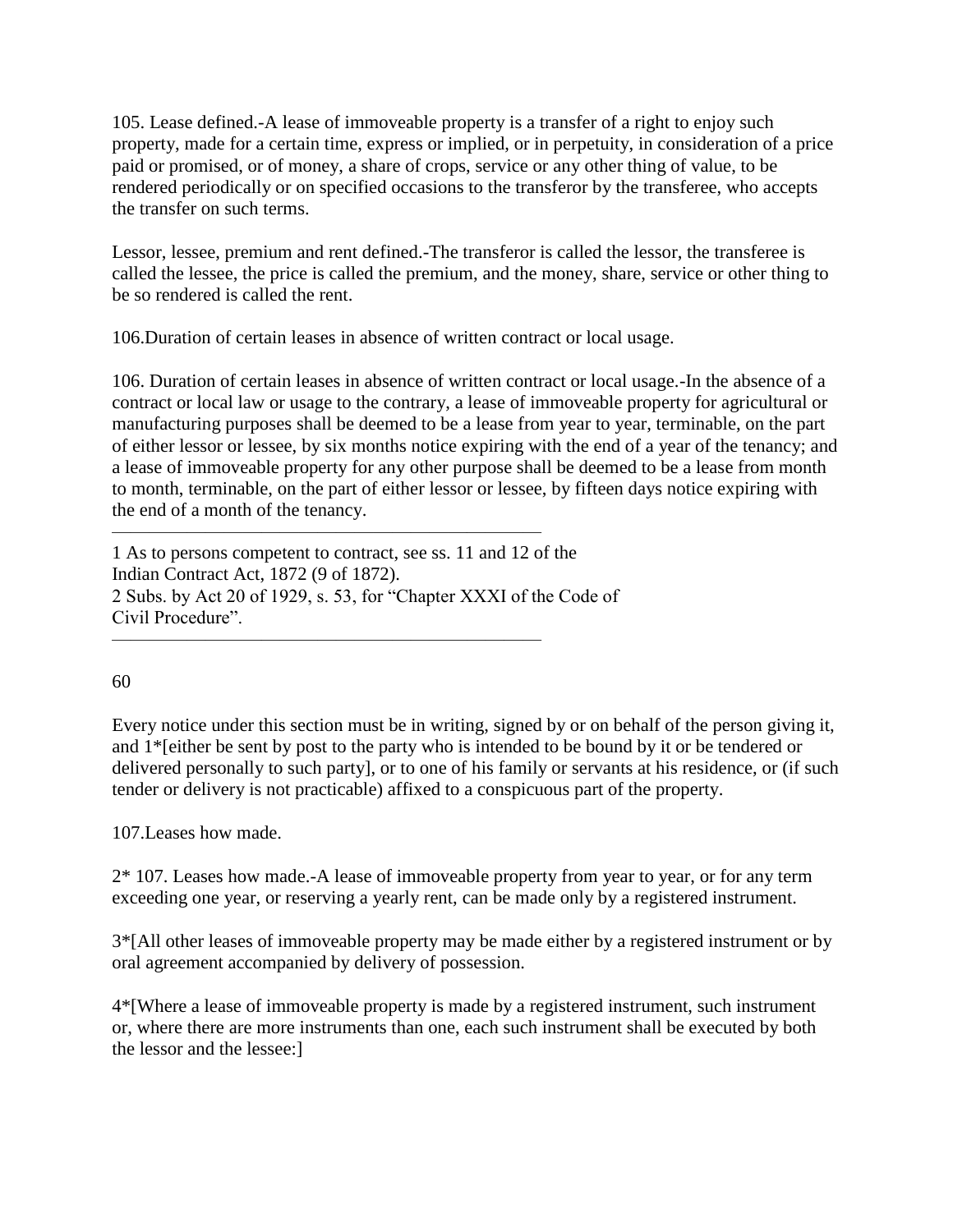Provided that the State Government may, 5\*\*\* from time to time, by notification in the Official Gazette, direct that leases of immoveable property, other than leases from year to year, or for any term exceeding one year, or reserving a yearly rent, or any class of such leases, may be made by unregistered instrument or by oral agreement without delivery of possession.]

108.Rights and liabilities of lessor and lessee.

108. Rights and liabilities of lessor and lessee.-In the absence of a contract or local usage to the contrary, the lessor and the lessee of immoveable property, as against one another, respectively, possess the rights and are subject to the liabilities mentioned in the rules next following, or such of them as are applicable to the property leased:–

(A) Rights and Liabilities of the Lessor

(a) The lessor is bound to disclose to the lessee any material defect in the property, with reference to its intended use, of which the former

——————————————————————— 1 Subs. by Act 20 of 1929, s. 54, for "tendered or delivered either personally to the party who is intended to be bound by it".

2 As to limitation to the territorial operation of s. 107, see s.

1, supra. S. 107 extends to every cantonment–see s. 287 of the

Cantonments Act, 1924 (2 of 1924).

3 Subs. by Act 6 of 1904, s. 5 for the original paragraph.

4 Ins. by Act 20 of 1929, s. 55.5 The words "with the previous sanction of the G. G. in C." omitted by the A. O. 1937.——

61.is and the latter is not aware, and which the latter could not with ordinary care discover:

(b) the lessor is bound on the lessees request to put him in possession of the property:

(c) the lessor shall be deemed to contract with the lessee that, if the latter pays the rent reserved by the lease and performs the contracts binding on the lessee, he may hold the property during the time limited by the lease without interruption.

The benefit of such contract shall be annexed to and go with the lessees interest as such, and may be enforced by every person in whom that interest is for the whole or any part thereof from time to time vested.

(B) Rights and Liabilities of the Lessee

(d) If during the continuance of the lease any accession is made to the property, such accession (subject to the law relating to alluvion for the time being in force) shall be deemed to be comprised in the lease: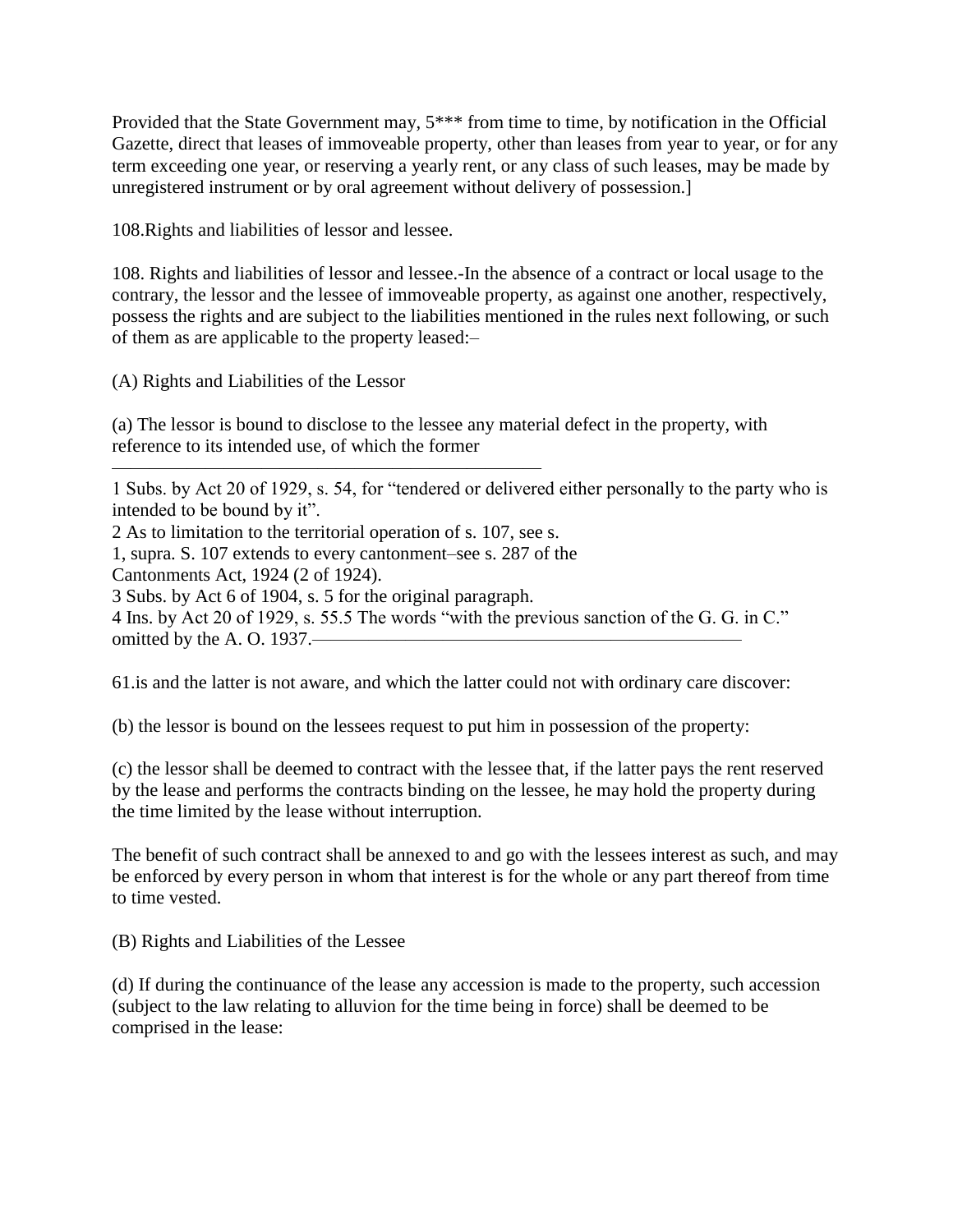(e) if by fire, tempest or flood, or violence of an army or of a mob, or other irresistible force, any material part of the property be wholly destroyed or rendered substantially and permanently unfit for the purposes for which it was let, the lease shall, at the option of the lessee, be void:

Provided that, if the injury be occasioned by the wrongful act or default of the lessee, he shall not be entitled to avail himself of the benefit of this provision:

(f) if the lessor neglects to make, within a reasonable time after notice, any repairs which he is bound to make to the property, the lessee may make the same himself, and deduct the expense of such repairs with interest from the rent, or otherwise recover it from the lessor:

(g) if the lessor neglects to make any payment which he is bound to make, and which, if not made by him, is recoverable from the lessee or against the property, the lessee may make such payment himself, and deduct it with interest from the rent, or otherwise recover it from the lessor:

(h) the lessee may 1\*[even after the determination of the lease] remove, at any time 2\*[whilst he is in possession of the property leased ---------------------------------------------------------------------

1 Ins. by Act 20 of 1929, s. 56.2 Subs. by s. 56, ibid., for "during the continuance of the lease". ---------------------------------------------------------------------

62.but not afterwards] all things which he has attached to the earth: provided he leaves the property in the state in which he received it:

(i) when a lease of uncertain duration determines by any means except the fault of the lessee, he or his legal representative is entitled to all the crops planted or sown by the lessee and growing upon the property when the lease determines, and to free ingress and egress to gather and carry them:

(j) the lessee may transfer absolutely or by way of mortgage or sub-lease the whole or any part of his interest in the property, and any transferee of such interest or part may again transfer it. The lessee shall not, by reason only of such transfer, cease to be subject to any of the liabilities attaching to the lease:

nothing in this clause shall be deemed to authorize a tenant having an un-transferable right of occupancy, the farmer of an estate in respect of which default has been made in paying revenue, or the lessee of an estate under the management of a Court of Wards, to assign his interest as such tenant, farmer or lessee:

(k) the lessee is bound to disclose to the lessor any fact as to the nature or extent of the interest which the lessee is about to take, of which the lessee is, and the lessor is not, aware, and which materially increases the value of such interest:

(l) the lessee is bound to pay or tender, at the proper time and place, the premium or rent to the lessor or his agent in this behalf: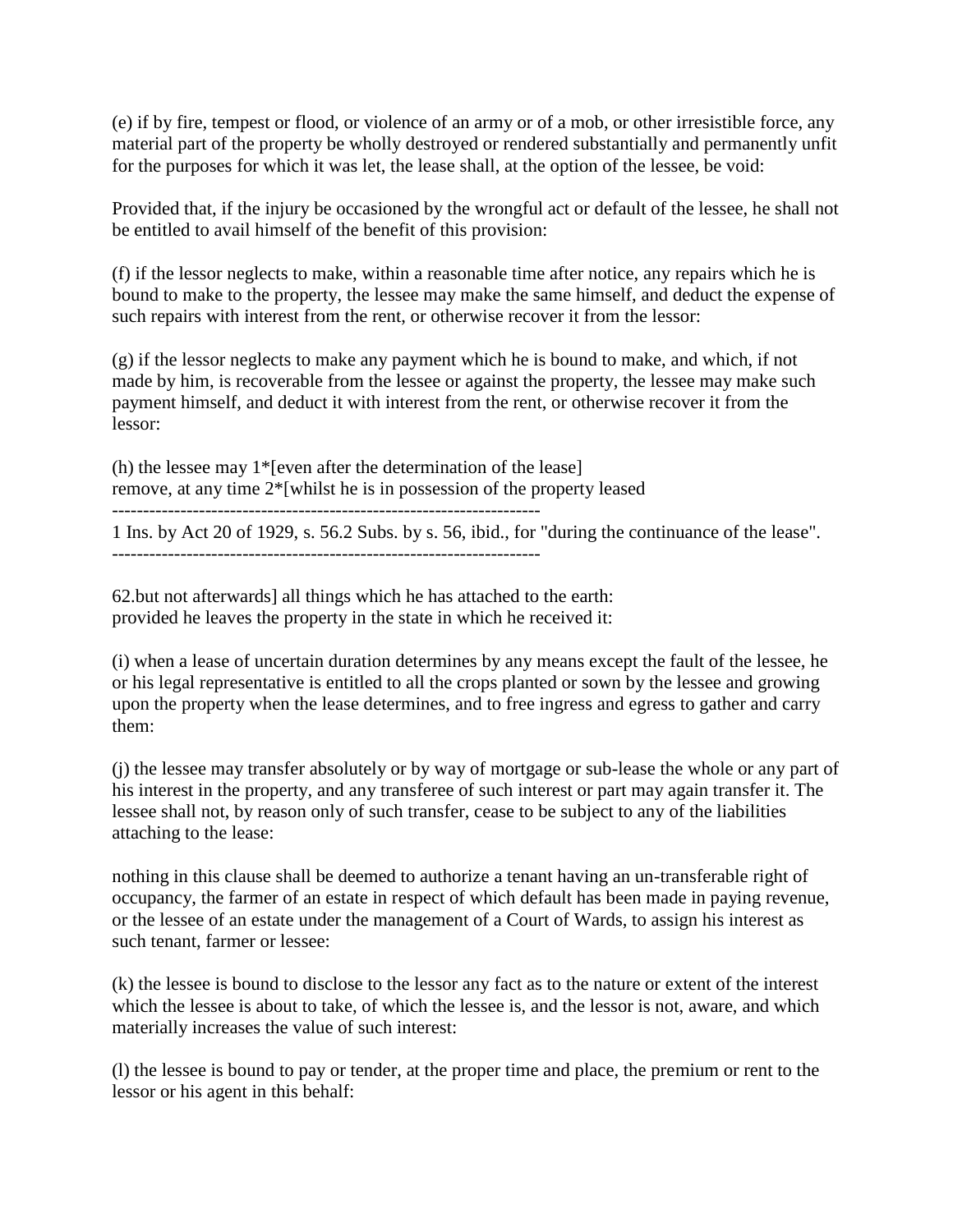(m) the lessee is bound to keep, and on the termination of the lease to restore, the property in as good condition as it was in at the time when he was put in possession, subject only to the changes caused by reasonable wear and tear or irresistible force, and to allow the lessor and his agents, at all reasonable times during the term, to enter upon the property and inspect the condition thereof and give or leave notice of any defect in such condition; and, when such defect has been caused by any act or default on the part of the lessee, his servants or agents, he is bound to make it good within three months after such notice has been given or left:

(n) if the lessee becomes aware of any proceeding to recover the property or any part thereof, or of any encroachment made upon, or any interference with, the lessors rights concerning such property, he is bound to give, with reasonable diligence, notice thereof to the lessor:

(o) the lessee may use the property and its products (if any) as a person of ordinary prudence would use them if they were his own;

63.but he must not use, or permit another to use, the property for a purpose other than that for which it was leased, or fell 1\*[or sell] timber, pull down or damage buildings 1\*[belonging to the lessor, or] work mines or quarries not open when the lease was granted, or commit any other act which is destructive or permanently injurious thereto:

(p) he must not, without the lessors consent, erect on the property any permanent structure, except for agricultural purposes:

(q) on the determination of the lease, the lessee is bound to put the lessor into possession of the property.

109.Rights of lessors transferee.

109. Rights of lessors transferee.-If the lessor transfers the property leased, or any part thereof, or any part of his interest therein, the transferee, in the absence of a contract to the contrary, shall possess all the rights, and, if the lessee so elects, be subject to all the liabilities of the lessor as to the property or part transferred so long as he is the owner of it; but the lessor shall not, by reason only of such transfer, cease to be subject to any of the liabilities imposed upon him by the lease, unless the lessee elects to treat the transferee as the person liable to him:

Provided that the transferee is not entitled to arrears of rent due before the transfer, and that, if the lessee, not having reason to believe that such transfer has been made, pays rent to the lessor, the lessee shall not be liable to pay such rent over again to the transferee.

The lessor, the transferee and the lessee may determine what proportion of the premium or rent reserved by the lease is payable in respect of the part so transferred, and, in case they disagree, such determination may be made by any Court having jurisdiction to entertain a suit for the possession of the property leased.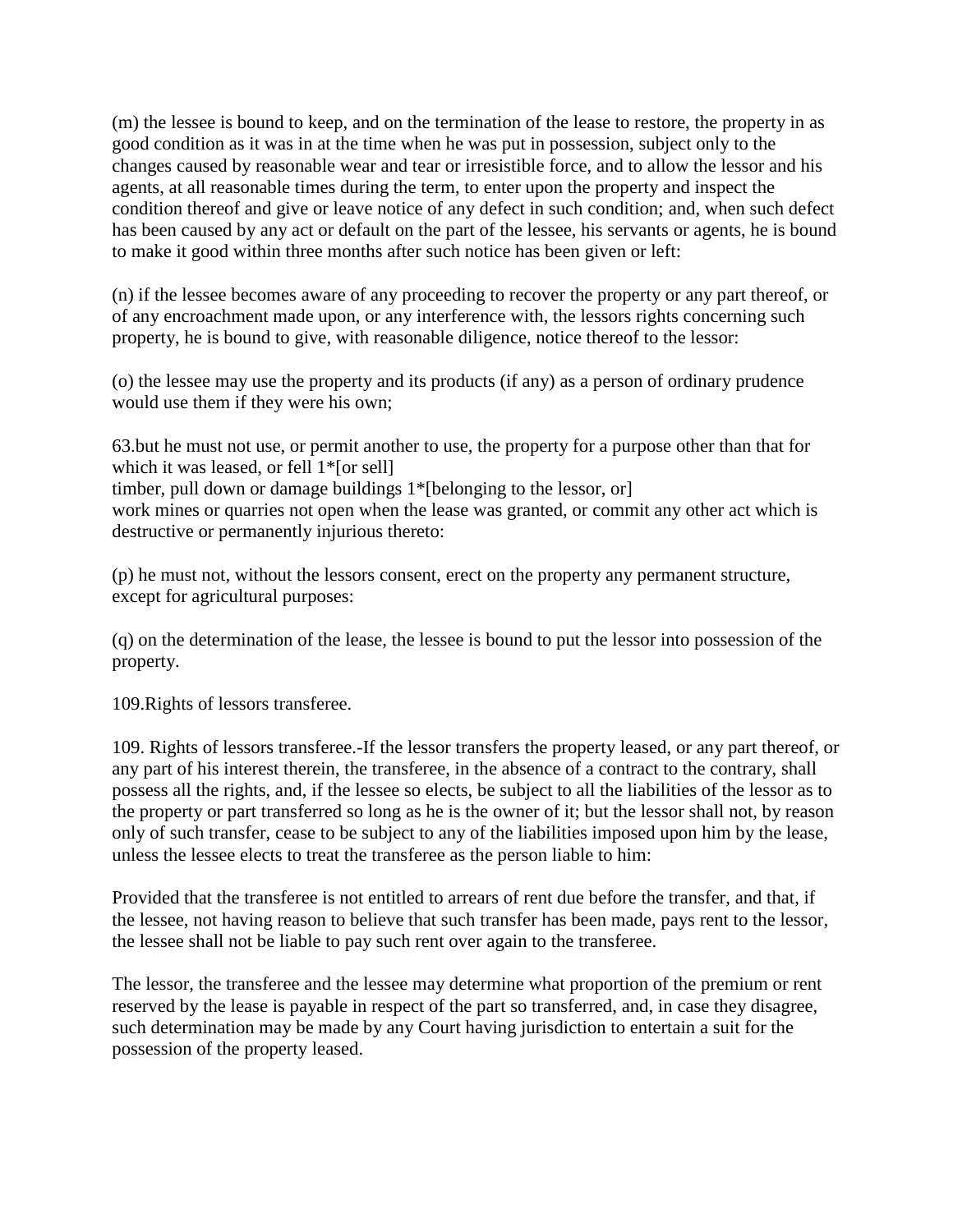110.Exclusion of day on which term commences. Duration of lease for a year. Option to determine lease.

110. Exclusion of day on which term commences.-Where the time limited by a lease of immoveable property is expressed as commencing from a particular day, in computing that time such day shall be excluded. Where no day of commencement is named, the time so limited begins from the making of the lease.

Duration of lease for a year.-Where the time so limited is a year or a number of years, in the absence of an express agreement to the contrary, the lease shall last during the whole anniversary of the day from which such time commences.

——————————————————————— 1 Ins. by Act 20 of 1929, s. 56.—

64.Option to determine lease.-Where the time so limited is expressed to be terminable before its expiration, and the lease omits to mention at whose option it is so terminable, the lessee, and not the lessor, shall have such option.

111.Determination of lease.

111. Determination of lease.-A lease of immoveable property determines–

(a) by efflux of the time limited thereby:

(b) where such time is limited conditionally on the happening of some event–by the happening of such event:

(c) where the interest of the lessor in the property terminates on, or his power to dispose of the same extends only to, the happening of any event–by the happening of such event:

(d) in case the interests of the lessee and the lessor in the whole of the property become vested at the same time in one person in the same right:

(e) by express surrender; that is to say, in case the lessee yields up his interest under the lease to the lessor, by mutual agreement between them:

(f) by implied surrender:

(g) by forfeiture; that is to say, (1) in case the lessee breaks an express condition which provides that, on breach thereof, the lessor may re-enter  $1***$ ; or  $(2)$  in case the lessee renounces his character as such by setting up a title in a third person or by claiming title in himself;  $2^*$  [or (3) the lessee is adjudicated an insolvent and the lease provides that the lessor may re-enter on the happening of such event]; and in  $3^*$ [any of these cases] the lessor or his transferee  $4^*$ [gives notice in writing to the lessee of] his intention to determine the lease: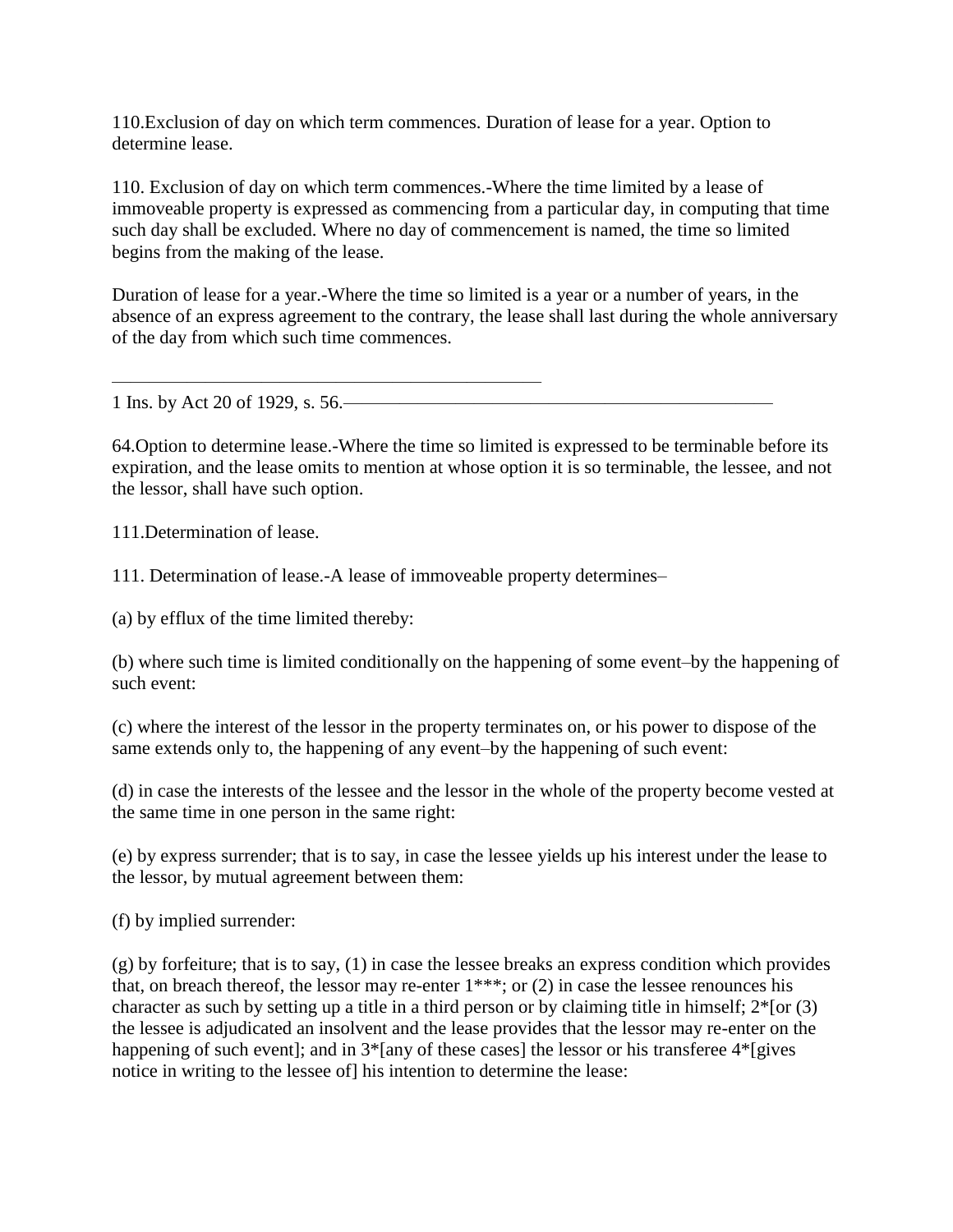(h) on the expiration of a notice to determine the lease, or to quit, or of intention to quit, the property leased, duly given by one party to the other.

Illustration to clause (f)

A lessee accepts from his lessor a new lease of the property leased, to take effect during the continuance of the existing lease.

This is an implied surrender of the former lease, and such lease determines thereupon.

1 The words "or the lease shall become void" omitted by Act 20 of 1929, s. 57.2 Ins. by s. 57, ibid. 3 Subs. by s. 57, ibid., for "either case". 4 Subs. by s. 57, ibid., for "does some act showing". ———————————————————————

———————————————————————

65.112.Waiver of forfeiture.

112. Waiver of forfeiture.-A forfeiture under section 111, clause

(g), is waived by acceptance of rent which has become due since the forfeiture, or by distress for such rent, or by any other act on the part of the lessor showing an intention to treat the lease as subsisting:

Provided that the lessor is aware that the forfeiture has been incurred:

Provided also that, where rent is accepted after the institution of a suit to eject the lessee on the ground of forfeiture, such acceptance is not a waiver.

113.Waiver of notice to quit.

113. Waiver of notice to quit.-A notice given under section 111, clause (h), is waived, with the express or implied consent of the person to whom it is given, by any act on the part of the person giving it showing an intention to treat the lease as subsisting.

Illustrations

(a) A, the lessor, gives B, the lessee, notice to quit the property leased. The notice expires. B tenders, and A accepts, rent which has become due in respect of the property since the expiration of the notice. The notice is waived.

(b) A, the lessor, gives B, the lessee, notice to quit the property leased. The notice expires, and B remains in possession. A

gives to B as lessee a second notice to quit. The first notice is waived.

114.Relief against forfeiture for non-payment of rent.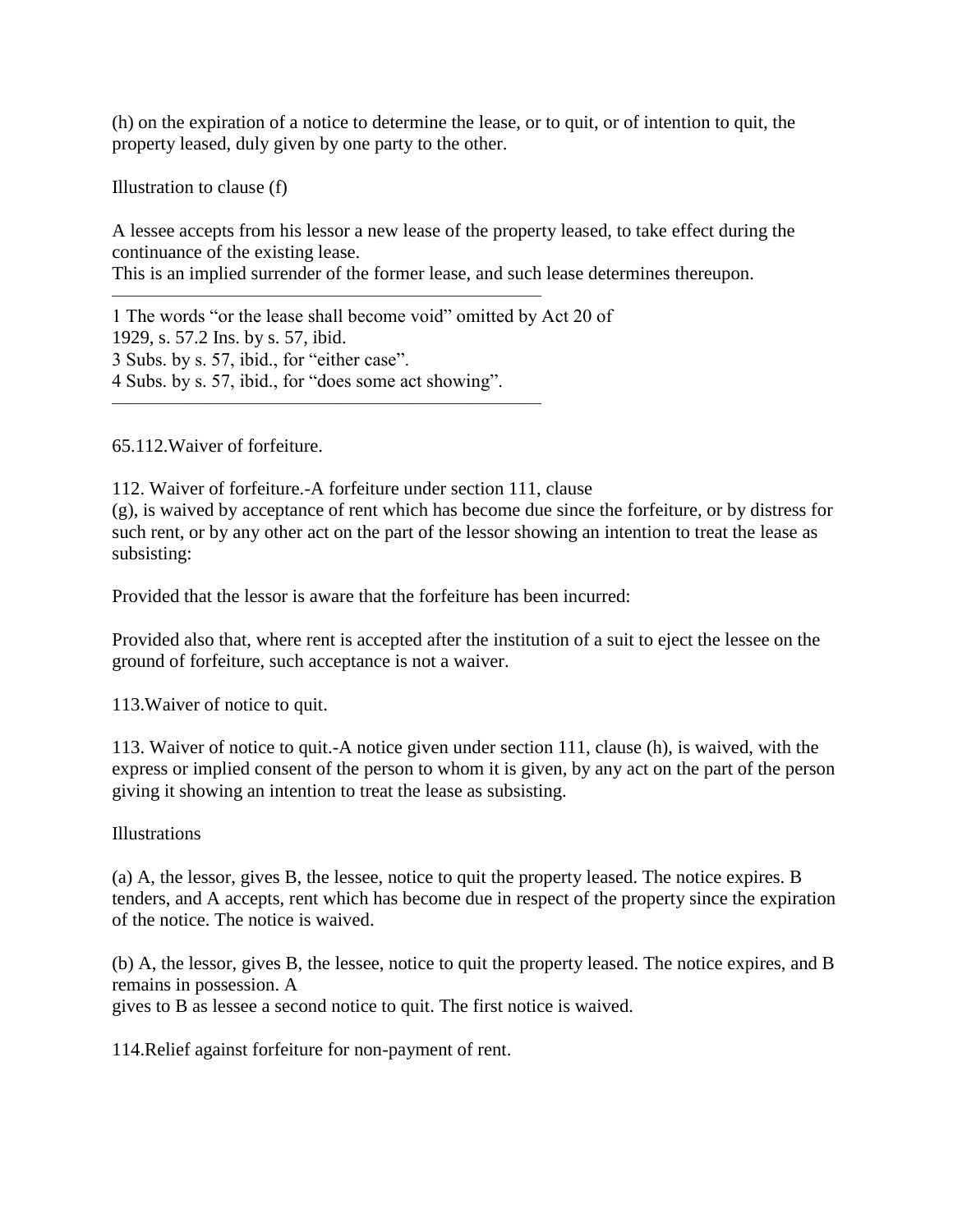114. Relief against forfeiture for non-payment of rent.-Where a lease of immoveable property has determined by forfeiture for non-

payment of rent, and the lessor sues to eject the lessee, if, at the hearing of the suit, the lessee pays or tenders to the lessor the rent in arrear, together with interest thereon and his full costs of the suit, or gives such security as the Court thinks sufficient for making such payment within fifteen days, the Court may, in lieu of making a decree for ejectment, pass an order relieving the lessee against the forfeiture; and thereupon the lessee shall hold the property leased as if the forfeiture had not occurred.

114A.

Relief against forfeiture in certain other cases.

1\*[114A. Relief against forfeiture in certain other cases.-Where a lease of immoveable property has determined by forfeiture for a breach of an express condition which provides that on breach thereof the lessor may re-enter, no suit for ejectment shall lie unless and until the lessor has served on the lessee a notice in writing--

(a) specifying the particular breach complained of; and

---------------------------------------------------------------------

(b) if the breach is capable of remedy, requiring the lessee to remedy the breach;

1 Ins. by Act 20 of 1929, s. 58.---------------------------------------------------------------------

66.and the lessee fails, within a reasonable time from the date of the service of the notice, to remedy the breach, if it is capable of remedy.

Nothing in this section shall apply to an express condition against the assigning, under-letting, parting with the possession, or disposing, of the property leased, or to an express condition relating to forfeiture in case of non-payment of rent.]

115.Effect of surrender and forfeiture on under-leases.

115. Effect of surrender and forfeiture on under-leases.-The surrender, express or implied, of a lease of immoveable property does not prejudice an under-lease of the property or any part thereof previously granted by the lessee, on terms and conditions substantially the same (except as regards the amount of rent) as those of the original lease; but, unless the surrender is made for the purpose of obtaining a new lease, the rent payable by, and the contracts binding on, the under-lessee shall be respectively payable to and enforceable by the lessor.

The forfeiture of such a lease annuls all such under-leases, except where such forfeiture has been procured by the lessor in fraud of the under-lessees, or relief against the forfeiture is granted under section 114.116.Effect of holding over.

116. Effect of holding over.-If a lessee or under-lessee of property remains in possession thereof after the determination of the lease granted to the lessee, and the lessor or his legal representative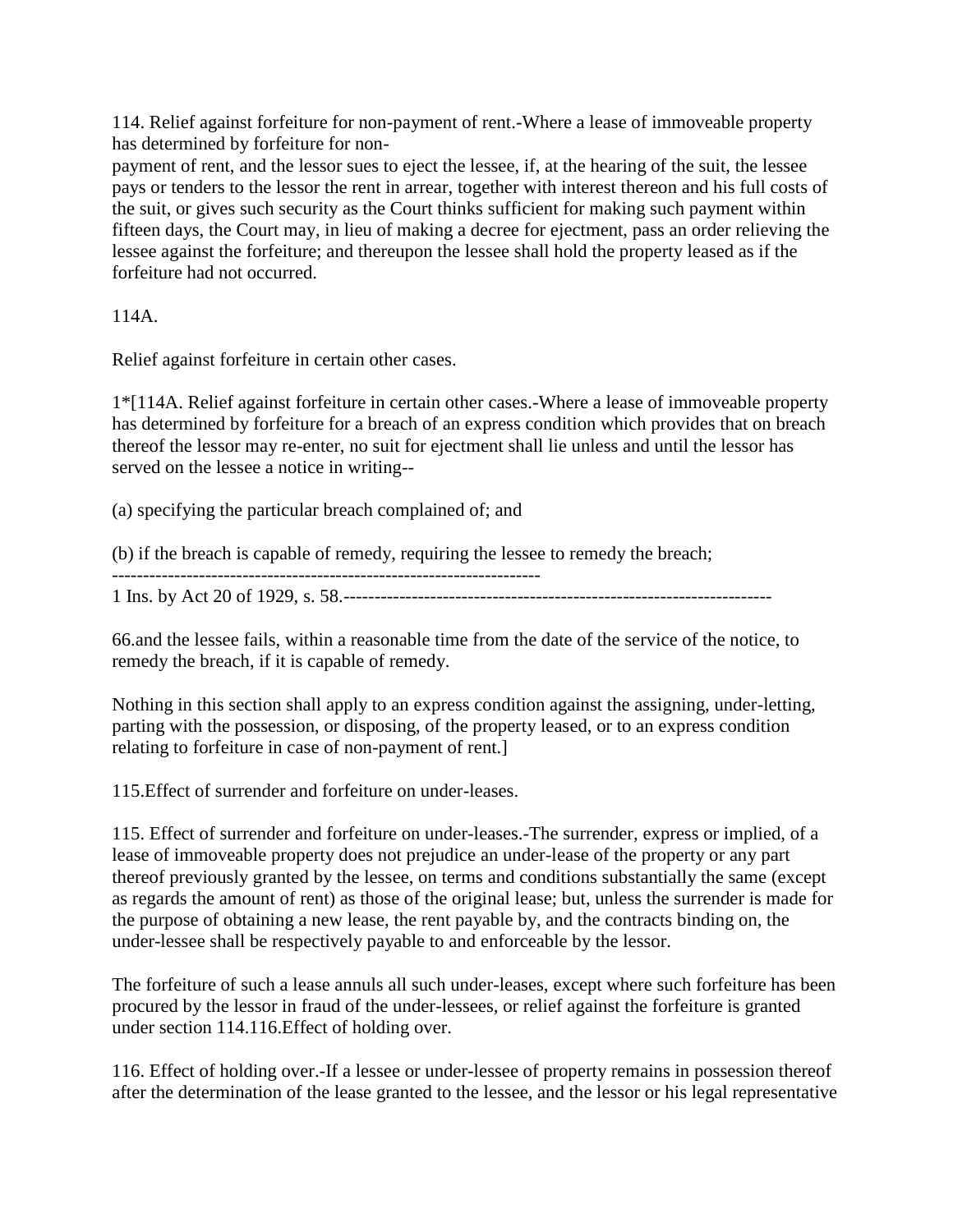accepts rent from the lessee or under-lessee, or otherwise assents to his continuing in possession, the lease is, in the absence of an agreement to the contrary, renewed from year to year, or from month to month, according to the purpose for which the property is leased, as specified in section 106.Illustrations

(a) A lets a house to B for five years. B underlets the house to C at a monthly rent of Rs. 100. The five years expire, but C continues in possession of the house and pays the rent to A. Cs lease is renewed from month to month.

(b) A lets a farm to B for the life of C. C dies, but B continues in possession with As assent. Bs lease is renewed from year to year.

117.Exemption of leases for agricultural purposes.

117. Exemption of leases for agricultural purposes.-None of the provisions of this Chapter apply to leases for agricultural purposes, except in so far as the State Government 1\*\*\* may by notification published in the Official Gazette declare all or any of such provisions to be so applicable  $2^*$  [in the case of all

1 The words "with the previous sanction of the G. G. in C." omitted by Act 38 of 1920, s. 2 and Sch. I.

2 Ins. by Act 6 of 1904, s. 6.---------------------------------------------------------------------

---------------------------------------------------------------------

67.or any of such leases], together with, or subject to, those of the local law, if any, for the time being in force.

Such notification shall not take effect until the expiry of six months from the date of its publication.

# **CHAPTER VIOF EXCHANGES**

118. "Exchange" defined.-When two persons mutually transfer the ownership of one thing for the ownership of another, neither thing or both things being money only, the transaction is called an "exchange".

A transfer of property in completion of an exchange can be made only in manner provided for the transfer of such property by sale.

119.Right of party deprived of thing received in exchange.

1\*[119. Right of party deprived of thing received in exchange.-If any party to an exchange or any person claiming through or under such party is by reason of any defect in the title of the other party deprived of the thing or any part of the thing received by him in exchange, then, unless a contrary intention appears from the terms of the exchange, such other party is liable to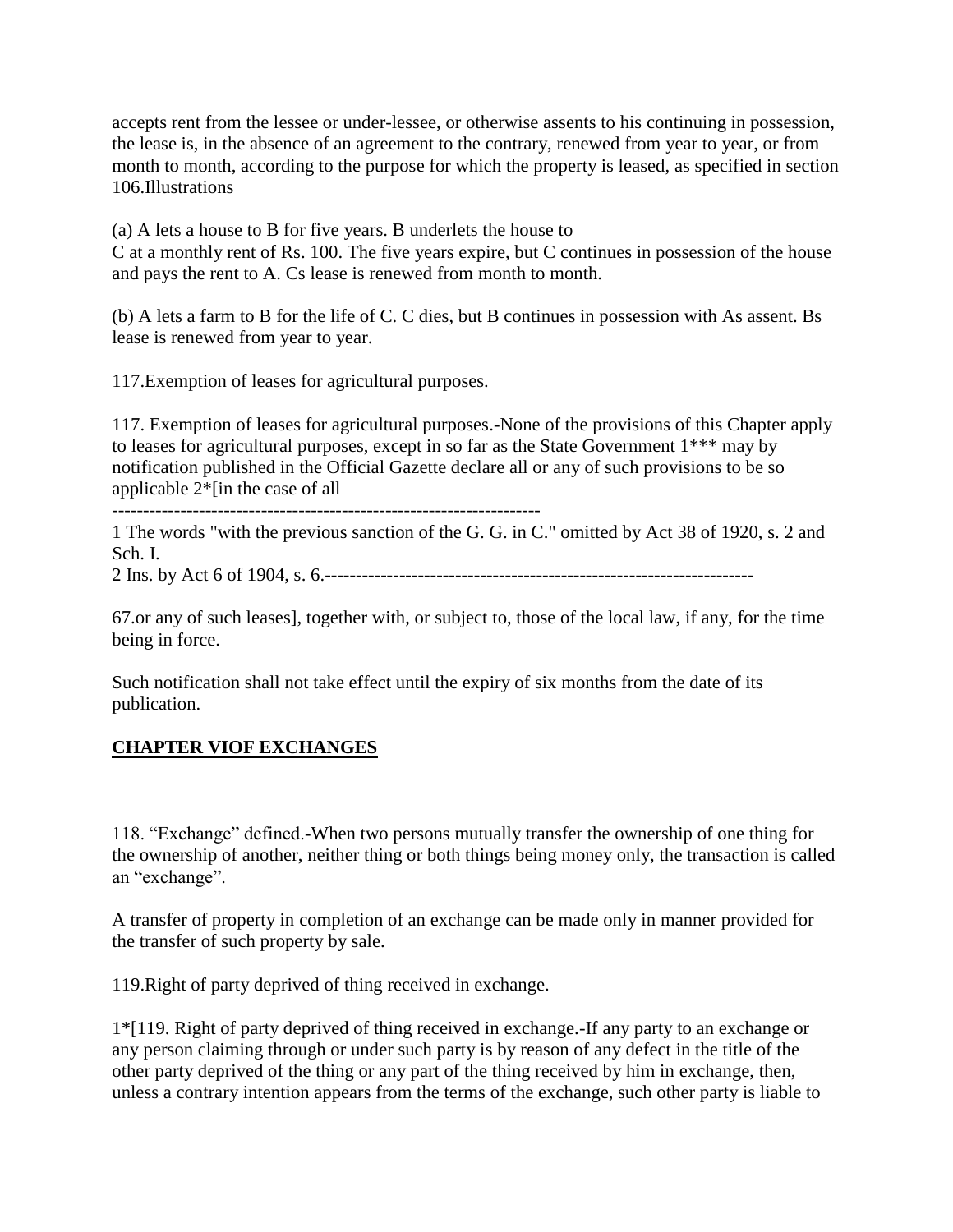him or any person claiming through or under him for loss caused thereby, or at the option of the person so deprived, for the return of the thing transferred, if still in the possession of such other party or his legal representative or a transferee from him without consideration.]

120.Rights and liabilities of parties.

120. Rights and liabilities of parties.-Save as otherwise provided in this Chapter, each party has the rights and is subject to the liabilities of a seller as to that which he gives, and has the rights and is subject to the liabilities of a buyer as to that which he takes.

121.Exchange of money.

121. Exchange of money.-On an exchange of money, each party thereby warrants the genuineness of the money given by him.

# **CHAPTER VIIOF GIFTS**

122. "Gift" defined.-"Gift" is the transfer of certain existing moveable or immoveable property made voluntarily and without consideration, by one person, called the donor, to another, called the donee, and accepted by or on behalf of the donee.

——————————————————————— 1 Subs. by Act 20 of 1929, s. 59, for the original section. ———————————————————————

68.Acceptance when to be made.-Such acceptance must be made during the lifetime of the donor and while he is still capable of giving.

If the donee dies before acceptance, the gift is void.

123.Transfer how effected.

1\* 123. Transfer how effected.-For the purpose of making a gift of immoveable property, the transfer must be effected by a registered instrument signed by or on behalf of the donor, and attested by at least two witnesses.

For the purpose of making a gift of moveable property, the transfer may be effected either by a registered instrument signed as aforesaid or by delivery.

Such delivery may be made in the same way as goods sold may be delivered.

124.Gift of existing and future property.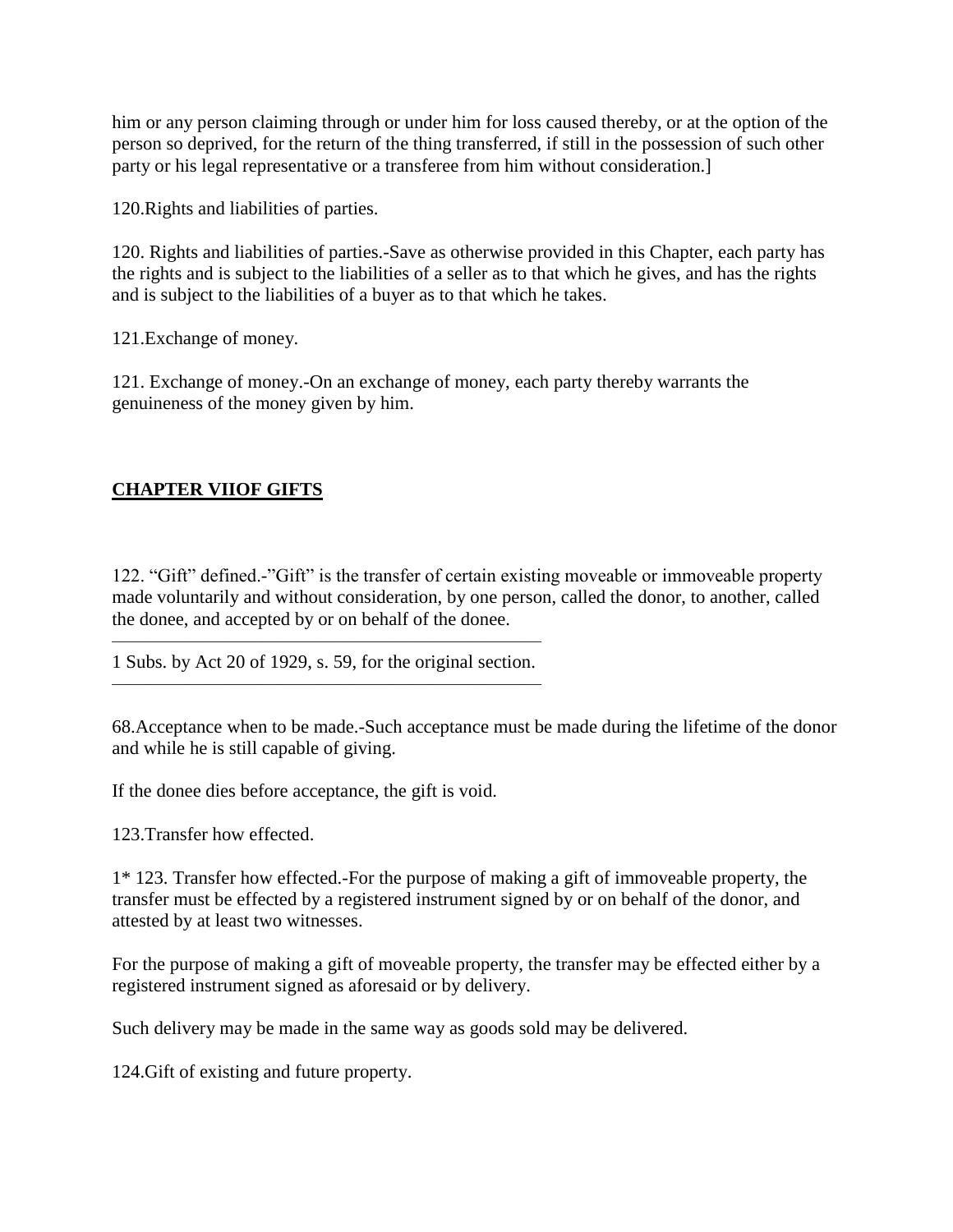124. Gift of existing and future property.-A gift comprising both existing and future property is void as to the latter.

125.Gift to several, of whom one does not accept.

125. Gift to several, of whom one does not accept.-A gift of a thing to two or more donees, of whom one does not accept it, is void as to the interest which he would have taken had he accepted.

126.When gift may be suspended or revoked.

126. When gift may be suspended or revoked.-The donor and done may agree that on the happening of any specified event which does not depend on the will of the donor a gift shall be suspended or revoked;

but a gift which the parties agree shall be revocable wholly or in part, at the mere will of the donor, is void wholly or in part, as the case may be.

A gift may also be revoked in any of the cases (save want or failure of consideration) in which, if it were a contract, it might be rescinded.

Save as aforesaid, a gift cannot be revoked.

Nothing contained in this section shall be deemed to affect the rights of transferees for consideration without notice.

Illustrations

(a) A gives a field to B, reserving to himself, with Bs assent, the right to take back the field in case B and his descendants die before A. B dies without descendants in As lifetime. A may take back the field.

(b) A gives a lakh of rupees to B, reserving to himself, with Bs assent, the right to take back at pleasure Rs. 10,000 out of the lakh.

The gift holds good as to Rs. 90,000, but is void as to Rs. 10,000 which continue to belong to A.

1 As to limitation to the territorial operation of s. 123, see s. 1, supra. S. 123 extends to every cantonment–see s. 287 of the Cantonments Act, 1924 (2 of 1924).

———————————————————————

69.127.Onerous gifts. Onerous gift to disqualified person.

———————————————————————

127. Onerous gifts.-Where a gift is in the form of a single transfer to the same person of several things of which one is, and the others are not, burdened by an obligation, the donee can take nothing by the gift unless he accepts it fully.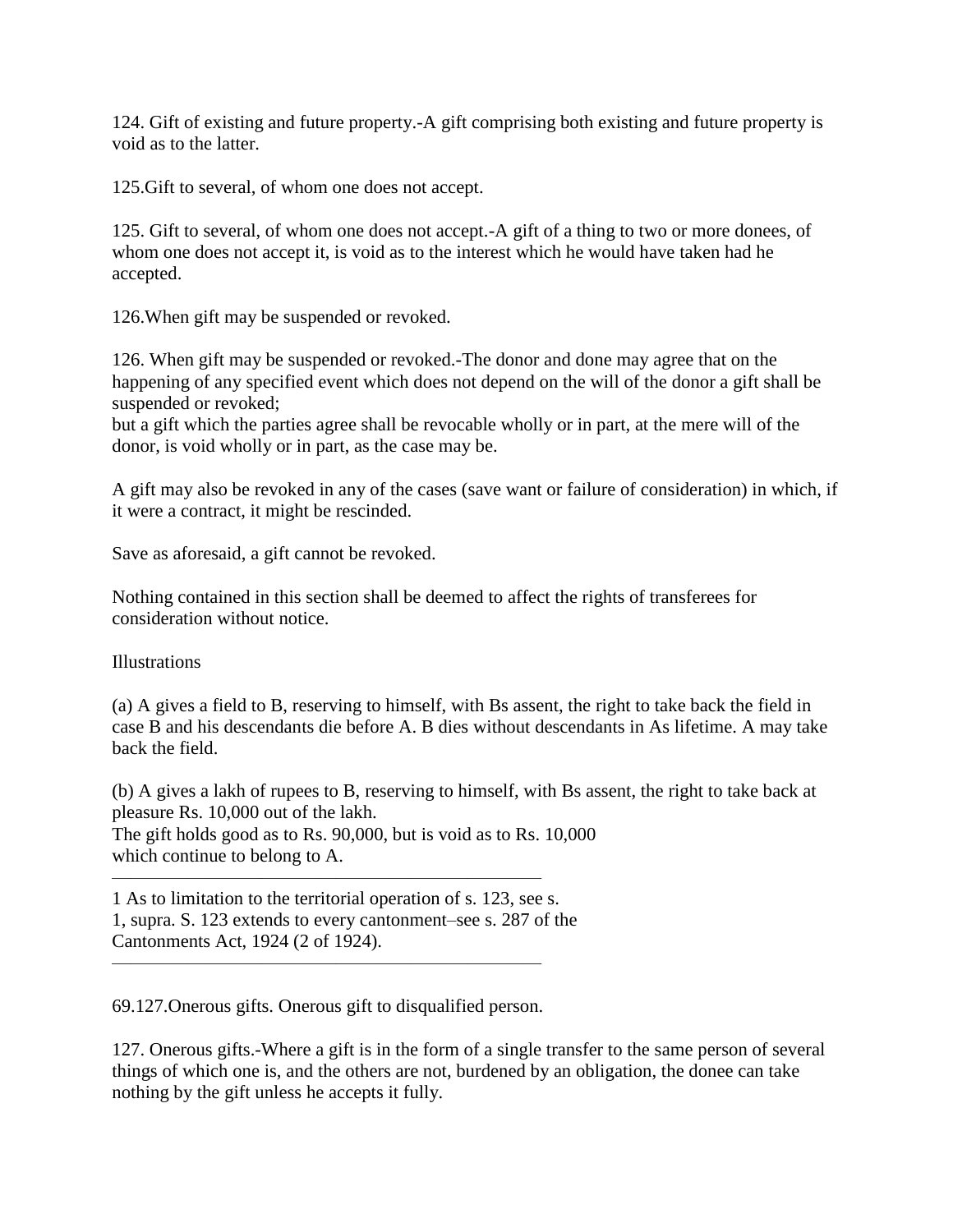Where a gift is in the form of two or more separate and independent transfers to the same person of several things, the donee is at liberty to accept one of them and refuse the others, although the former may be beneficial and the latter onerous.

Onerous gift to disqualified person.-A donee not competent to contract and accepting property burdened by any obligation is not bound by his acceptance. But if, after becoming competent to contract and being aware of the obligation, he retains the property given, he becomes so bound.

#### Illustrations

(a) A has shares in X, a prosperous joint stock company, and also shares in Y, a joint stock company in difficulties. Heavy calls are expected in respect of the shares in Y. A gives B all his shares in joint stock companies. B refuses to accept the shares in Y. He cannot take the shares in X.

(b) A, having a lease for a term of years of a house at a rent which he and his representatives are bound to pay during the term, and which is more than the house can be let for, gives to B the lease, and also, as a separate and independent transaction, a sum of money. B refuses to accept the lease. He does not by this refusal forfeit the money.

#### 128.Universal donee.

128. Universal donee.-Subject to the provisions of section 127, where a gift consists of the donors whole property, the donee is personally liable for all the debts due by 1\*[and liabilities of] the donor at the time of the gift to the extent of the property comprised therein.

129.Saving of donations mortis causa and Muhammadan law.

129. Saving of donations mortis causa and Muhammadan law.-Nothing in this Chapter relates to gifts of moveable property made in contemplation of death, or shall be deemed to affect any rule of

Muhammadan law 2\*.

**CHAPTER VIII**130. Transfer of actionable claim.-(1) The transfer of an actionable claim 4\*[whether with or without consideration] shall be effected only by the execution of an

3 Subs. by Act 2 of 1900, s. 4, for the original Chapter.

———————————————————————

4 Ins. by Act 20 of 1929, s. 62.—

## OF TRANSFERS OF ACTIONABLE CLAIMS

<sup>1</sup> Ins. by Act 20 of 1929, s. 60.

<sup>2</sup> The words and figures "or, save as provided by section 123, any rule of Hindu or Buddhist law" omitted by s. 61, ibid.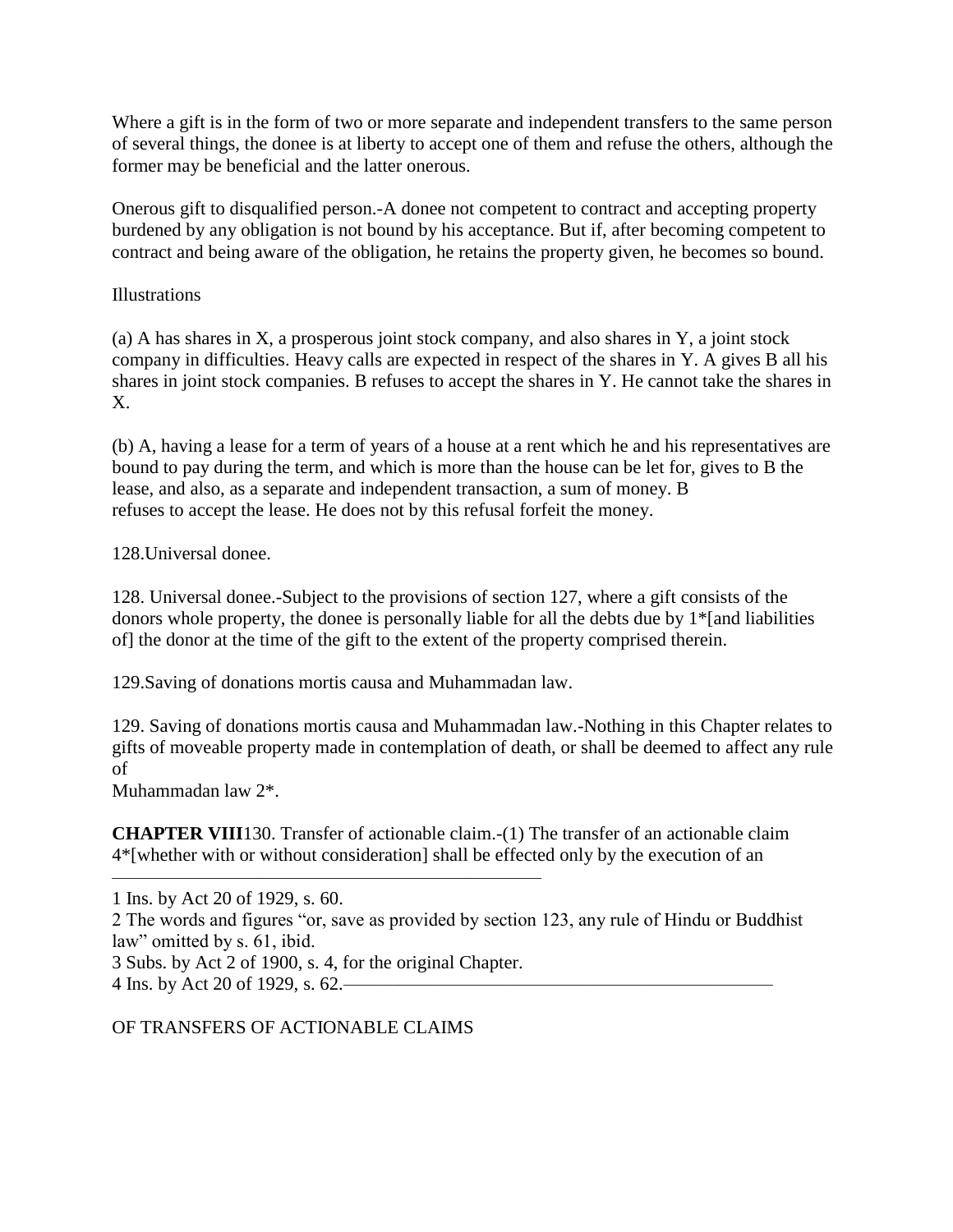instrument in writing signed by the transferor or his duly authorized agent, 1\*\*\* shall be complete and effectual upon the execution of such instrument, and thereupon all the rights and remedies of the transferor, whether by way of damages or otherwise, shall vest in the transferee, whether such notice of the transfer as is hereinafter provided be given or not:

Provided that every dealing with the debt or other actionable claim by the debtor or other person from or against whom the transferor would, but for such instrument of transfer as aforesaid, have been entitled to recover or enforce such debt or other actionable claim, shall (save where the debtor or other person is a party to the transfer or has received express notice thereof as hereinafter provided) be valid as against such transfer.

(2) The transferee of an actionable claim may, upon the execution of such instrument of transfer as aforesaid, sue or institute proceedings for the same in his own name without obtaining the transferors consent to such suit or proceedings and without making him a party thereto.

Exception.–Nothing in this section applies to the transfer of a marine or fire policy of insurance 2\*[or affects the provisions of section 38 of the Insurance Act, 1938 (4 of 1938)].

#### Illustrations

(i) A owes money to B, who transfers the debt to C. B then demands the debt from A, who, not having received notice of the transfer, as prescribed in section 131, pays B. The payment is valid, and C cannot sue A for the debt.

(ii) A effects a policy on his own life with an Insurance Company and assigns it to a Bank for securing the payment of an existing or future debt. If A dies, the Bank is entitled to receive the amount of the policy and to sue on it without the concurrence of As executor, subject to the proviso in sub-section (1) of section 130 and to the provisions of section 132.130A.

## [Repealed.]

3\* 130A. [Transfer of policy of marine insurance.] Rep. by the Marine Insurance Act, 1963 (11 of 1963), s. 92 (w.e.f. 1-8-1963).

———————————————————————

131.Notice to be in writing, signed.

131. Notice to be in writing, signed.-Every notice of transfer of an actionable claim shall be in writing, signed by the transferor or his agent duly authorized in this behalf, or, in case the transferor refuses to sign, by the transferee or his agent, and shall state the name and address of the transferee.

1 The words and figures "and notwithstanding anything contained in s. 123″ ins. by Act 38 of 1925, s. 2, omitted by Act 20 of 1929, s.

70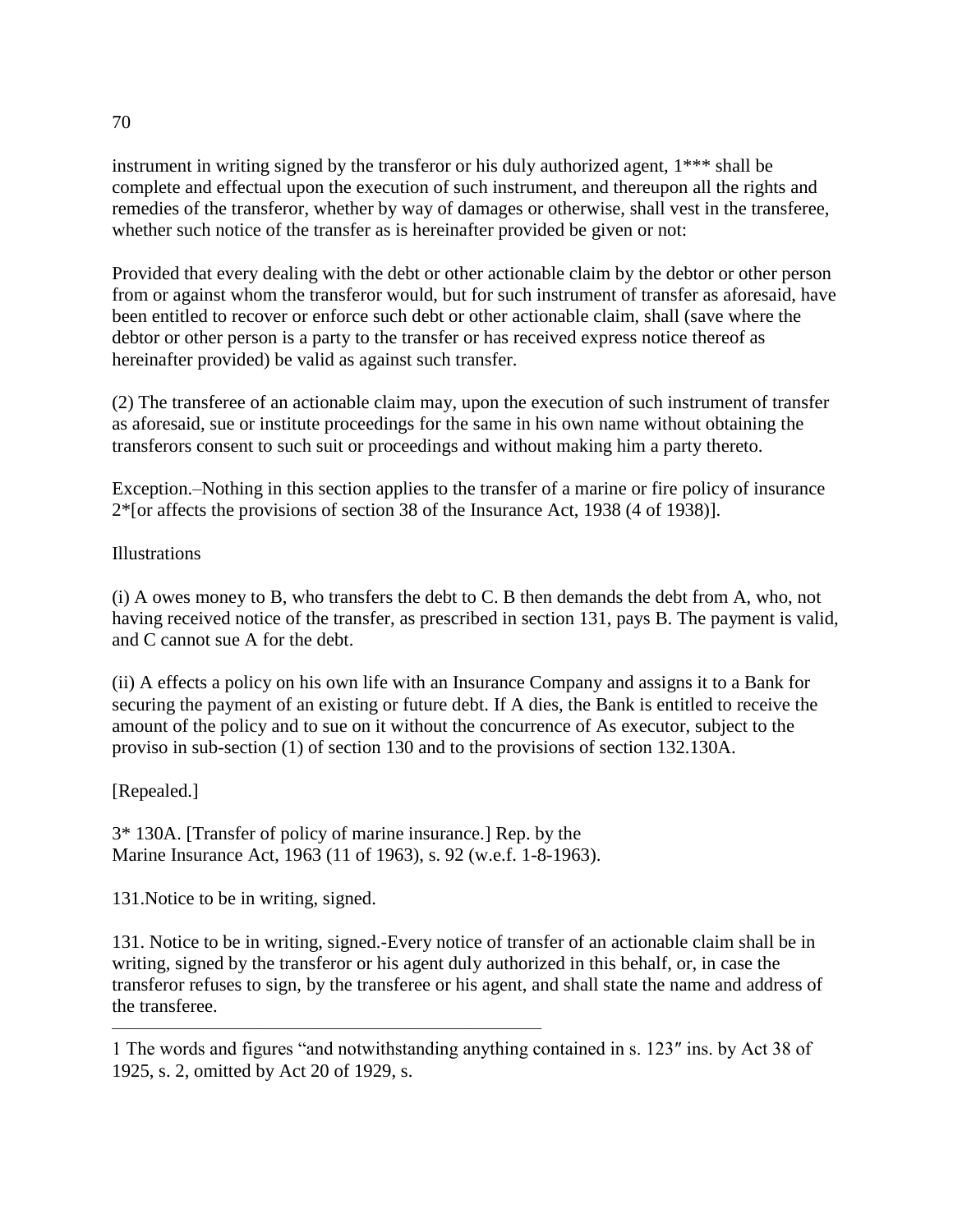62.2 Added by Act 4 of 1938, s. 121 (with effect from 1-7-1939). 3 Ins. by Act 6 of 1944, s. 2.—

71.132.Liability of transferee of actionable claim.

132. Liability of transferee of actionable claim.-The transferee of an actionable claim shall take it subject to all the liabilities and equities to which the transferor was subject in respect thereof at the date of the transfer.

## Illustrations

(i) A transfers to C a debt due to him by B, a being then indebted to B. C sues B for the debt due by B to A. In such suit B is entitled to set off the debt due by A to him; although C was unaware of it at the date of such transfer.

(ii) A executed a bond in favour of B under circumstances entitling the former to have it delivered up and cancelled. B assigns the bond to C for value and without notice of such circumstances. C cannot enforce the bond against A.

133.Warranty of solvency of debtor.

133. Warranty of solvency of debtor.-Where the transferor of a debt warrants the solvency of the debtor, the warranty, in the absence of a contract to the contrary, applies only to his solvency at the time of the transfer, and is limited, where the transfer is made for consideration, to the amount or value of such consideration.

134.Mortgaged debt.

134. Mortgaged debt.-Where a debt is transferred for the purpose of securing an existing or future debt, the debt so transferred, if received by the transferor or recovered by the transferee, is applicable, first, in payment of the costs of such recovery: secondly, in or towards satisfaction of the amount for the time being secured by the transfer; and the residue, if any, belongs to the transferor or other person entitled to receive the same.

135.Assignment of rights under policy of insurance against fire.

1\*[135. Assignment of rights under policy of insurance against fire.-Every assignee, by endorsement or other writing, of a policy of insurance against fire, in whom the property in the subject insured shall be absolutely vested at the date of the assignment, shall have transferred and vested in him all rights of suit as if the contract contained in the policy had been made with himself.]

135A.

[Repealed.]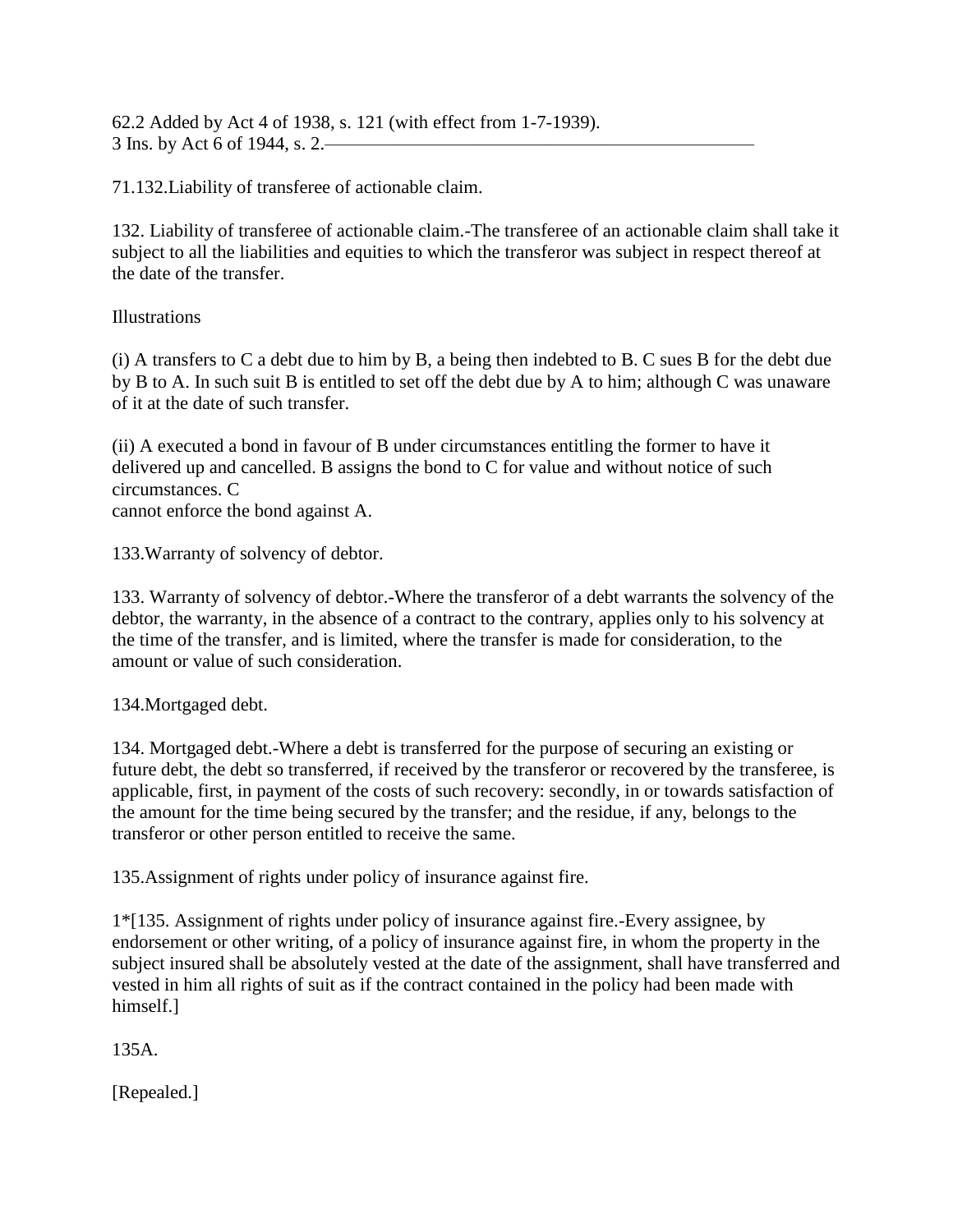2\* 135A. [Assignment of rights under policy of marine insurance.] Rep. by the Marine Insurance Act, 1963 (11 of 1963), s. 92 (w.e.f. 1- 8-1963).

136.Incapacity of officers connected with Courts of Justice.

136. Incapacity of officers connected with Courts of Justice.-No Judge, legal practitioner or officer connected with any Court of Justice shall buy or traffic in, or stipulate for, or agree to receive any share of, or interest in, any actionable claim, and no Court of Justice shall enforce, at his instance, or at the instance of any ———————————————————————

1 Subs. by Act 6 of 1944, s. 3, for the original section. 2 Ins. by s. 4, ibid.

———————————————————————

72.person claiming by or through him, any actionable claim so dealt with by him as aforesaid.

137.Saving of negotiable instruments, etc.

137. Saving of negotiable instruments, etc.-Nothing in the foregoing sections of this Chapter applies to stocks, shares or debentures, or to instruments which are for the time being, by law or custom, negotiable, or to any mercantile document of title to goods.

Explanation.–The expression "mercantile document of title to goods" includes a bill of lading, dock-warrant, warehousekeepers certificate, railway receipt, warrant or order for the delivery of goods, and any other document used in the ordinary course of business as proof of the possession or control of goods, or authorizing or purporting to authorize, either by endorsement or by delivery, the possessor of the document to transfer or receive goods thereby represented.

73.SCHEDULE I

(a) STATUTES

THE SCHEDULE

(a) STATUTES

Year and chapter Subject Extent of repeal

27 Hen. VIII, c. 10 . Uses . . . . The whole.

13 Eliz., c. 5 . . Fraudulent conveyances . The whole.

———————————————————————

———————————————————————

27 Eliz., c. 4 . . Fraudulent conveyances . The whole.